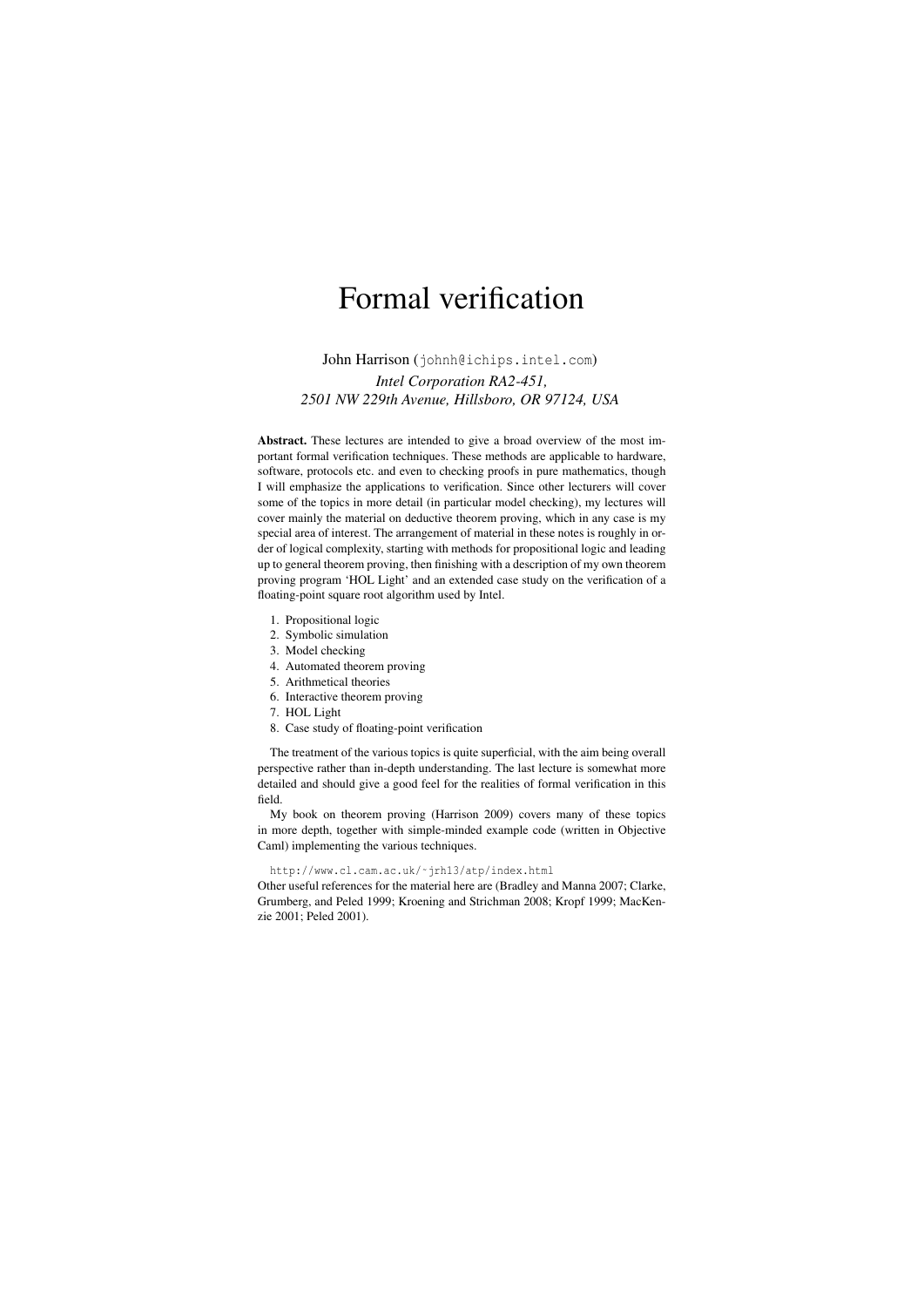# 0. Introduction

As most programmers know to their cost, writing programs that function correctly in all circumstances — or even saying what that means — is difficult. Most large programs contain 'bugs'. In the past, hardware has been substantially simpler than software, but this difference is eroding, and current leading-edge microprocessors are also extremely complex and usually contain errors. It has often been noted that mere testing, even on clever sets of test cases, is usually inadequate to guarantee correctness on *all* inputs, since the number of possible inputs and internal states, while finite, is usually astronomically large. For example (Dijkstra 1976):

As I have now said many times and written in many places: program testing can be quite effective for showing the presence of bugs, but is hopelessly inadequate for showing their absence.

The main alternative to testing is formal verification, where it is rigorously *proved* that the system functions correctly on all possible inputs. This involves forming mathematical models of the system and its intended behaviour and linking the two:



#### *Hardware versus software*

The facts that (i) getting a mathematical proof right is also difficult (DeMillo, Lipton, and Perlis 1979), and (ii) correctness of formal models does not necessarily imply correctness of the actual system (Fetzer 1988) caused much pointless controversy in the 70s. It is now widely accepted that formal verification, with the proof itself checked by machine, gives a much greater degree of confidence than traditional techniques.

The main impediment to greater use of formal verification is not these generalist philosophical objections, but just the fact that it's rather difficult. Only in a few isolated safety-critical niches of the software industry is any kind of formal verification widespread, e.g. in avionics. But in the hardware industry, formal verification is widely practised, and increasingly seen as necessary. We can identify at least three reasons: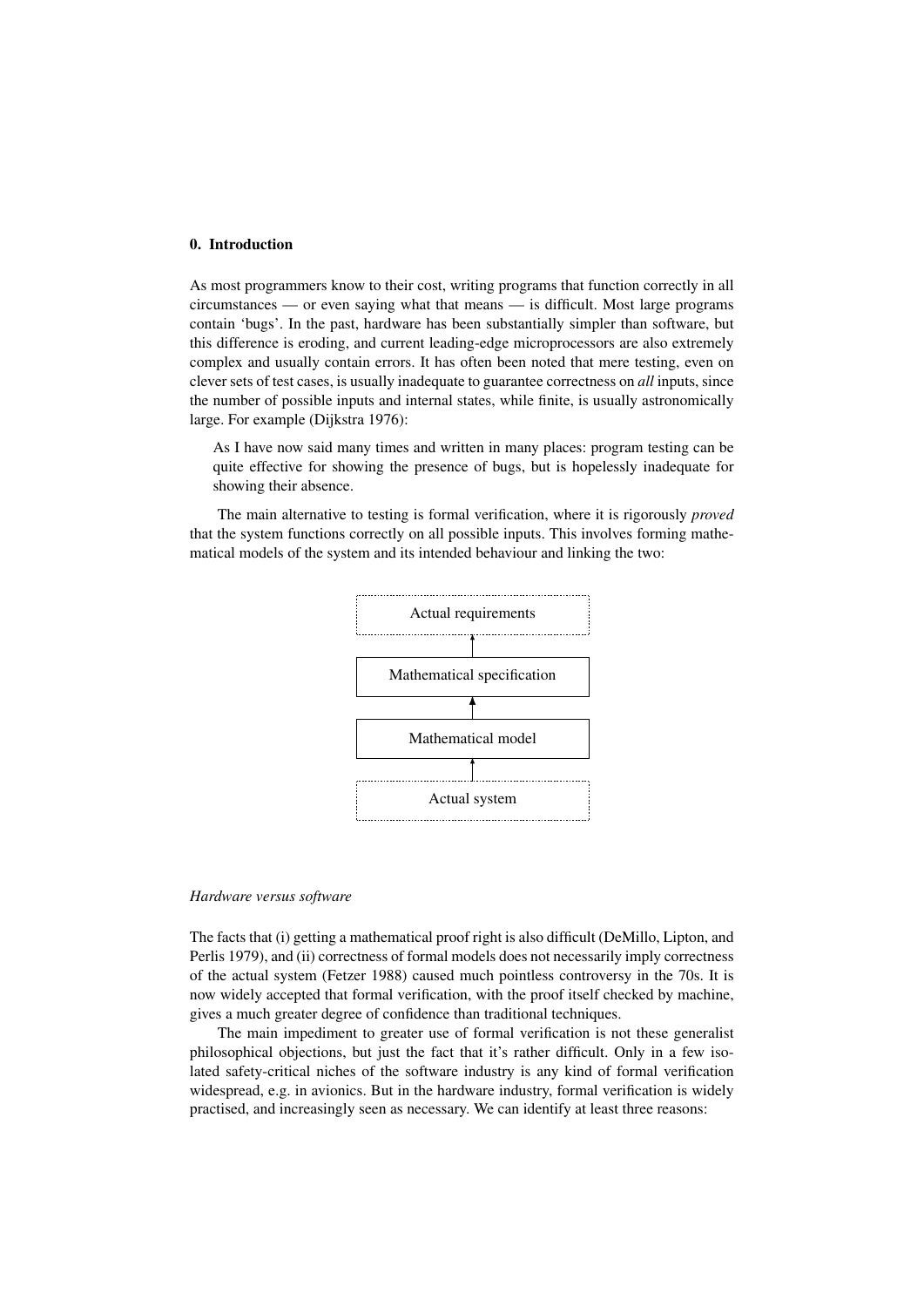- Hardware is designed in a more modular way than most software. Constraints of interconnect layering and timing means that one cannot really design 'spaghetti hardware'.
- More proofs in the hardware domain can be largely automated, reducing the need for intensive interaction by a human expert with the mechanical theorem-proving system.
- The potential consequences of a hardware error are greater, since such errors often cannot be patched or worked around, and may *in extremis* necessitate a hardware replacement.

To emphasize the last point, an error in the FDIV (floating-point division) instruction of some early Intel Intel<sup>®</sup> Pentium<sup>®</sup> processors resulted in 1994/5 in a charge to Intel of approximately \$500M. Given this salutary lesson, and the size and diversity of its market, it's therefore understandable that Intel is particularly interested in formal verification.

## *The spectrum of formal verification techniques*

There are a number of different formal verification techniques used in industry. Roughly speaking, these use different logics to achieve a particular balance between generality and automation. At one end of the scale, propositional logic has limited expressiveness, but (amazingly) efficient decision methods are available. At the other end, higher-order logic is very expressive but no efficient decision methods are available (in fact, higher-order validity is not even recursively enumerable) and therefore proofs must be constructed interactively with extensive user guidance. The lectures that follow are organized on the same basis, with propositional logic first, followed by symbolic simulation and temporal logic model checking, and finally general theorem proving at the end.

The particular method that is most appropriate for a given task may depend on details of that application. Needless to say, the effective combination of all methods is attractive, and there has been much interest in this idea (Seger and Joyce 1991; Joyce and Seger 1993; Rajan, Shankar, and Srivas 1995). Another 'hybrid' application of formal verification is to prove correctness of some of the CAD tools used to produce hardware designs (Aagaard and Leeser 1994) or even of the abstraction and reduction algorithms used to model-check large or infinite-state systems (Chou and Peled 1999).

There has been a recent trend has towards *partial* verification, not necessarily seeking a complete proof of correctness, or even formulating what that means, but still proving important properties using techniques from formal verification. A common approach is to replace the actual system with an abstraction that may lose many details while still exposing some key aspect(s) that are then more tractable to reason about. For example, Microsoft's Static Driver Verifier forms an abstraction of code for device drivers and checks compliance with various properties like the proper release of allocated resources, using symbolic representations and arithmetical theorem proving. The Airbus A380 flight control software has been subjected to abstract interpretation to prove rigorously that, subject to natural environmental constraints, no floating-point overflow exceptions can occur.

A widespread perception is that formal verification is an impractical pipedream with no connection to traditional methods. I prefer to see complete formal verification as the extreme point on a spectrum that takes in various intermediate possibilities. Some static checking of programs is already standard, if only via typechecking of the programming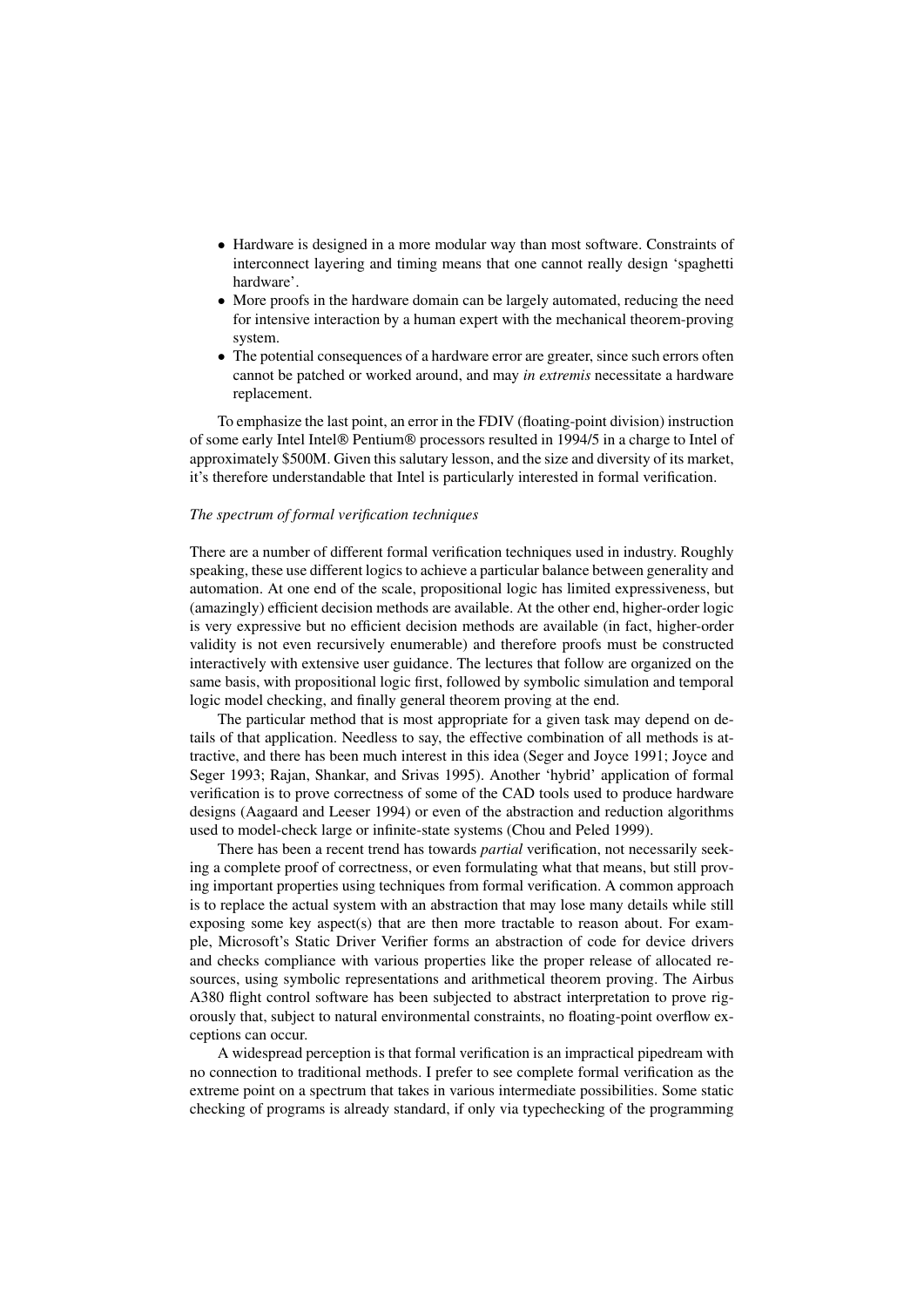language or tools like lint and its derivatives. Examples like SDV and the A380 verification show that the intermediate space is quite rich in possibilities. Thus, even if one neglects the numerous successes of complete functional verification, verification technology should be considered a natural component of programming practice.

## 1. Propositional logic

I assume that everyone knows what propositional logic is. The following is mainly intended to establish notation. Propositional logic deals with basic assertions that may be either true or false and various ways of combining them into composite propositions, without analyzing their internal structure. It is very similar to Boole's original algebra of logic, and for this reason the field is sometimes called *Boolean algebra* instead. In fact, the Boolean notation for propositional operators is still widely used by circuit designers.

| English         | Standard            | Boolean         | Other                          |
|-----------------|---------------------|-----------------|--------------------------------|
| false           |                     |                 | F                              |
| true            |                     |                 | T                              |
| not $p$         | $\neg p$            | $\overline{p}$  | $-p, \sim p$                   |
| $p$ and $q$     | $p \wedge q$        | pq              | $p\&q, p\cdot q$               |
| $p$ or $q$      | $p \vee q$          | $p+q$           | $p \mid q$ , p or q            |
| $p$ implies $q$ | $p \Rightarrow q$   | $p \leqslant q$ | $p \rightarrow q, p \supset q$ |
| $p$ iff $q$     | $\Leftrightarrow$ a | $= q$           | $p \equiv q, p \sim q$         |

For example,  $p \land q \Rightarrow p \lor q$  means 'if p and q are true, then p or q is true'. We assume that 'or' is interpreted inclusively, i.e.  $p \vee q$  means '*p* or *q* or both'. This formula is therefore always true, or a *tautology*.

## *Logic and circuits*

At a particular time-step, we can regard each internal or external wire in a (binary) digital computer as having a Boolean value, 'false' for 0 and 'true' for 1, and think of each circuit element as a Boolean function, operating on the values on its input wire(s) to produce a value at its output wire. The most basic building-blocks of computers used by digital designers, so-called *logic gates*, correspond closely to the usual logical connectives. For example an 'AND gate' is a circuit element with two inputs and one output whose output wire will be high (true) precisely if both the input wires are high, and so it corresponds exactly in behaviour to the 'and' ('∧') connective. Similarly a 'NOT gate' (or *inverter*) has one input wire and one output wire, which is high when the input is low and low when the input is high; hence it corresponds to the 'not' connective  $(\neg)$ . Thus, there is a close correspondence between digital circuits and formulas which can be sloganized as follows: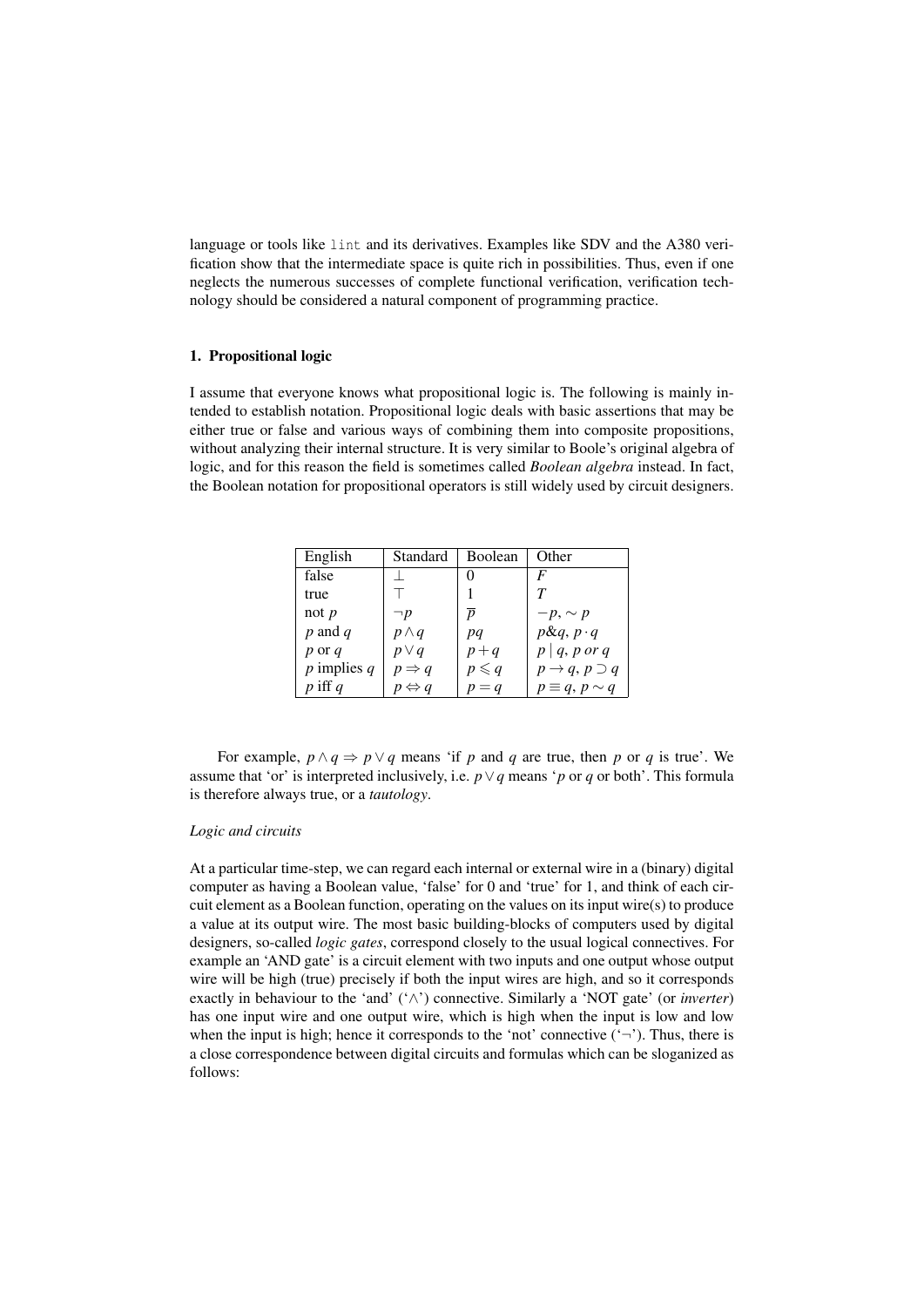| Digital design | Propositional Logic      |  |  |
|----------------|--------------------------|--|--|
| circuit        | formula                  |  |  |
| logic gate     | propositional connective |  |  |
| input wire     | atom                     |  |  |
| internal wire  | subexpression            |  |  |
| voltage level  | truth value              |  |  |

An important issue in circuit design is proving that two circuits have the same function, i.e. give identical results on all inputs. This arises, for instance, if a designer makes some special optimizations to a circuit and wants to check that they are "safe". Using the above correspondences, we can translate such problems into checking that a number of propositional formulas  $P_n \Leftrightarrow P'_n$  are tautologies. Slightly more elaborate problems in circuit design (e.g. ignoring certain 'don't care' possibilities) can also be translated to tautology-checking. Thus, efficient methods for tautology checking directly yield useful tools for hardware verification.

## *Tautology checking*

Tautology checking is apparently a difficult problem in general: it is co-NP complete, the dual problem 'SAT' of propositional satisfiability being the original NP-complete problem (Cook 1971). However, there are a variety of algorithms that often work well on the kinds of problems arising in circuit design. And not just circuit design. The whole point of NP completeness is that many other apparently difficult combinatorial problems can be reduced to tautology/satisfiability checking. Recently it's become increasingly clear that this is useful not just as a theoretical reduction but as a practical approach. Surprisingly, many combinatorial problems are solved better by translating to SAT than by customized algorithms! This probably reflects the enormous engineering effort that has gone into SAT solvers.

The simplest method of tautology checking is, given a formula with *n* primitive propositional variables, to try all 2*<sup>n</sup>* possible combinations and see if the formula always comes out true. Obviously, this may work for small *n* but hardly for the cases of practical interest. More sophisticated SAT checkers, while still having runtimes exponential in *n* in the worst case, do very well on practical problems that may even involve *millions* of variables. These still usually involve true/false case-splitting of variables, but in conjunction with more intelligent simplification.

#### *The Davis-Putnam method*

Most high-performance SAT checkers are based on the venerable Davis-Putnam algorithm (Davis and Putnam 1960), or more accurately on the 'DPLL' algorithm, a later improvement (Davis, Logemann, and Loveland 1962).

The starting-point is to put the formula to be tested for satisfiability in 'conjunctive normal form'. A formula is said to be in conjunctive normal form (CNF) when it is an 'and of ors', i.e. of the form: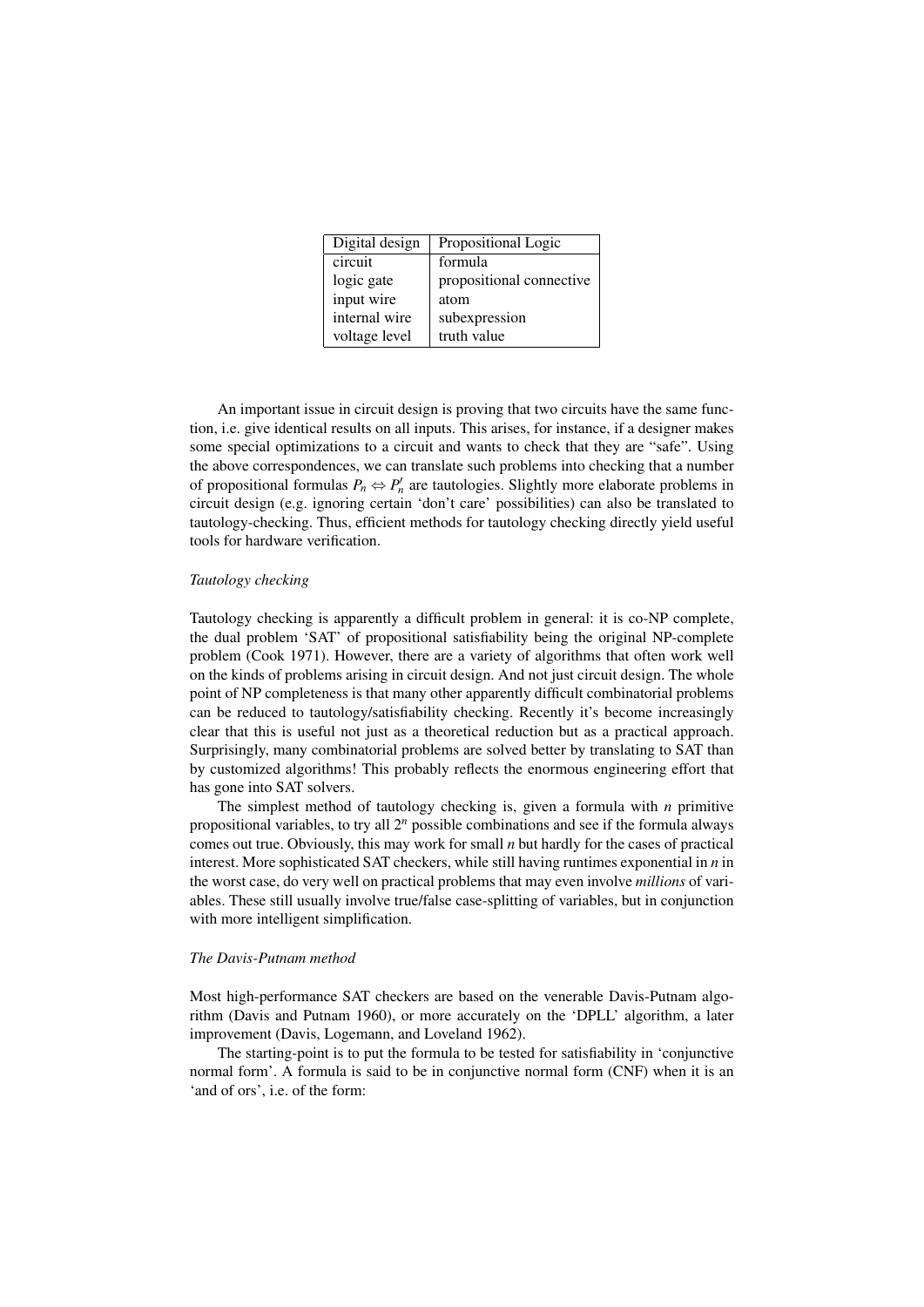$$
C_1 \wedge C_2 \wedge \cdots \wedge C_n
$$

with each  $C_i$  in turn of the form:

$$
l_{i1} \vee l_{i2} \vee \cdots \vee l_{im_i}
$$

and all the  $l_{ij}$ 's *literals*, i.e. primitive propositions or their negations. The individual conjuncts *C<sup>i</sup>* of a CNF form are often called *clauses*. We usually consider these as sets, since both conjunction and disjunction are associative, commutative and idempotent, so it makes sense to talk of  $\perp$  as the empty clause. If  $C_i$  consists of one literal, it is called a *unit clause*. Dually, disjunctive normal form (DNF) reverses the role of the 'and's and 'or's. These special forms are analogous to 'fully factorized' and 'fully expanded' in ordinary algebra — think of  $(x + 1)(x + 2)(x + 3)$  as CNF and  $x^3 + 6x^2 + 11x + 6$  as DNF. Again by analogy with algebra, we can always translate a formula into CNF by repeatedly rewriting with equivalences like:

$$
\neg(\neg p) \Leftrightarrow p
$$
  
\n
$$
\neg(p \land q) \Leftrightarrow \neg p \lor \neg q
$$
  
\n
$$
\neg(p \lor q) \Leftrightarrow \neg p \land \neg q
$$
  
\n
$$
p \lor (q \land r) \Leftrightarrow (p \lor q) \land (p \lor r)
$$
  
\n
$$
(p \land q) \lor r \Leftrightarrow (p \lor r) \land (q \lor r)
$$

However, this in itself can cause the formula to blow up exponentially before we even get to the main algorithm, which is hardly a good start. One can do better by introducing new variables to denote subformulas, and putting the resulting list of equivalences into CNF — so-called *definitional CNF*. It's not hard to see that this preserves satisfiability. For example, we start with the formula:

$$
(p \vee (q \wedge \neg r)) \wedge s
$$

introduce new variables for subformulas:

$$
(p_1 \Leftrightarrow q \wedge \neg r) \wedge (p_2 \Leftrightarrow p \vee p_1) \wedge (p_3 \Leftrightarrow p_2 \wedge s) \wedge p_3
$$

then transform to CNF:

$$
(\neg p_1 \lor q) \land (\neg p_1 \lor \neg r) \land (p_1 \lor \neg q \lor r) \land (\neg p_2 \lor p \lor p_1) \land (p_2 \lor \neg p) \land (p_2 \lor \neg p_1) \land (\neg p_3 \lor p_2) \land (\neg p_3 \lor s) \land (p_3 \lor \neg p_2 \lor \neg s) \land p_3
$$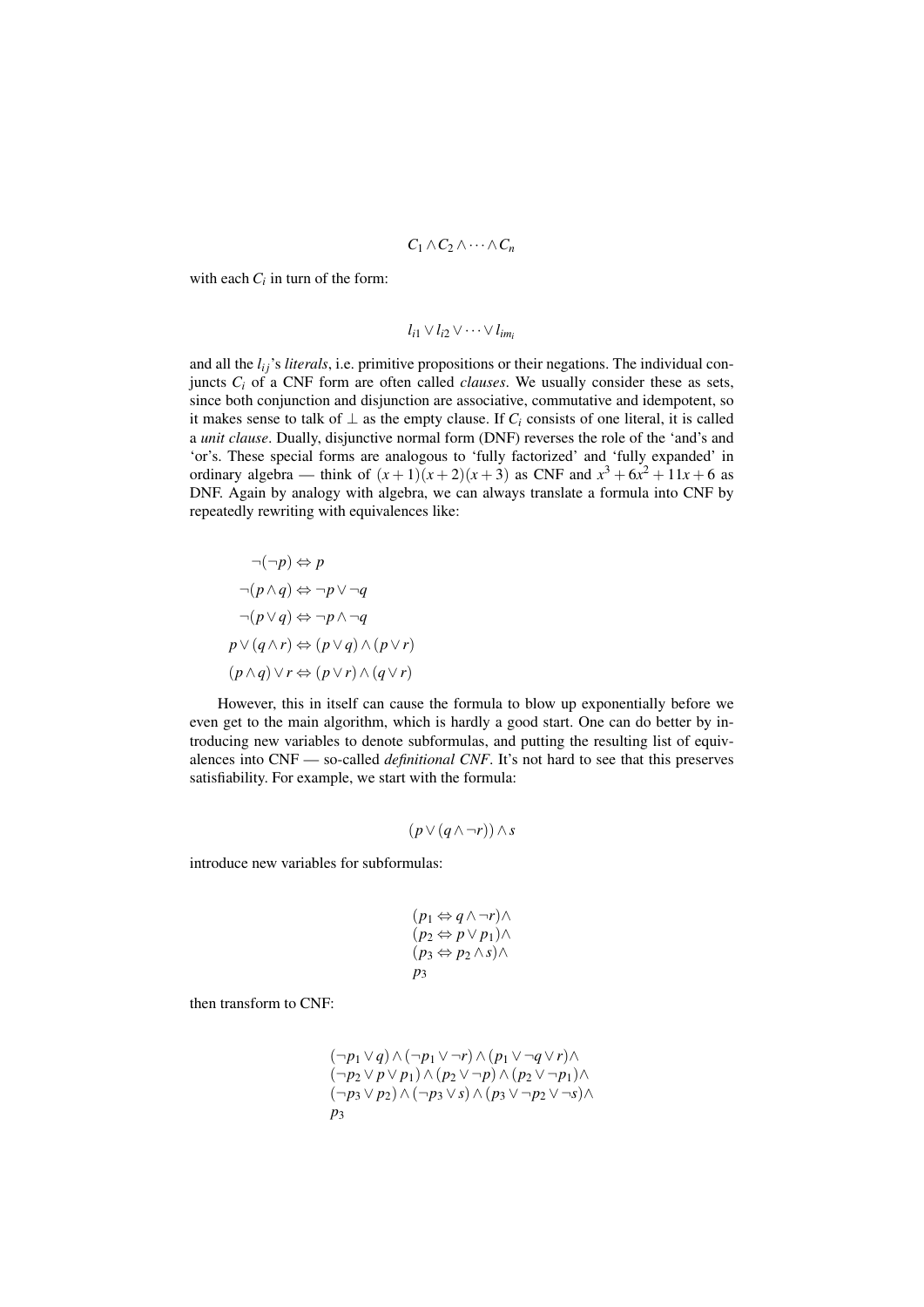The DPLL algorithm is based on the following satisfiability-preserving transformations:

- I The 1-literal rule: if a unit clause  $p$  appears, remove  $\neg p$  from other clauses and remove all clauses including *p*.
- II The affirmative-negative rule: if *p* occurs *only* negated, or *only* unnegated, delete all clauses involving *p*.
- III Case-splitting: consider the two separate problems by adding  $p$  and  $\neg p$  as new unit clauses.

If you get the empty set of clauses, the formula is satisfiable; if you get an empty *clause*, it is unsatisfiable. Since the first two rules make the problem simpler, one only applies the case-splitting rule when no other progress is possible. In the worst case, many case-splits are necessary and we get exponential behaviour. But in practice it works quite well.

## *Industrial-strength SAT checkers*

The above simple-minded sketch of the DPLL algorithm leaves plenty of room for improvement. The choice of case-splitting variable is often critical, the formulas can be represented in a way that allows for efficient implementation, and the kind of backtracking that arises from case splits can be made more efficient via 'intelligent backjumping' and 'conflict clauses'. A few recent highly efficient DPLL-based theorem provers are Chaff (Moskewicz, Madigan, Zhao, Zhang, and Malik 2001), BerkMin (Goldberg and Novikov 2002) and and MiniSat (Eén and Sörensson 2003).

Another interesting technique that is used in the tools from Prover Technology (www.prover.com), as well as the experimental system Heerhugo (Groote 2000), is Stålmarck's dilemma rule (Stålmarck and Säflund 1990). This involves using case-splits in a non-nested fashion, accumulating common information from both sides of a case split and feeding it back:

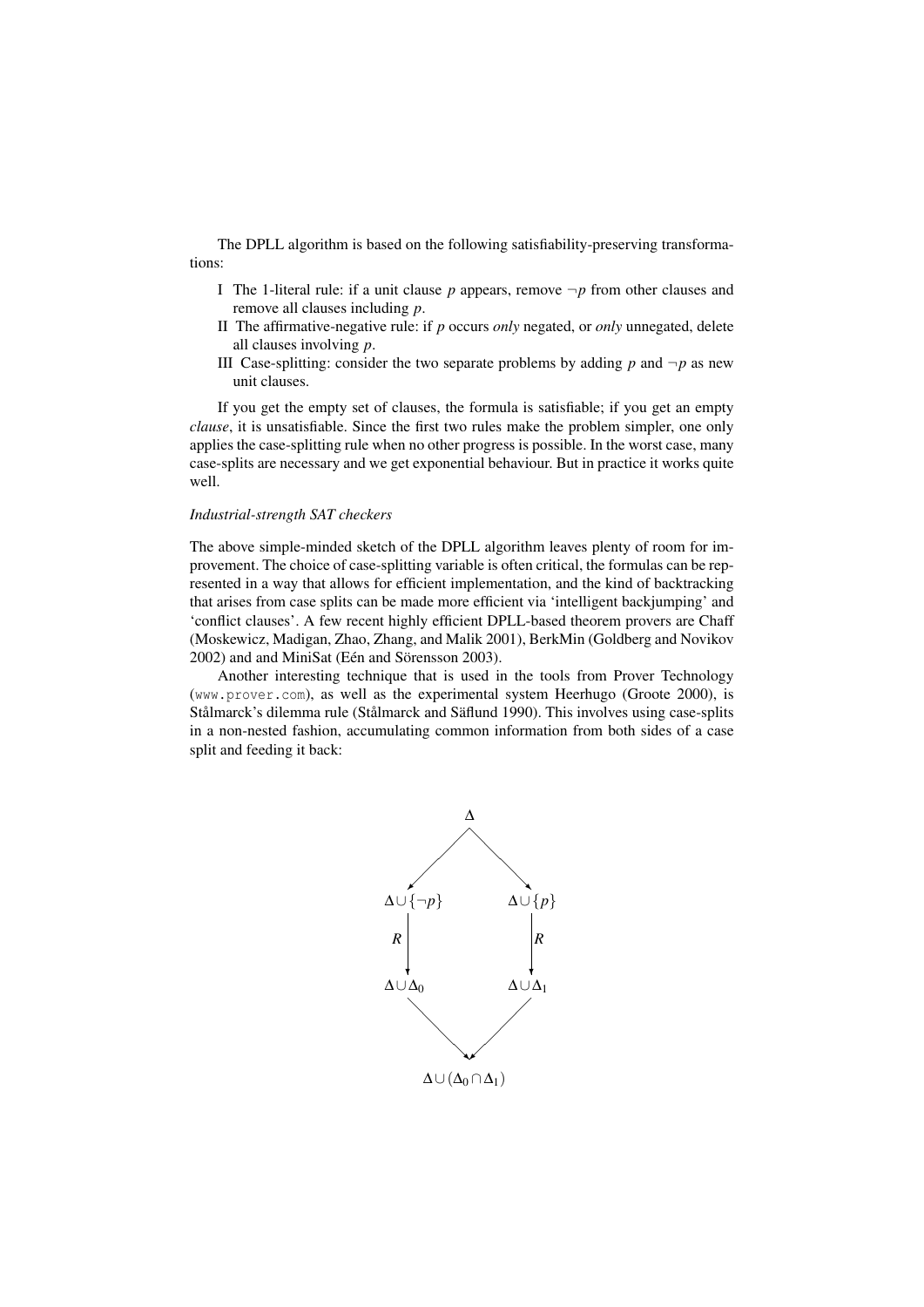In some cases, this works out much better than the usual DPLL algorithm. For a nice introduction, see (Sheeran and Stålmarck 2000). Note that this method is covered by patents (Stålmarck 1994).

## 2. Symbolic simulation

As noted, testing is also widely used in hardware design, and until a decade or so ago was the exclusive way of trying to establish correctness. Usually what is tested is not the circuit itself but some formal model — the whole idea is to flush out errors *before* the expensive step of building the hardware. The usual term for this kind of testing is *simulation*. We'll now consider two refinements of basic simulation, then show how they can profitably be combined.

## *Ternary simulation*

One important optimization of straightforward simulation is *ternary simulation* (Bryant 1991a), which uses values drawn from 3-element set: as well as '1' (true) and '0' (false) we have an '*X*', denoting an 'unknown' or 'undefined' value. This is *not* meant to imply that a wire in the circuit itself is capable of attaining some third truth-value, but merely reflects the fact that we don't know whether it is 0 or 1. The point of ternary simulation is that many values in the circuit may be irrelevant to some current concern, and we can abstract them away by setting them to '*X*' during simulation. (For example, if we are analyzing a small part of a large circuit, e.g. an adder within a complete microprocessor, then only a few bits outside the present module are likely to have any effect on its behaviour and we can set others to X without altering the results of simulation.) We then extend the basic logical operations realized by logic gates to ternary values with this interpretation in mind. For example, we want  $0 \wedge X = 0$ , since whatever the value on one input, the output will be low if the other input is. Formally, we can present the use of *X* as an abstraction mapping, for which purpose it's also convenient to add an 'overconstrained' value *T*, with the intended interpretation:

 $T = \{\}$  $0 = \{0\}$  $1 = \{1\}$  $X = \{0, 1\}$ 

It's useful to impose an information ordering to give this quaternary lattice: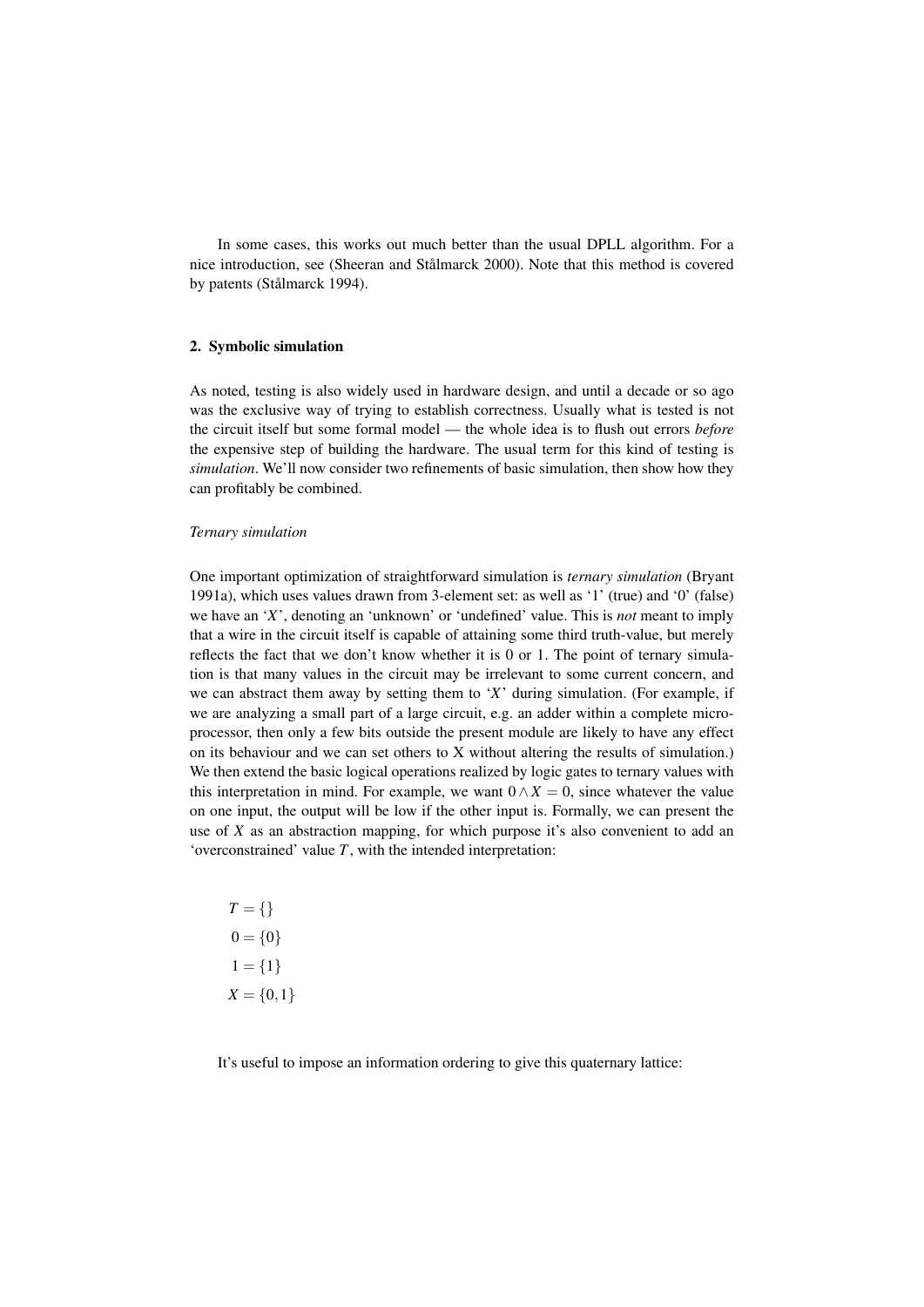

As expected, the truth tables are monotonic with respect to this ordering:

| p        | q | $p \wedge q$ | $p \vee q$ | $p \Rightarrow q$ | $p \Leftrightarrow q$ |
|----------|---|--------------|------------|-------------------|-----------------------|
| X        | X | X            | X          | X                 | X                     |
| X        | 0 | 0            | X          | X                 | X                     |
| X        |   | X            |            |                   | X                     |
| 0        | X | 0            | X          |                   | X                     |
| $\theta$ | 0 | 0            | 0          |                   |                       |
| 0        |   | 0            |            |                   | 0                     |
|          | X | X            |            | X                 | X                     |
|          | 0 | 0            |            |                   |                       |
|          |   |              |            |                   |                       |

#### *Symbolic simulation*

Since we are working in an abstract model, we can easily generalize conventional simulation, which tests on particular combinations of 1s and 0s, to *symbolic simulation* (Carter, Joyner, and Brand 1979), where variables are used for some or all of the inputs, and the outputs are correspondingly symbolic expressions rather than simple truth-values. Testing equivalence then becomes testing of the Boolean expressions. Thus, if we use variables for all inputs, we essentially get back to combinational equivalence checking as we considered before. The main differences are:

- We may use a more refined circuit model, rather than a simple Boolean switch model
- We explicitly compute the expressions that are the "values" at the internal wires and at the outputs as functions of the input variables, rather than just asserting relations between them.

Instead of using general propositional formulas to represent the signals, we can use a canonical representation, where equivalent formulas are represented by the same data structure. Equivalence checking then becomes cheap. The most important such representation is BDDs (binary decision diagrams). Symbolic simulation often does work quite well with BDDs and allows many circuits to be verified exhaustively (Bryant 1985).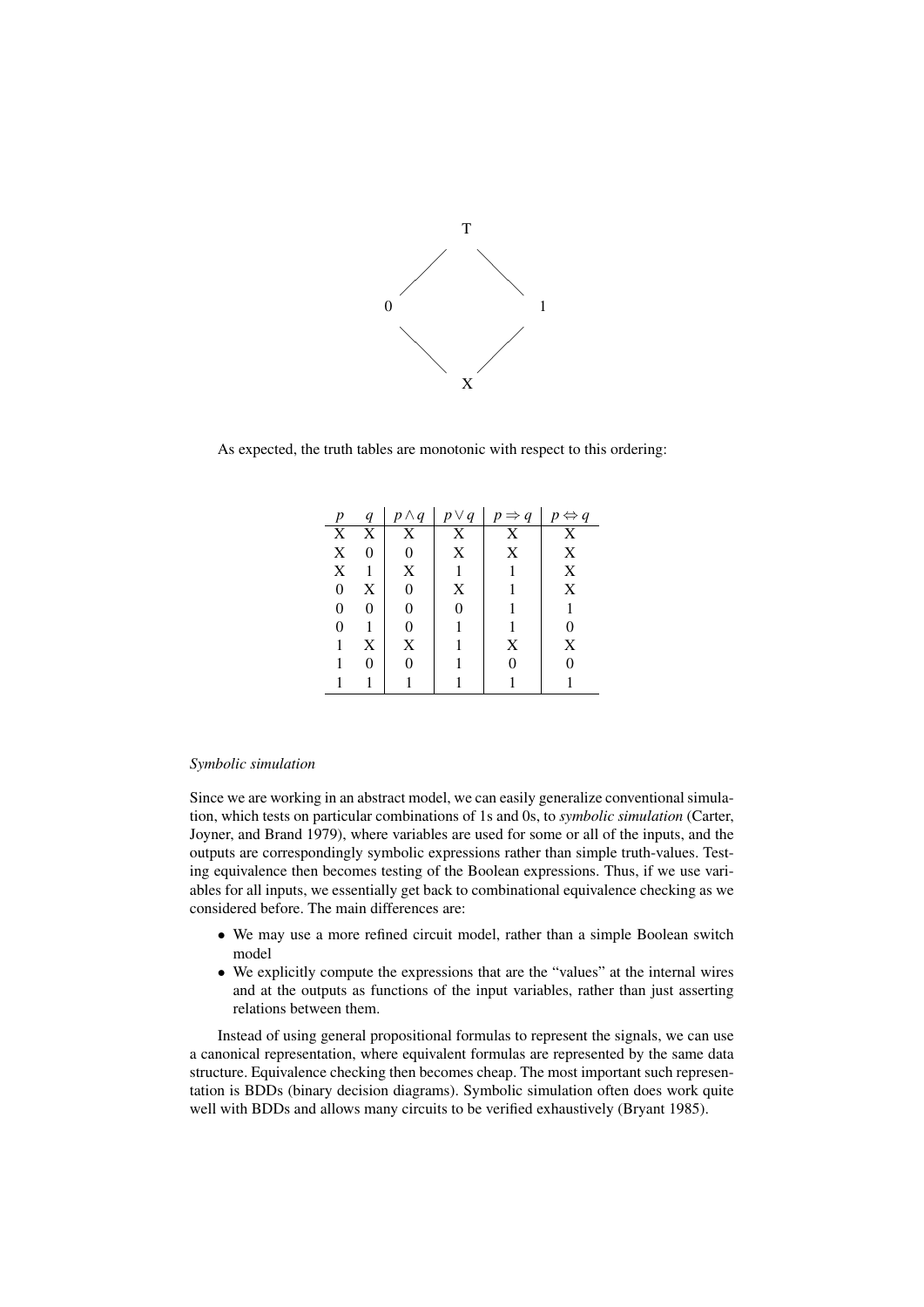# *BDDs*

BDDs are essentially a representation of Boolean functions as decision trees. We can think of them as laying out a truth table but sharing common subcomponents. Consider the truth table for a propositional formula involving primitive propositions  $p_1, \ldots, p_n$ . Rather than a  $2<sup>n</sup>$ -row truth table, we can consider a binary tree indicating how truth assignments for the successive atoms yield a truth value for the whole expression. For example, the function  $p \land q \Rightarrow q \land r$  is represented as follows, where dashed lines indicate the 'false' assignment of a variable, and solid lines the 'true'.



However, there are many common subtrees here, and we can imagine sharing them as much as possible to obtain a directed acyclic graph. Although this degree of saving may be atypical, there is always some potential for sharing, at least in the lowest level of the tree. There are after all "only"  $2^{2^k}$  possible subtrees involving *k* variables, in particular only two possible leaf nodes 'true' and 'false'.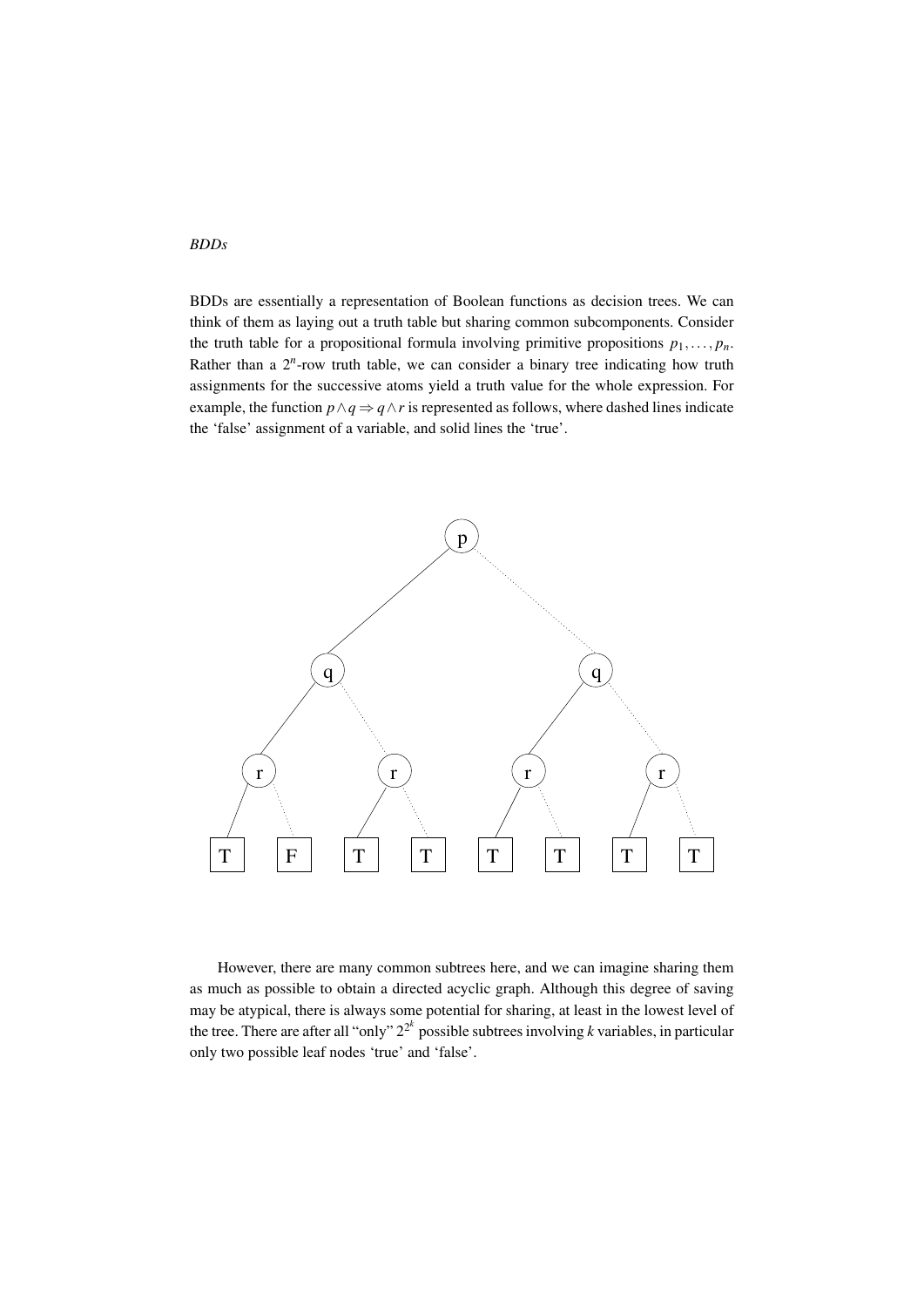

In general, a representation of a Boolean formula as a binary tree with branch nodes labelled with the primitive atoms and leaf nodes either 'false' or 'true' is called a *binary decision tree*. If all common subtrees are maximally shared to give a directed acyclic graph, it is called a *binary decision diagram* (Lee 1959; Akers 1978). As part of maximal sharing, we assume that there are no redundant branches, i.e. none where the 'true' and 'false' descendents of a given node are the same subgraph — in such a configuration that subgraph could be replaced by one of its children. If the variable ordering is the same along all branches, we have *reduced ordered binary decision diagrams* (ROBDDs) introduced by Bryant (Bryant 1986). Nowadays, when people say 'BDD' they normally mean ROBDD, though there have been experiments with non-canonical variants.

Surprisingly many interesting functions have quite a compact BDD representation. However, there are exceptions such as multipliers (Bryant 1986) and the 'hidden weighted bit' function (Bryant 1991b). In these cases it is difficult to apply BDD-based methods directly.

# *Symbolic trajectory evaluation*

A still more refined (and at first sight surprising) approach is to *combine* ternary and symbolic simulation, using Boolean variables to parametrize ternary values. Consider the rather artificial example of verifying that a piece of combinational circuitry with 7 inputs and one output implements a 7-input AND gate. In conventional simulation we would need to check all  $2^7 = 128$  input values. In symbolic simulation we would only need to check one case, but that case is a symbolic expression that may be quite large. In ternary simulation, we could verify the circuit only from correct results in 8 explicit cases: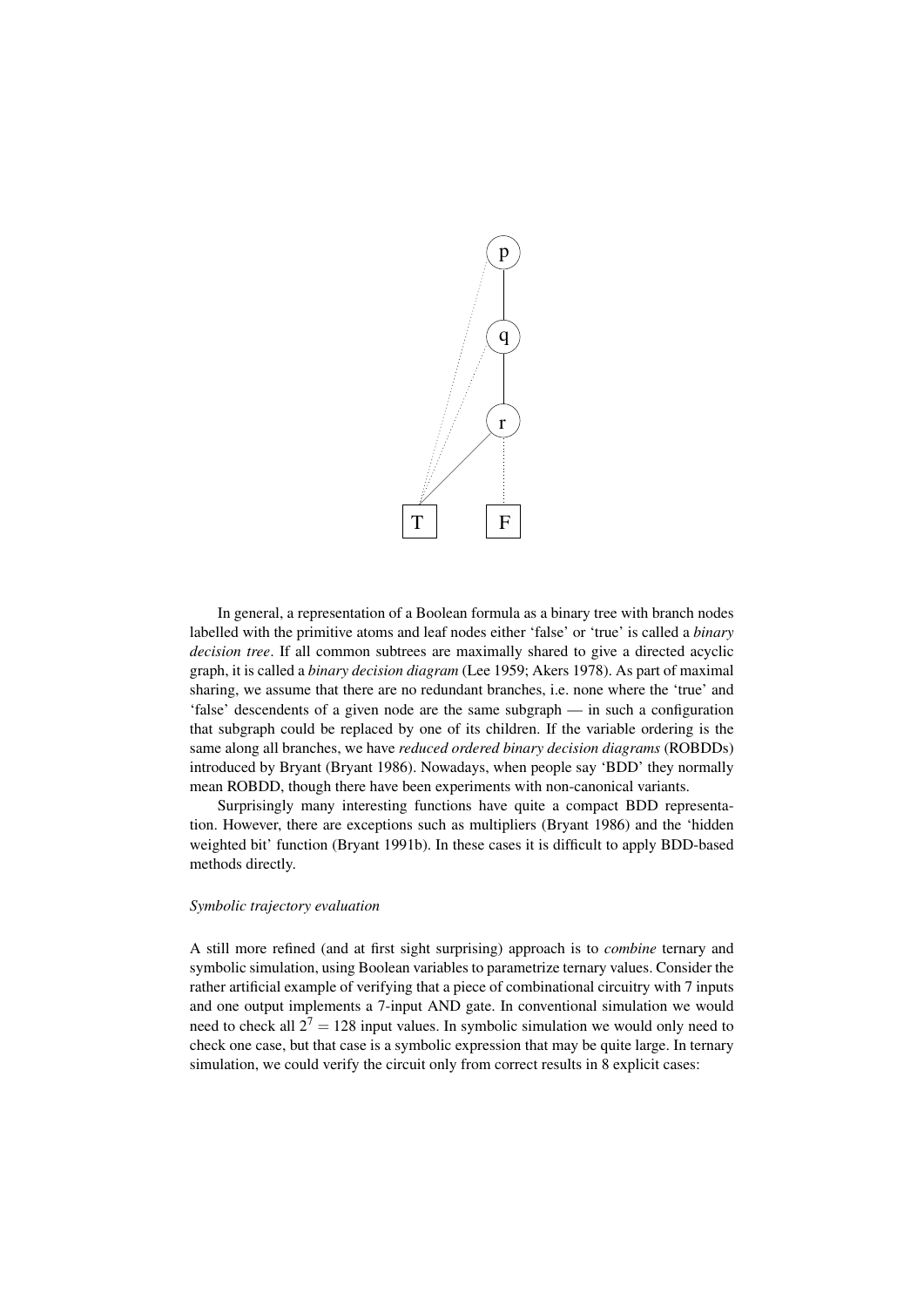| $X$ 0 X X X X X<br>$X \quad X \quad 0 \quad X \quad X \quad X \quad X$<br>$X$ $X$ $X$ 0 $X$ $X$ $X$<br>$X$ $X$ $X$ $X$ 0 $X$ $X$<br>$X$ $X$ $X$ $X$ $X$ 0 $X$<br>$X$ $X$ $X$ $X$ $X$ $X$ 0 |  | $0$ X X X X X X |  |  |
|--------------------------------------------------------------------------------------------------------------------------------------------------------------------------------------------|--|-----------------|--|--|
|                                                                                                                                                                                            |  |                 |  |  |
|                                                                                                                                                                                            |  |                 |  |  |
|                                                                                                                                                                                            |  |                 |  |  |
|                                                                                                                                                                                            |  |                 |  |  |
|                                                                                                                                                                                            |  |                 |  |  |
|                                                                                                                                                                                            |  |                 |  |  |
| $1 \quad 1 \quad 1 \quad 1 \quad 1 \quad 1 \quad 1$                                                                                                                                        |  |                 |  |  |

In a combined approach, we can parametrize these 8 test cases using just 3 Boolean variables (since  $2^3 \ge 8$ ), say *p*, *q* and *r*. For example, we can represent the input wires as

$$
a_0 = \begin{cases} 1 & \text{if } p \wedge q \wedge r \\ 0 & \text{if } \neg p \wedge \neg q \wedge \neg r \\ X & \text{otherwise} \end{cases}
$$

and

$$
a_1 = \begin{cases} 1 & \text{if } p \wedge q \wedge r \\ 0 & \text{if } \neg p \wedge \neg q \wedge r \\ X & \text{otherwise} \end{cases}
$$

and so on until:

$$
a_6 = \begin{cases} 1 & \text{if } p \wedge q \wedge r \\ 0 & \text{if } p \wedge q \wedge \neg r \\ X & \text{otherwise} \end{cases}
$$

*Symbolic trajectory evaluation* (STE), introduced in (Seger and Bryant 1995), uses this kind of parametrization of circuit states in terms of Boolean variables, and a special logic for making correctness assertions, similar to but more restricted than the *temporal logics* we consider in the next lecture. Recently a more general form of STE known as *generalized symbolic trajectory evaluation* (GSTE) has been developed (Yang 2000). This can use STE-like methods to verify so-called ω-regular properties, optionally subject to fairness constraints, and so represents a substantial extension of its scope.

STE turns out to be very useful in partially automating the formal verification of some circuits. Part of the appeal is that the use of the ternary model gives a relatively easy way of abstracting out irrelevant detail. STE has been extensively used in formal verification at Intel. For one example, see (O'Leary, Zhao, Gerth, and Seger 1999). For a good introduction to the theory behind STE, see (Melham and Darbari 2002).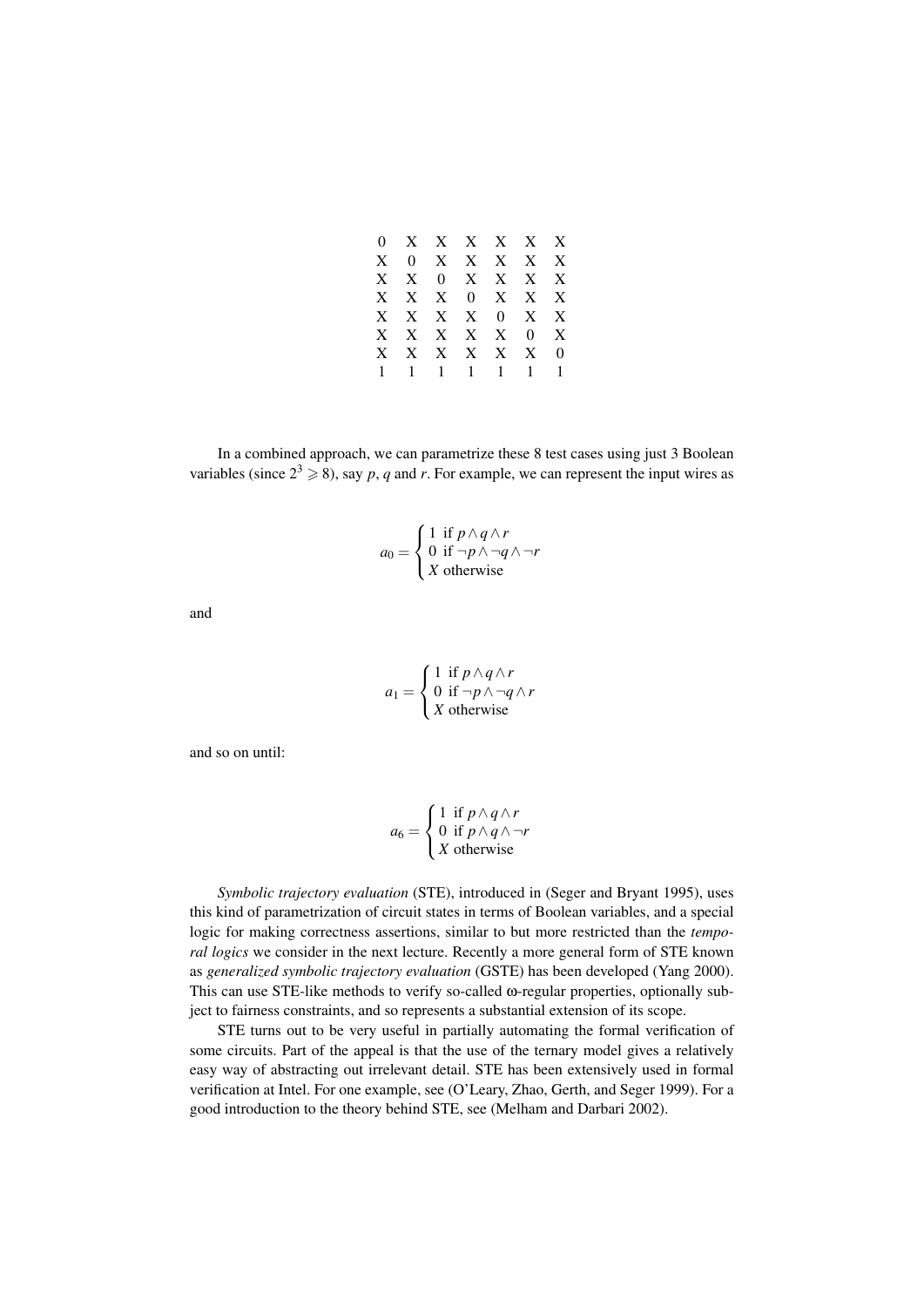# 3. Reachability and model checking

We've mainly been concerned so far with analyzing combinational circuits, although symbolic simulation and STE can be used to track signals over any fixed finite number of clocks. However, it is sometimes of interest to ask questions like 'can a circuit *ever* get into a state where . . . ' or 'if line *r* (request) goes high at some point, must line *a* (acknowledge) eventually do so too?'. Dealing with queries over an unbounded time period like this requires the use of some new techniques.

We can abstract and generalize from the particular features of synchronous sequential digital circuits by considering them as particular cases of a *finite state transition system* or *finite state machine* (FSM). Such a system consists of a finite 'state space' *S* together with a binary relation  $R \subseteq S \times S$  describing the possible transitions, where  $R(a,b)$ is true iff it is possible for the system to make a transition from state *a* to state *b* in one time-step. $1$ 

For example, consider a circuit with three latches  $v_0$ ,  $v_1$  and  $v_2$  that is supposed to implement a modulo-5 counter. The state of the system is described by the values of these latches, so we can choose  $S = \{0,1\} \times \{0,1\} \times \{0,1\}$ . The corresponding transition relation can be enumerated as follows:

 $(0,0,0) \rightarrow (0,0,1)$  $(0,0,1) \rightarrow (0,1,0)$  $(0,1,0) \rightarrow (0,1,1)$  $(0,1,1) \rightarrow (1,0,0)$  $(1,0,0) \rightarrow (0,0,0)$ 

The transition systems arising from modelling circuits in this way have the special feature that the transition relation is deterministic, i.e. for each state *a* there is at most one state *b* such that  $R(a,b)$ . However, it's useful to consider state transition systems in general without this restriction, since the same methods can then be applied to a variety of other practically interesting situations, such as the analysis of parallel or nondeterministic hardware, programs or protocols. For example, it is often helpful in analyzing synchronization and mutual exclusion in systems with concurrent and/or interleaved components.

#### *Forward and backward reachability*

Many interesting questions are then of the form: if we start in a state  $\sigma_0 \in S_0$ , can we ever reach a state  $\sigma_1 \in S_1$ ? For example, if we start the counter in state (0,0,0), will it eventually return to the same state? (Fairly obviously, the answer is yes.) In general, we call questions like this *reachability* questions. In order to answer these questions, we can simply construct the reflexive-transitive closure  $R^*$  of the transition relation  $R$ , and see if

<sup>&</sup>lt;sup>1</sup>Sometimes, one also considers a set of possible 'initial' and 'final' states to be part of the state transition system, but we prefer to consider the question of the starting and finishing states separately.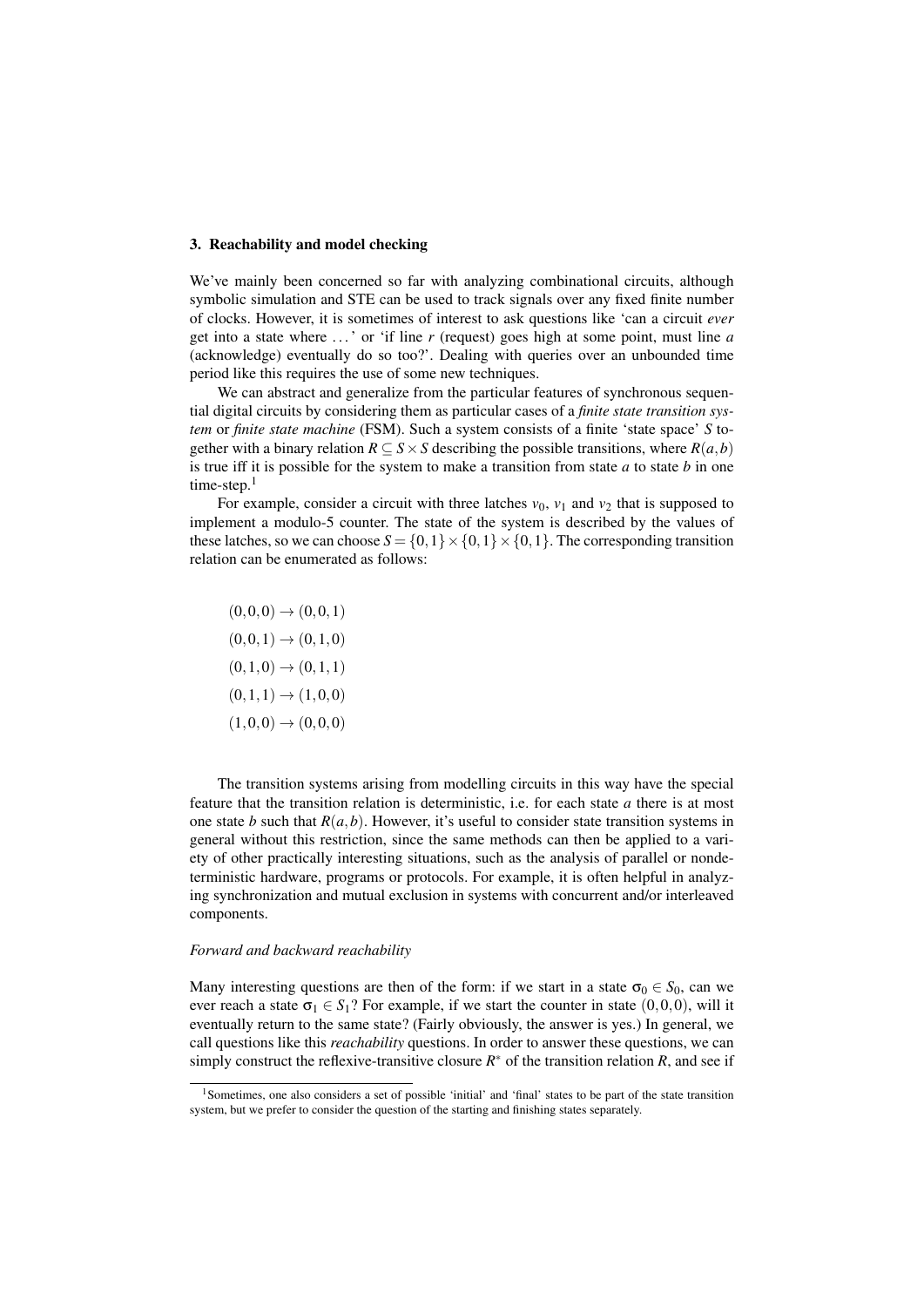it links any pairs of states of interest. In principle, there is no difficulty, since the state space is finite.

Suppose that the set of starting states is  $S_0$ ; we will consider this the first in an infinite sequence  $(S_i)$  of sets of states where  $S_i$  is the set of states reachable from  $S_0$  in  $\leq i$  transitions. Clearly we can compute  $S_{i+1}$  from  $S_i$  by the following recursion:

$$
S_{i+1} = S_0 \cup \{b \mid \exists a \in S_i \ldotp R(a,b)\}
$$

for a state is reachable in  $\leq i+1$  steps if either it is in  $S_0$ , i.e. reachable in 0 steps, or it is a possible successor state *b* to a state *a* that is reachable in *i* steps. It is immediate from the intuitive interpretation that  $S_i \subseteq S_{i+1}$  for all  $i \ge 0$ . Now, since each  $S_i \subseteq S$ , where *S* is finite, the sets  $S_i$  cannot properly increase forever, so we must eventually reach a stage where  $S_{i+1} = S_i$  and hence  $S_k = S_i$  for all  $k \geq i$ . It is easy to see that this  $S_i$ , which we will write  $S^*$ , is then precisely the set of states reachable from  $S_0$  in any finite number of steps.

Thus, we have an algorithm, *forward reachability*, for deciding whether any states in some set  $P \subseteq S$  are reachable from  $S_0$ . We simply compute  $S^*$  and then decide whether  $S^* \cap P \neq \emptyset$ . In the dual approach, *backward reachability*, we similarly compute the set of states *P*<sup>\*</sup> *from which* a state in *P* is reachable, and then ask whether  $S_0 \cap P^* \neq \emptyset$ . Once again we can compute the set  $P^*$  by iterating an operation until a fixpoint is reached. We can start with  $A_0 = P$  and iterate:

$$
A_{i+1} = P \cup \{a \mid \exists b \in A_i \ldotp R(a, b)\}
$$

We can simply characterize  $A_i$  as the set of states from which a state in  $P$  is reachable in ≤ *i* steps. As before, we have  $A_i$  ⊆  $A_{i+1}$  and we must eventually reach a fixpoint that is the required set  $P^*$ . A formally appealing variant is to use  $A_0 = \emptyset$  instead, and the first iteration will give  $A_1 = P$  and thereafter we will obtain the same sequence offset by 1 and the same eventual fixpoint  $P^*$ . This helps to emphasize that we can consider this a case of finding the least fixpoint of the monotone mapping on sets of states  $A \mapsto P \cup \{a \}$ ∃*b* ∈ *A*.*R*(*a*,*b*)} a la Knaster-Tarski (Knaster 1927; Tarski 1955). `

Is there any reason to prefer forward or backward reachability over the other? Though they will always give the same answer if successfully carried out, one or the other may be much more efficient, depending on the particular system and properties concerned (Iwashita, Nakata, and Hirose 1996). We will follow the most common approach and focus on backward reachability. This is not because of efficiency concerns, but because, as we will see shortly, it generalizes nicely to analyzing more complicated 'future modalities' than just reachability.

#### *Symbolic state representation*

In practice, the kind of fixed-point computation sketched in the previous section can be impractical, because the enumeration of cases in the state set or transition relation is too large. Instead, we can use the techniques we have already established. Instead of representing sets of states and state transitions by explicit enumeration of cases, we can do it *symbolically*, using formulas. Suppose we encode states using Boolean variables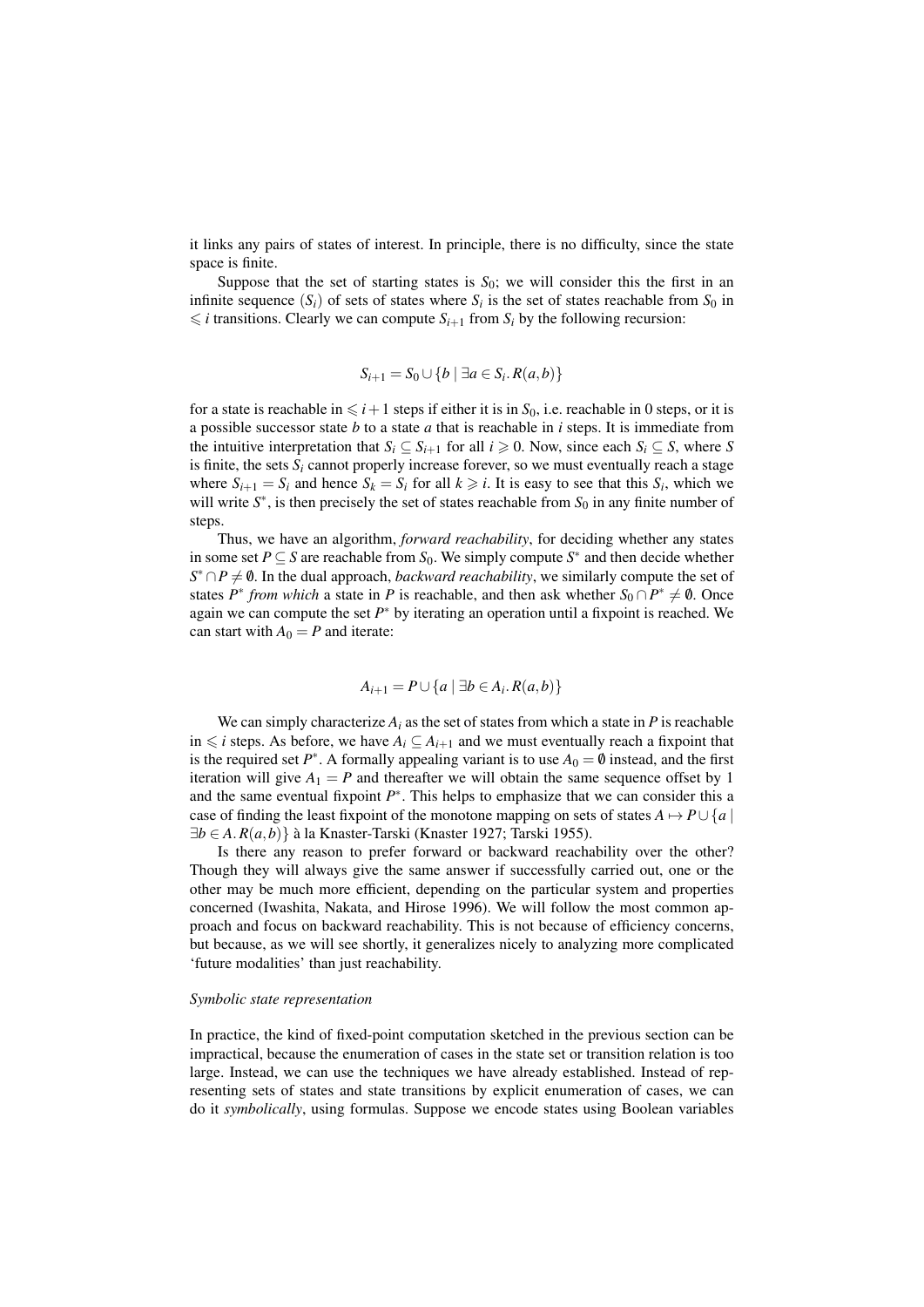*v*<sub>1</sub>,..., *v*<sub>*n*</sub>. Any *T* ⊆ *S* can be identified with a Boolean formula *t*[*v*<sub>1</sub>,..., *v*<sub>*n*</sub>] that holds precisely when  $(v_1, \ldots, v_n) \in T$ . Moreover, by introducing *n* additional 'next state' variables  $v'_1, \ldots, v'_n$  we can represent a binary relation *A* (such as the transition relation *R*) by a formula  $a[v_1, \ldots, v_n, v'_1, \ldots, v'_n]$  that is true iff  $A((v_1, \ldots, v_n), (v'_1, \ldots, v'_n))$ . For example, we can represent the transition relation for the modulo-5 counter using (among other possibilities) the formula:

$$
\begin{array}{l}\n(v'_0 \Leftrightarrow \neg v_0 \wedge \neg v_2) \wedge \\
(v'_1 \Leftrightarrow \neg (v_0 \Leftrightarrow v_1)) \wedge \\
(v'_2 \Leftrightarrow v_0 \wedge v_1)\n\end{array}
$$

Here the parametrization in terms of Boolean variables just uses one variable for each latch, but this choice, while the most obvious, is not obligatory.

## *Bounded model checking*

One immediate advantage of a symbolic state representation is that we can ask questions about *k*-step transition sequences without risking a huge blowup in the representation, as might happen in a canonical BDD representation used in symbolic simulation. We can simply duplicate the original formula *k* times with *k* sets of the *n* variables, and can ask any question about the relation between the initial and final states expressed as a Boolean formula  $p[v_1^1, \ldots, v_n^1, v_1^k, \ldots, v_n^k]$ :

$$
r[v_1^1, \ldots, v_n^1, v_1^2, \ldots, v_n^2] \wedge \cdots r[v_1^{k-1}, \ldots, v_n^{k-1}, v_1^k, \ldots, v_n^k]
$$
  
\n
$$
\Rightarrow p[v_1^1, \ldots, v_n^1, v_1^k, \ldots, v_n^k]
$$

This reduces the problem to tautology-checking. Of course, there is no guarantee that this is feasible in a reasonable amount of time, but experience on many practical problems with leading-edge tautology checkers has often showed impressive results for this so-called *bounded model checking* (Biere, Cimatti, Clarke, and Zhu 1999).

As presented above, bounded model checking permits one to answer only *bounded* reachability questions such as 'if we start in a state  $\sigma_0 \in S_0$ , can we reach a state  $\sigma_1 \in S_1$ in  $k$  (or  $\leq k$ ) cycles?'. Of course, every finite state transition system, precisely because the number of states is finite, has some characteristic 'diameter' *d* such that any sequence of *d* transition must contain a cycle. So it is possible in principle to decide unbounded reachability questions by testing bounded reachability for all  $k \le d$ . In reality, *d* is invariably too large for this to be practical. But recently it has been shown (McMillan 2003) how to use interpolants generated from the propositional unsatisfiability proofs of successively longer reachability queries to find much sharper bounds, so that unbounded reachability is accessible by this technique. This promises to be a highly significant discovery, but we now turn to the more traditional technique for dealing with unbounded reachability queries.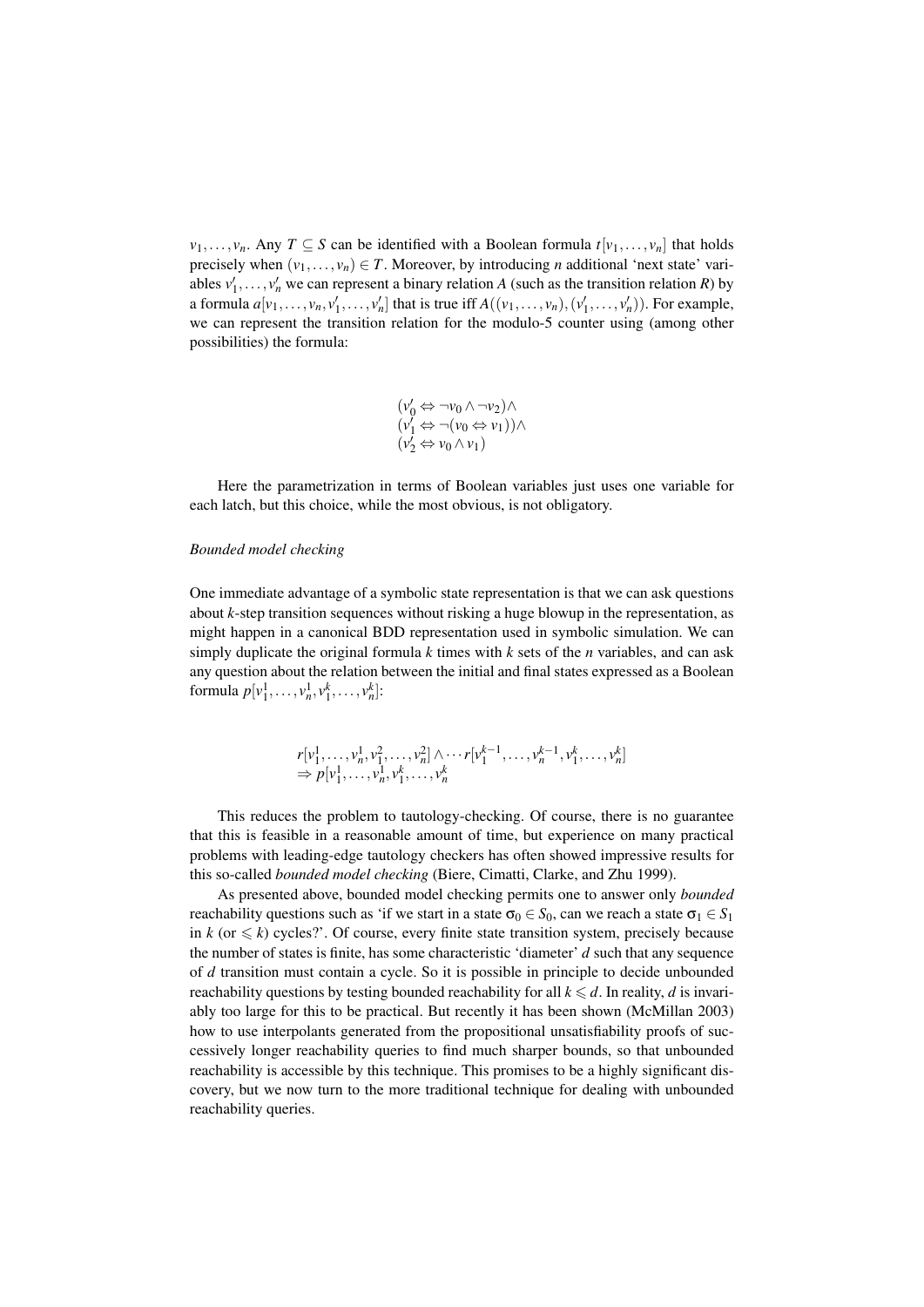#### *BDD-based reachability*

In the case of unbounded queries, the fixpoint computation can easily be performed directly on the symbolic representation. Traditionally, a canonical format such as BDDs has been used (Coudert, Berthet, and Madre 1989; Burch, Clarke, McMillan, Dill, and Hwang 1992; Pixley 1990). This can immediately cause problems if the BDD representation is infeasibly large, and indeed there have been recent explorations using noncanonical representations (Bjesse 1999; Abdulla, Bjesse, and Een 2000). On the other ´ hand, the fact that BDDs are a canonical representation means that if we repeat the iterative steps leading through a sequence  $S_i$ , we can immediately recognize when we have reached a fixed point simply by seeing if the BDD for  $S_{i+1}$  is identical to that for  $S_i$ , whereas in a non-canonical representation, we would need to perform a tautology check at each stage.

Most of the operations used to find the fixpoints are, in the symbolic context, simply logical operations. For example, union ('∪') and intersection ('∩') are simply implemented by conjunction ('∧') and disjunction ('∨'). However, we also need the operation that maps a set *P* and a transition relation *R* to the set  $Pre_R(P)$  (or just  $Pre(P)$  when *R* is understood) of states from which there is a 1-step transition into a state in *P*:

$$
Pre(P) = \{a \mid \exists b \in P. R(a, b)\}
$$

In the symbolic representation, we can characterize this as follows:

$$
Pre(p) = \exists v'_1, \ldots, v'_n. r[v_1, \ldots, v_n, v'_1, \ldots, v'_n] \wedge p[v'_1, \ldots, v'_n]
$$

It is not difficult to implement this procedure on the BDD representation, though it is often a significant efficiency bottleneck.

#### *Temporal logic model checking*

There are still many interesting questions about transition systems that we can't answer using just reachability, the request-acknowledge example above being one simple case. But the material so far admits of generalization.

The backward reachability method answered a question 'starting in a state satisfying *s*, can we reach a state satisfying *p*?' by computing the set of all states *p*<sup>∗</sup> from which *p* is reachable, and then considering whether  $p_* \wedge s = \perp$ . If we introduce the notation:

# *EF*(*p*)

to mean 'the state *p* is reachable', or 'there is some state on some path through the relation in which *p* holds', we can consider  $p_*$  as the set of states satisfying the formula  $EF(p)$ . We can systematically extend propositional logic in this way with further 'temporal operators' to yield a form of so-called *temporal logic*. The most popular logic in practice is *Computation Tree Logic* (CTL), introduced and popularized by Clarke and Emerson (Clarke and Emerson 1981).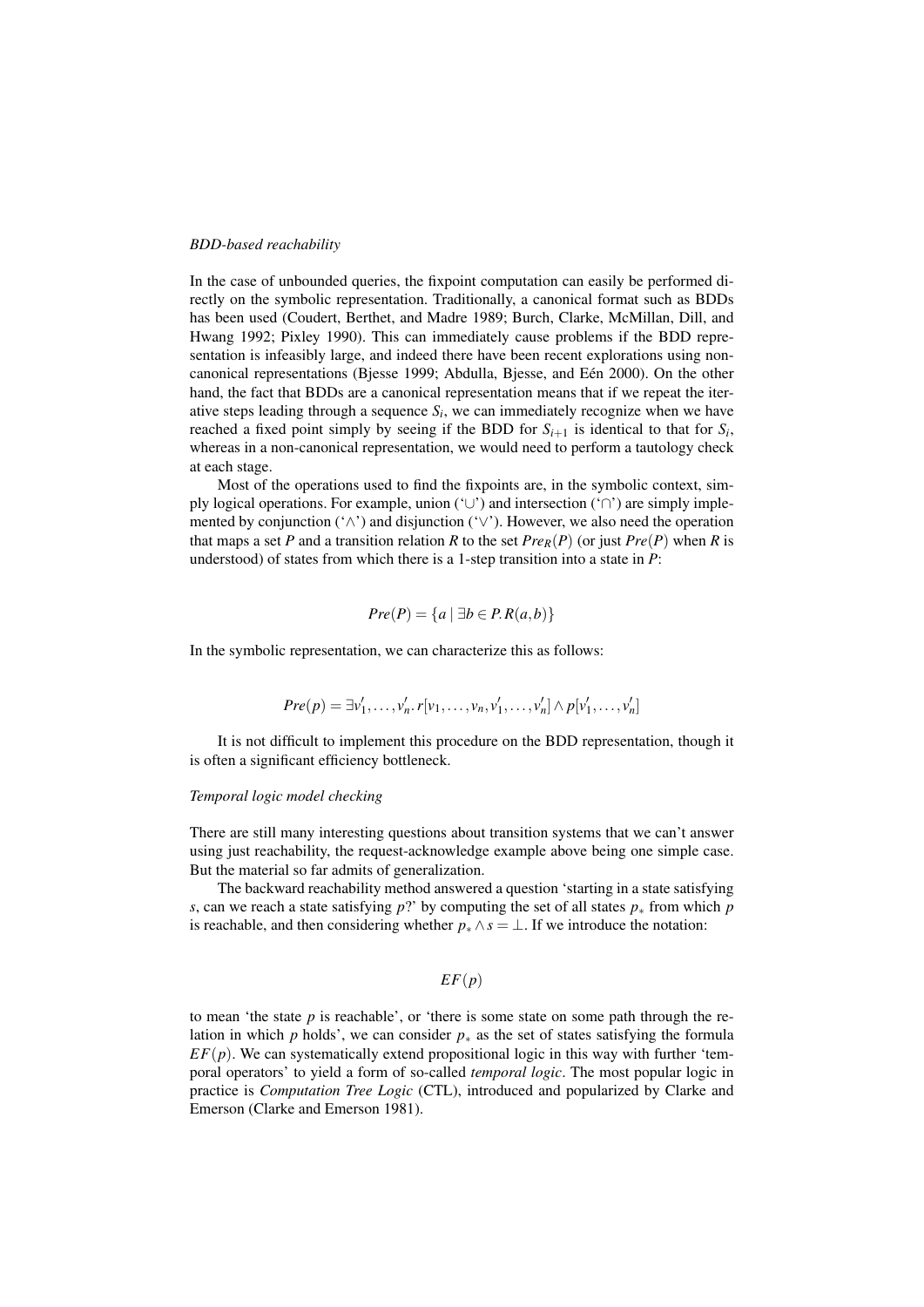One formal presentation of the semantics of CTL, using separate classes of 'path formulas' and 'state formulas' is the following. (We also need some way of assigning truth-values to primitive propositions based on a state σ, and we will write  $\lbrack \lbrack \sigma \rbrack \rbrack$  for this mapping applied to  $\sigma$ . In many cases, of course, the properties we are interested in will be stated precisely in terms of the variables used to encode the states, so a formula is actually its own denotation in the symbolic representation, modulo the transformation from CTL to pure propositional logic.) The valuation functions for an arbitrary formula are then defined as follows for state formulas:

$$
sval(R, \sigma)(\bot) = false
$$
  
\n
$$
sval(R, \sigma)(\top) = true
$$
  
\n
$$
sval(R, \sigma)(\neg p) = not(sval(R, \sigma)p)
$$
  
\n
$$
sval(R, \sigma)p = [\sigma](p)
$$
  
\n...  
\n
$$
sval(R, \sigma)(p \Leftrightarrow q) = (sval(R, \sigma)p = sval(R, \sigma)q)
$$
  
\n
$$
sval(R, \sigma)(Ap) = \forall \pi. Path(R, \sigma)\pi \Rightarrow pval(R, \pi)p
$$
  
\n
$$
sval(R, \sigma)(Ep) = \exists \pi. Path(R, \sigma)\pi \land pval(R, \pi)p
$$

and path formulas:

$$
pval(R,\pi)(Fp) = \exists t. \, sval(R,\pi(t))p
$$
\n
$$
pval(R,\pi)(Gp) = \forall t. \, sval(R,\pi(t))p
$$
\n
$$
pval(R,\pi)(p \cup q) = \exists t. \, (\forall t'. \, t' < t \Rightarrow sval(R,\pi(t'))p) \land sval(R,\pi(t))q
$$
\n
$$
pval(R,\pi)(Xp) = sval(R, (t \mapsto \pi(t+1)))p
$$

Although it was convenient to use path formulas above, the appeal of CTL is exactly that we only really need to consider state formulas, with path formulas just an intermediate concept. We can eliminate the separate class of path formulas by just putting together the path quantifiers and temporal operators in combinations like '*EF*' and '*AG*'. A typical formula in this logic is the request-acknowledge property:

$$
AG(a \Rightarrow EG(r))
$$

The process of testing whether a transition system (defining a *model*) satisfies a temporal formula is called *model checking* (Clarke and Emerson 1981; Queille and Sifakis 1982). The process can be implemented by a very straightforward generalization of the fixpoint methods used in backwards reachability. The marriage of Clarke and Emerson's original explicit-state model-checking algorithms with a BDD-based symbolic representation, due to McMillan (Burch, Clarke, McMillan, Dill, and Hwang 1992), gives *sym-*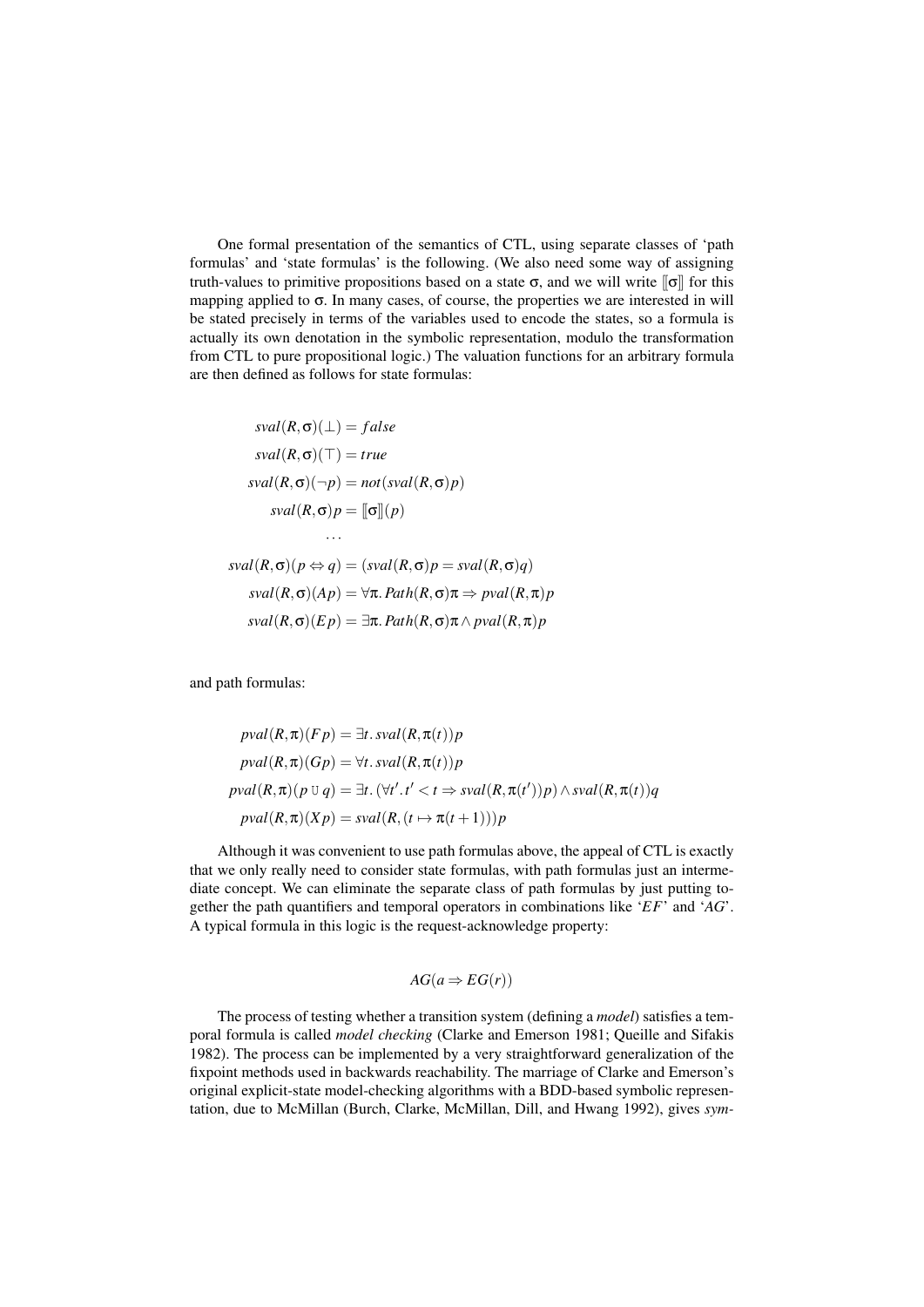*bolic model checking*, and which has led to substantially wider practical applicability. Although at Intel, STE is often more useful, there are situations, e.g. the analysis of bus and cache protocols, where the greater generality of temporal logic model checking seems crucial.

For a detailed discussion of temporal logic model checking, see (Clarke, Grumberg, and Peled 1999). The topic is also covered in some books on logic in computer science like (Huth and Ryan 1999) and formal verification texts like (Kropf 1999). CTL is just one example of a temporal logic, and there are innumerable other varieties such as LTL (Pnueli 1977), *CT L*<sup>∗</sup> (Emerson and Halpern 1986) and the propositional *µ*-calculus (Kozen 1983). LTL stands for *linear temporal logic*, indicating that it takes a different point of view in its semantics, considering all paths and not permitting explicit '*A*' and '*E*' operators of CTL, but allowing temporal properties to be nested directly without intervening path quantifiers.

## 4. Automated theorem proving

It was noted that one of the reasons for the greater success of formal verification in the hardware domain is the fact that more of the verification task can be automated. However, for some more elaborate systems, we cannot rely on tools like equivalence checkers, symbolic simulators or model checkers. One potential obstacle — almost invariably encountered on large industrial designs — is that the system is too large to be verified in a feasible time using such methods. A more fundamental limitation is that some more sophisticated properties cannot be expressed at all in the simple Boolean world. For example, a floating-point *sin* function can hardly have its intended behaviour spelled out in terms of Boolean formulas on the component bits. Instead, we need a more expressive logical system where more or less any mathematical concepts, including real numbers and infinite sets, can be analyzed. This is usually formulated in first-order or higher-order logic, which, as well as allowing propositions to have internal structure, introduces the universal and existential quantifiers:

- The formula ∀*x*. *p*, where *x* is an (object) variables and *p* any formula, means intuitively '*p* is true for *all* values of *x*'.
- The analogous formula ∃*x*. *p* means intuitively '*p* is true for *some* value(s) of *x*', or in other words 'there exists an *x* such that *p*'.

I will assume that the basic syntax and definitions of first order logic are known.

#### *Automated theorem proving based on Herbrand's theorem*

In contrast to propositional logic, many interesting questions about first order and higher order logic are undecidable even in principle, let alone in practice. Church (Church 1936) and Turing (Turing 1936) showed that even pure logical validity in first order logic is undecidable, introducing in the process many of the basic ideas of computability theory. On the other hand, it is not too hard to see that logical validity is *semidecidable* — this is certainly a direct consequence of completeness theorems for proof systems in first order logic (Gödel 1930), and was arguably implicit in work by Skolem (Skolem 1922). This means that we can at least program a computer to enumerate all valid first order formulas.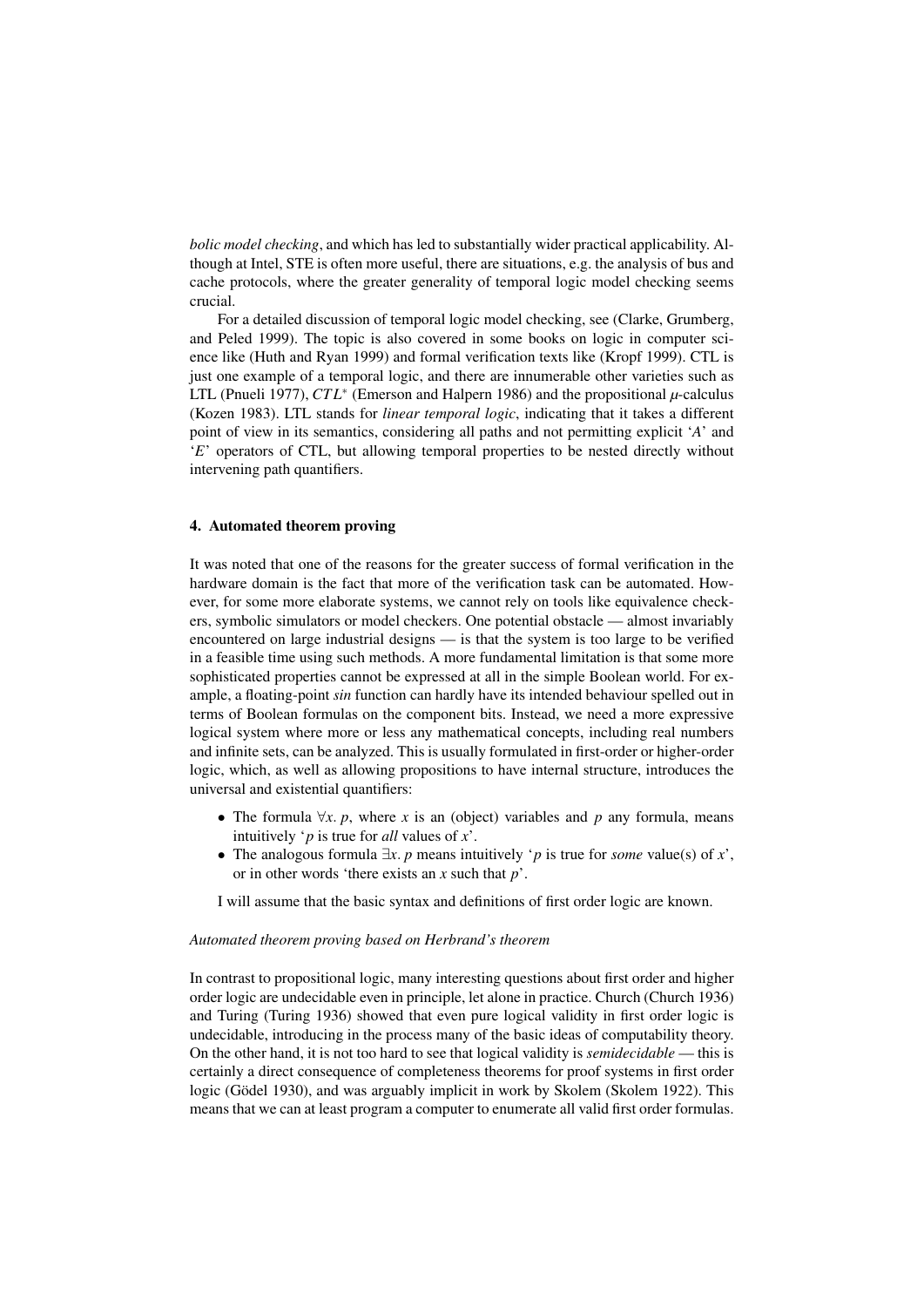One simple approach is based on the following logical principle, due to Skolem and Gödel but usually mis-named "Herbrand's theorem":

Let  $\forall x_1, \ldots, x_n$ .  $P[x_1, \ldots, x_n]$  be a first order formula with only the indicated universal quantifiers (i.e. the body  $P[x_1,...,x_n]$  is quantifier-free). Then the formula is satisfiable iff the infinite set of 'ground instances'  $p[t_1^i, \ldots, t_n^i]$  that arise by replacing the variables by arbitrary variable-free terms made up from functions and constants in the original formula is *propositionally* satisfiable.

We can get the original formula into the special form required by some simple normal form transformations, introducing Skolem functions to replace existentially quantified variables. And by compactness for propositional logic, we know that if the infinite set of instances is unsatisfiable, then so will be some finite subset. In principle we can enumerate *all* possible sets, one by one, until we find one that is not propositionally satisfiable. (If the formula is satisfiable, we will never discover it by this means. By undecidability, we know this is unavoidable.) A precise description of this procedure is tedious, but a simple example may help. Suppose we want to prove that the following is valid. This is often referred to as the 'drinker's principle', because you can think of it as asserting that there is some person  $x$  such that if  $x$  drinks, so does everyone.

$$
\exists x. \forall y. D(x) \Rightarrow D(y)
$$

We start by negating the formula. To prove that the original is valid, we need to prove that this is unsatisfiable:

$$
\neg (\exists x. \forall y. D(x) \Rightarrow D(y))
$$

We then make some transformations to a logical equivalent so that it is in 'prenex form' with all quantifiers at the front.

$$
\forall x. \exists y. D(x) \land \neg D(y)
$$

We then introduce a Skolem function *f* for the existentially quantified variable *y*:

$$
\forall x. D(x) \land \neg D(f(x))
$$

We now consider the *Herbrand* universe, the set of all terms built up from constants and functions in the original formula. Since here we have no nullary constants, we need to add one *c* to get started (this effectively builds in the assumption that all models have a non-empty domain). The Herbrand universe then becomes  ${c, f(c), f(f(c)), f(f(f(c))),...}$ . By Herbrand's theorem, we need to test all sets of ground instances for propositional satisfiability. Let us enumerate them in increasing size. The first one is: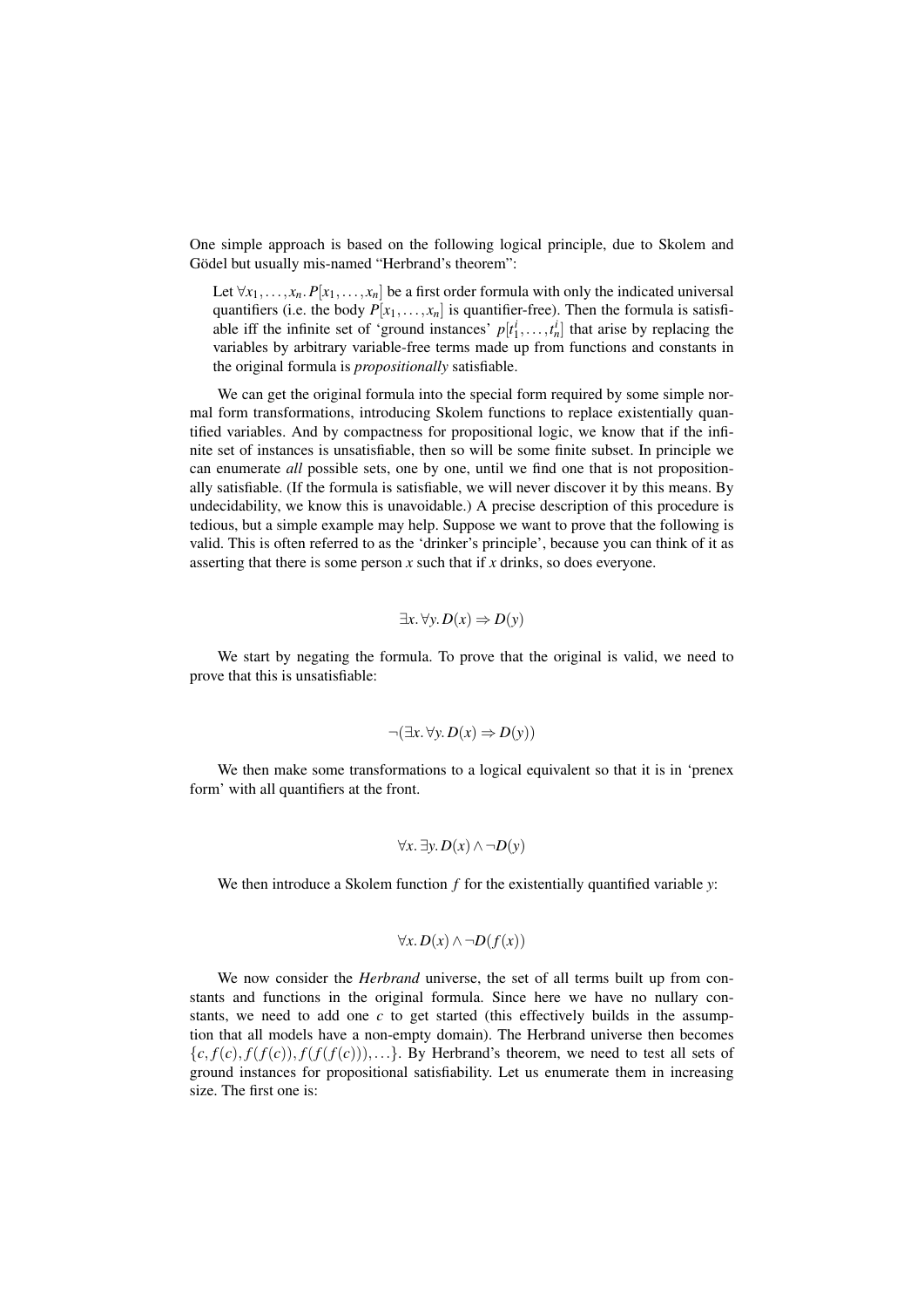$$
D(c) \wedge \neg D(f(c))
$$

This is not propositionally unsatisfiable, so we consider the next:

$$
(D(c) \land \neg D(f(c))) \land (D(f(c)) \land \neg D(f(f(c)))
$$

Now this is propositionally unsatisfiable, so we terminate with success.

*Unification-based methods*

The above idea (Robinson 1957) led directly some early computer implementations, e.g. by Gilmore (Gilmore 1960). Gilmore tested for propositional satisfiability by transforming the successively larger sets to disjunctive normal form. A more efficient approach is to use the Davis-Putnam algorithm — it was in this context that it was originally introduced (Davis and Putnam 1960). However, as Davis (Davis 1983) admits in retrospect:

. . . effectively eliminating the truth-functional satisfiability obstacle only uncovered the deeper problem of the combinatorial explosion inherent in unstructured search through the Herbrand universe . . .

The next major step forward in theorem proving was a more intelligent means of choosing substitution instances, to pick out the small set of relevant instances instead of blindly trying all possibilities. The first hint of this idea appears in (Prawitz, Prawitz, and Voghera 1960), and it was systematically developed by Robinson (Robinson 1965), who gave an effective syntactic procedure called *unification* for deciding on appropriate instantiations to make terms match up correctly.

There are many unification-based theorem proving algorithms. Probably the bestknown is *resolution*, in which context Robinson (Robinson 1965) introduced full unification to automated theorem proving. Another important method quite close to resolution and developed independently at about the same time is the inverse method (Maslov 1964; Lifschitz 1986). Other popular algorithms include tableaux (Prawitz, Prawitz, and Voghera 1960), model elimination (Loveland 1968; Loveland 1978) and the connection method (Kowalski 1975; Bibel and Schreiber 1975; Andrews 1976). Crudely speaking:

- Tableaux = Gilmore procedure + unification
- Resolution = Davis-Putnam procedure + unification

Tableaux and resolution can be considered as classic representatives of 'top-down' and 'bottom-up' methods respectively. Roughly speaking, in top-down methods one starts from a goal and works backwards, while in bottom-up methods one starts from the assumptions and works forwards. This has significant implications for the very nature of unifiable variables, since in bottom-up methods they are local (implicitly universally quantified) whereas in top-down methods they are global, correlated in different portions of the proof tree. This is probably the most useful way of classifying the various firstorder search procedures and has a significant impact on the problems where they perform well.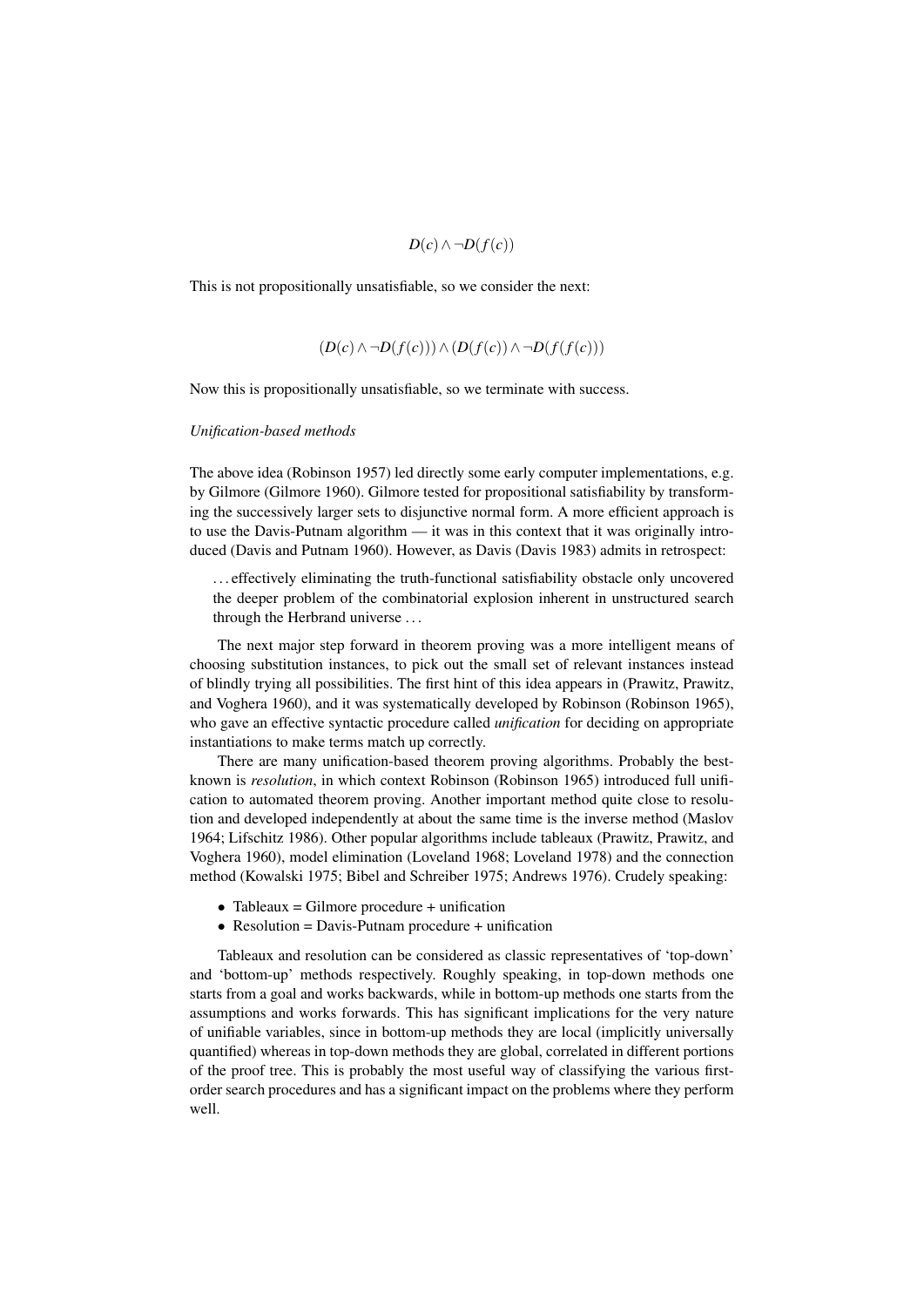## *4.1. Decidable problems*

Although first order validity is undecidable in general, there are special classes of formulas for which it is decidable, e.g.

- AE formulas, which involve no function symbols and when placed in prenex form have all the universal quantifiers before the existential ones.
- Monadic formulas, involving no function symbols and only monadic (unary) relation symbols.
- Purely universal formulas

The decidability of AE formulas is quite easy to see, because no function symbols are there to start with, and because of the special quantifier nesting, none are introduced in Skolemization. Therefore the Herbrand universe is finite and the enumeration of ground instances cannot go on forever. The decidability of the monadic class can be proved in various ways, e.g. by transforming into AE form by pushing quantifiers inwards ('miniscoping'). Although neither of these classes is particularly useful in practice, it's worth noting that the monadic formulas subsume traditional Aristotelian syllogisms, at least on a straightforward interpretation of what they are supposed to mean. For example

If all *M* are *P*, and all *S* are *M*, then all *S* are *P*

can be expressed using monadic relations as follows:

$$
(\forall x. M(x) \Rightarrow P(x)) \land (\forall x. S(x) \Rightarrow M(x)) \Rightarrow (\forall x. S(x) \Rightarrow P(x))
$$

For purely universal formulas, we can use *congruence closure* (Nelson and Oppen 1980; Shostak 1978; Downey, Sethi, and Tarjan 1980). This allows us to prove that one equation follows from others, e.g. that

$$
\forall x. f(f(f(x))) = x \land f(f(f(f(x)))))) = x \Rightarrow f(x) = x
$$

As the name implies, congruence closure involves deducing all equalities between subterms that follow from the asserted ones by using equivalence and congruence properties of equality. In our case, for example, the first equation  $f(f(f(x))) = x$  implies  $f(f(f(f(x)))) = f(x)$  and hence  $f(f(f(f(f(x)))) = f(f(x))$ , and then symmetry and transitivity with the second equation imply  $f(f(x)) = x$ , and so on. It straightforwardly extends to deciding the entire universal theory by refutation followed by DNF transformation and congruence closure on the equations in the disjuncts, seeing whether any negated equations in the same disjunct are implied.

An alternative approach is to reduce the problem to SAT by introducing a propositional variable for each equation between subterms, adding constraints on these variables to reflect congruence properties. This has the possibly significant advantage that no potentially explosive DNF transformation need be done, and exploits the power of SAT solvers. For example if  $E_{m,n}$  (for  $0 \leq m, n \leq 5$ ) represents the equation  $f^{m}(x) = f^{n}(x)$ , we want to deduce  $E_{3,0} \wedge E_{5,0} \Rightarrow E_{1,0}$  assuming the equality properties  $\bigwedge_n E_{n,n}$  (reflexivity),  $\bigwedge_{m,n} E_{m,n} \Rightarrow E_{n,m}$  (symmetry),  $\bigwedge_{m,n,p} E_{m,n} \wedge E_{n,p} \Rightarrow E_{m,p}$  (transitivity) and  $\bigwedge_{m,n} E_{m,n} \Rightarrow E_{m+1,n+1}$  (congruence).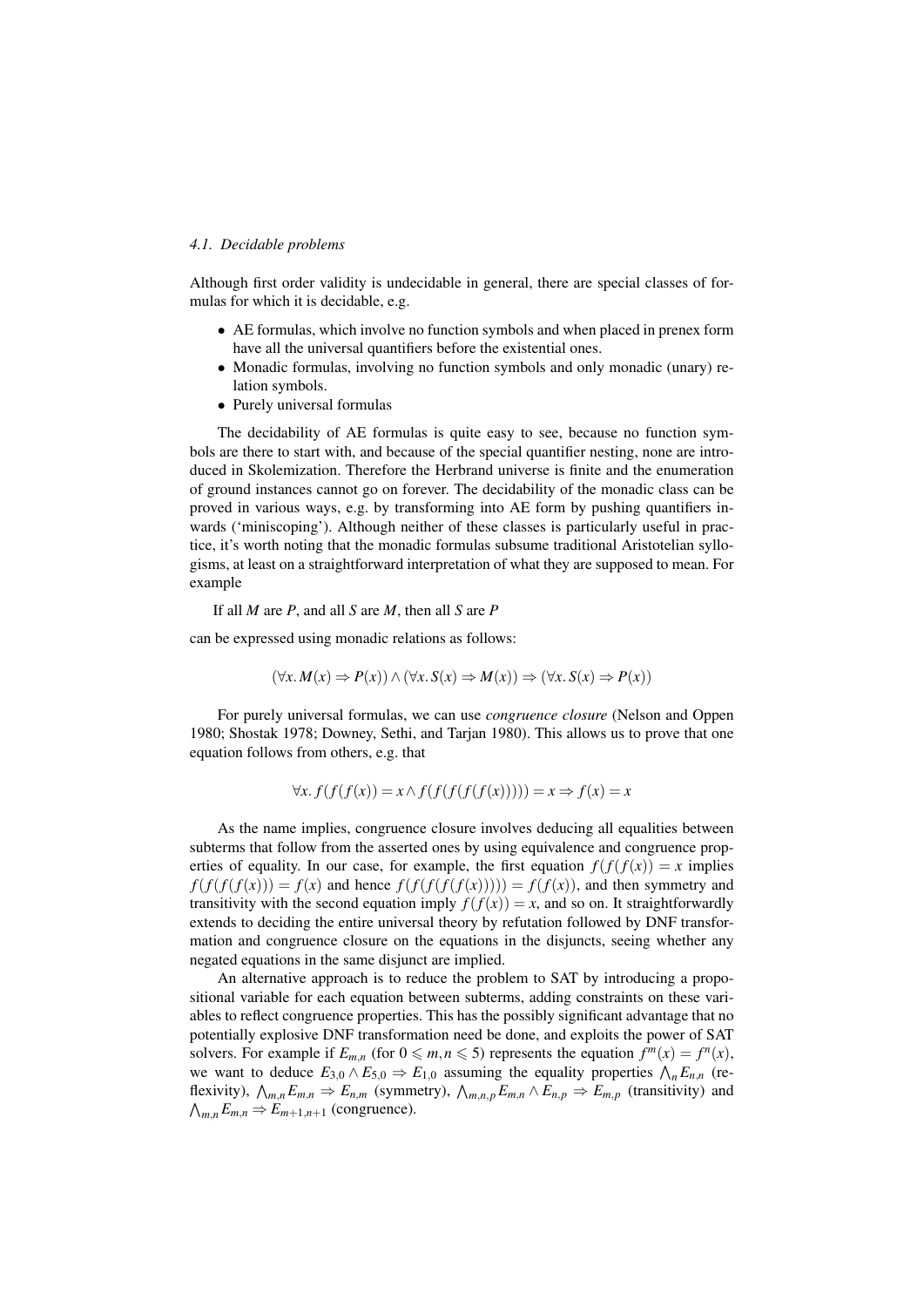# *4.2. Theories*

Also interesting in practice are situations where, rather than absolute logical validity, we want to know whether statements follow from some well-accepted set of mathematical axioms, or are true in some particular interpretation like the real numbers  $\mathbb{R}$ . We generalize the notion of logical validity, and say that *p* is a logical consequence of axioms *A*, written  $A \models p$ , if for any valuation, every interpretation that makes all the formulas in A true also makes *p* true. (This looks straightforward but unfortunately there is some inconsistency in standard texts. For example the above definition is found in (Enderton 1972), whereas in (Mendelson 1987) the definition has the quantification over valuations per formula: every interpretation in which each formula of *A* is true in all valuations makes *p* true in all valuations. Fortunately, in most cases all the formulas in *A* are sentences, formulas with no free variables, and then the two definitions coincide.) Ordinary validity of *p* is the special cases  $\emptyset \models p$ , usually written just  $\models p$ .

By a *theory*, we mean a set of formulas closed under first-order validity, or in other words, the set of logical consequences of a set of axioms. The smallest theory is the set of consequences of the empty set of axioms, i.e. the set of logically valid formulas. Note also that for any particular interpretation, the set of formulas true in that interpretation is also a theory. Some particularly important characteristics of a theory are:

- Whether it is *consistent*, meaning that we never have both  $T \models p$  and  $T \models \neg p$ . (Equivalently, that we do not have  $T \models \bot$ , or that *some* formula does not follow from *T*.)
- Whether it is *complete*, meaning that for any sentence *p*, either  $T \models p$  or  $T \models \neg p$ .
- Whether it is *decidable*, meaning that there is an algorithm that takes as input a formula *p* and decides whether  $T \models p$ .

Note that since we have a semidecision procedure for first-order validity, any complete theory based on a finite (or even semicomputable, with a slightly more careful analysis) set of axioms is automatically decidable: just search in parallel for proofs of  $A \Rightarrow p$ and  $A \Rightarrow \neg p$ .

## 5. Arithmetical theories

First order formulas built up from equations and inequalities and interpreted over common number systems are often decidable. A common way of proving this is *quantifier elimination*.

#### *5.1. Quantifier elimination*

We say that a theory *T* in a first-order language *L admits quantifier elimination* if for each formula *p* of *L*, there is a quantifier-free formula *q* such that  $T \models p \Leftrightarrow q$ . (We assume that the equivalent formula contains no new free variables.) For example, the well-known criterion for a quadratic equation to have a (real) root can be considered as an example of quantifier elimination in a suitable theory *T* of reals:

$$
T \models (\exists x. \ ax^2 + bx + c = 0) \Leftrightarrow a \neq 0 \wedge b^2 \geq 4ac \vee a = 0 \wedge (b \neq 0 \vee c = 0)
$$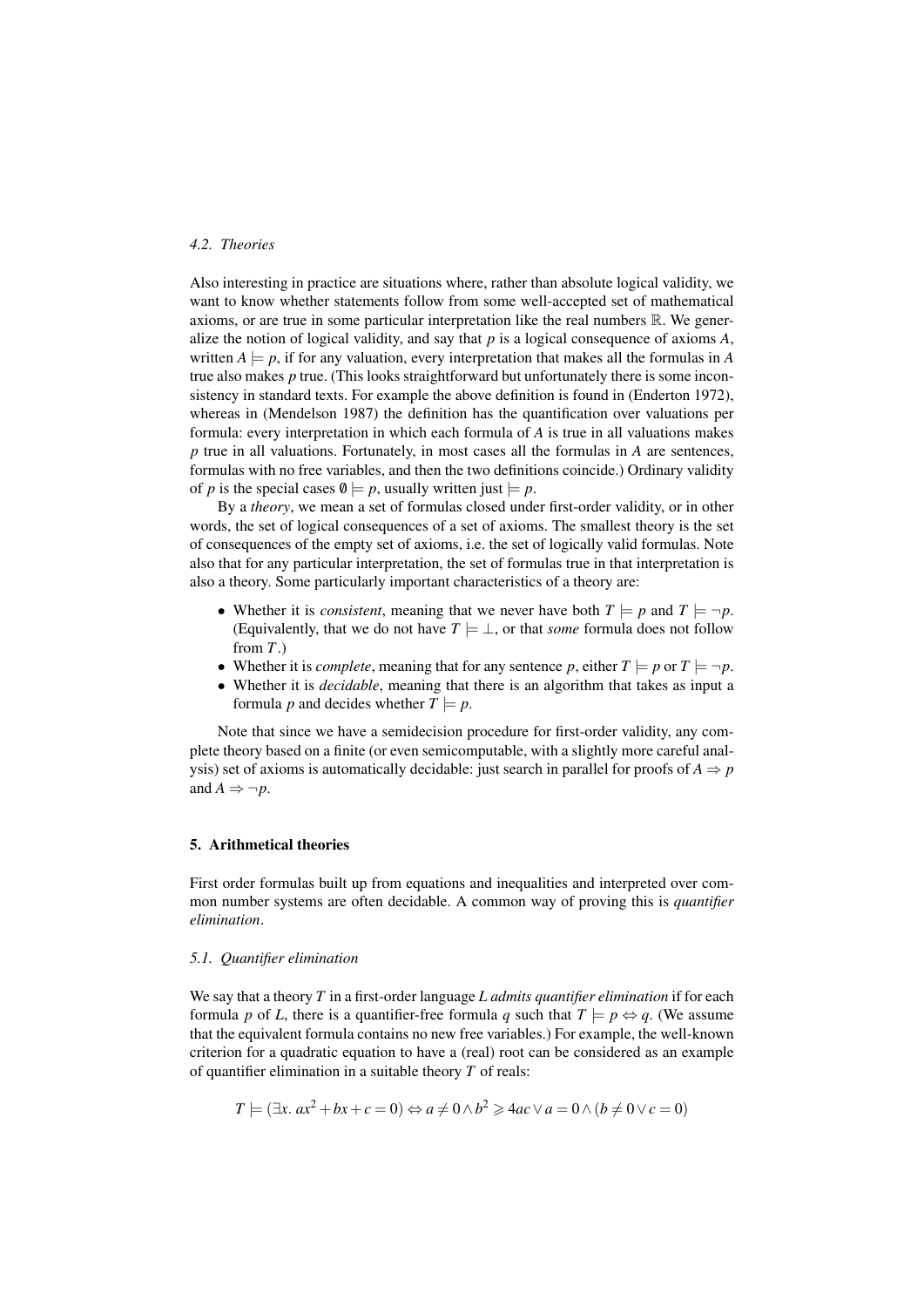If a theory admits quantifier elimination, then in particular any closed formula (one with no free variables, such as  $\forall x \exists y \ldotp x < y$  has a *T*-equivalent that is ground, i.e. contains no variables at all. In many cases of interest, we can quite trivially decide whether a ground formula is true or false, since it just amounts to evaluating a Boolean combination of arithmetic operations applied to constants, e.g.  $2 < 3 \Rightarrow 4^2 + 5 < 23$ . (One interesting exception is the theory of algebraically closed fields of unspecified characteristic, where quantifiers can be eliminated but the ground formulas cannot in general be evaluated without knowledge about the characteristic.) Consequently quantifier elimination in such cases yields a decision procedure, and also shows that such a theory  $T$  is complete, i.e. every closed formula can be proved or refuted from *T*. For a good discussion of quantifier elimination and many explicit examples, see (Kreisel and Krivine 1971). One of the simplest examples is the theory of 'dense linear (total) orders without end points' is based on a language containing the binary relation  $\leq$  as well as equality, but no function symbols. It can be axiomatized by the following set of sentences:

$$
\forall x \ y. x = y \lor x < y \lor y < x
$$
\n
$$
\forall x \ y \ z. x < y \land y < z \Rightarrow x < z
$$
\n
$$
\forall x. x \not\leq x
$$
\n
$$
\forall x \ y. x < y \Rightarrow \exists z. x < z \land z < y
$$
\n
$$
\forall x. \exists y. x < y
$$
\n
$$
\forall x. \exists y. y < x
$$

#### *5.2. Presburger arithmetic*

One of the earliest theories shown to have quantifier elimination is linear arithmetic over the natural numbers or integers, as first shown by Presburger (Presburger 1930). Linear arithmetic means that we are allows the usual equality and inequality relations, constants and addition, but no multiplication, except by constants. In fact, to get quantifier elimination we need to add infinitely many divisibility relations  $D_k$  for all integers  $k \ge 2$ . This doesn't affect decidability because those new relations are decidable for particular numbers.

Presburger's original algorithm is fairly straightforward, and follows the classic quantifier elimination pattern of dealing with the special case of an existentially quantified conjunction of literals. (We can always put the formula into disjunctive normal form and distribute existential quantifiers over the disjuncts, then start from the innermost quantifier.) For an in-depth discussion of Presburger's original procedure, the reader can consult (Enderton 1972) and (Smoryński 1980), or indeed the original article, which is quite readable — (Stansifer 1984) gives an annotated English translation. A somewhat more efficient algorithm more suited to computer implementation is given by Cooper (Cooper 1972).

#### *5.3. Complex numbers*

Over the complex numbers, we can also allow multiplication and still retain quantifier elimination. Here is a sketch of a naive algorithm for complex quantifier elimination. By the usual quantifier elimination pre-canonization, it suffices to be able to eliminate a single existential quantifier from a conjunction of positive and negative equations: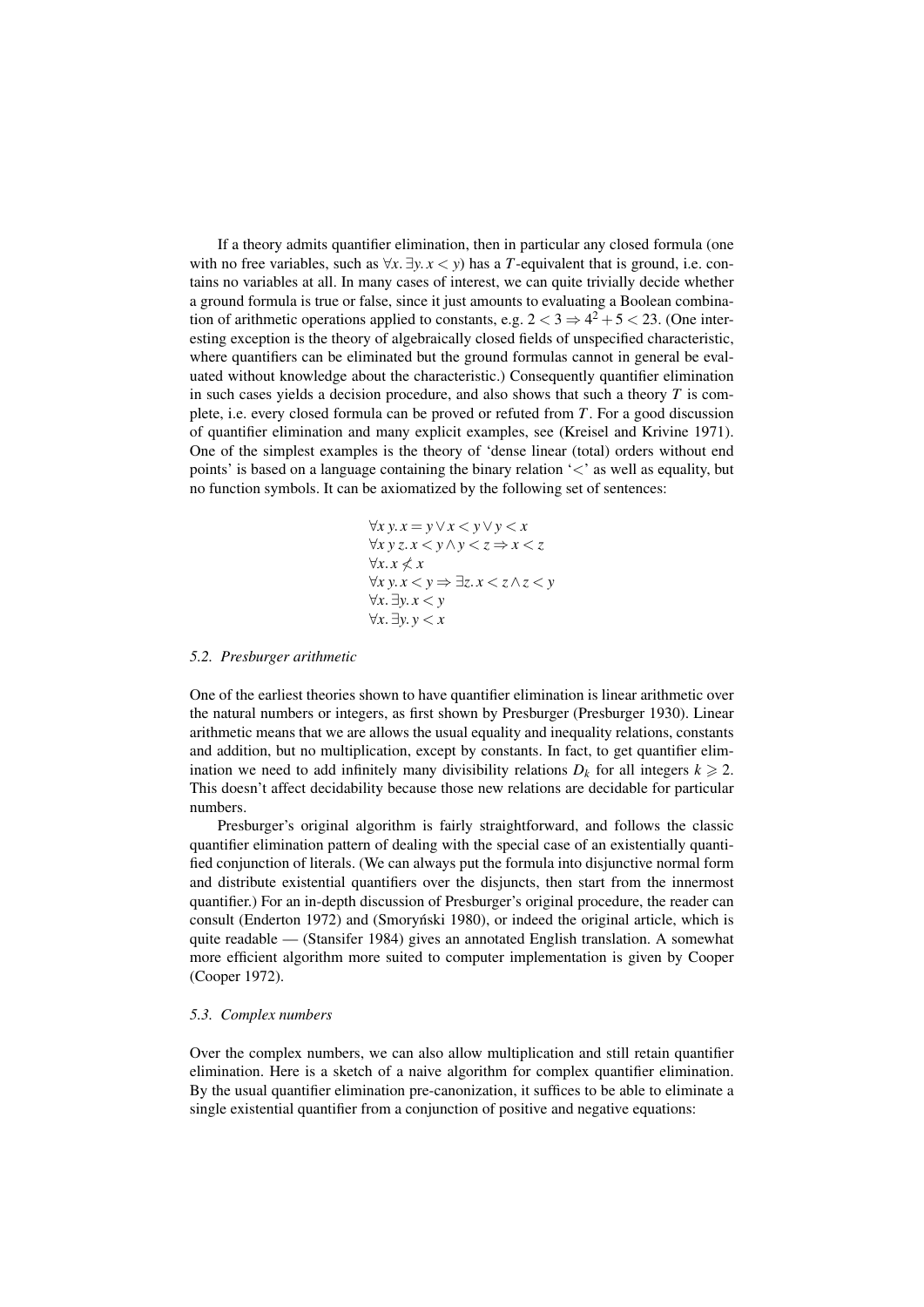$$
\exists x. p_1(x) = 0 \land \dots \land p_n(x) = 0 \land q_1(x) \neq 0 \land \dots q_m(x) \neq 0
$$

We'll sketch now how this can be reduced to the  $m \leq 1$  and  $n \leq 1$  case. To reduce *n* we can use one equation to reduce the powers of variables in the others by elimination, e.g.

$$
2x2 + 5x + 3 = 0 \wedge x2 - 1 = 0 \Leftrightarrow 5x + 5 = 0 \wedge x2 - 1 = 0
$$

$$
\Leftrightarrow 5x + 5 = 0 \wedge 0 = 0
$$

$$
\Leftrightarrow 5x + 5 = 0
$$

To reduce *m*, we may simply multiply all the  $q_i(x)$  together since  $q_i(x) \neq 0 \land$  $q_{i+1}(x) \neq 0 \Leftrightarrow q_i(x) \cdot q_{i+1}(x) \neq 0$ . Now, the problem that remains is:

$$
\exists x. p(x) = 0 \land q(x) \neq 0
$$

or equivalently  $\neg(\forall x. p(x) = 0 \Rightarrow q(x) = 0)$ . Consider the core formula:

$$
\forall x. \ p(x) = 0 \Rightarrow q(x) = 0
$$

Assume that neither  $p(x)$  nor  $q(x)$  is the zero polynomial. Since we are working in an algebraically closed field, we know that the polynomials  $p(x)$  and  $q(x)$  split into linear factors whatever they may be:

$$
p(x) = (x - a_1) \cdot (x - a_2) \cdot \dots \cdot (x - a_n)
$$
  

$$
q(x) = (x - b_1) \cdot (x - b_2) \cdot \dots \cdot (x - b_m)
$$

Now  $p(x) = 0$  is equivalent to  $\bigvee_{1 \leq i \leq n} x = a_i$  and  $q(x) = 0$  is equivalent to  $\bigvee_{1 \leq j \leq m} x = b_j$ . Thus, the formula  $\forall x. p(x) = 0 \Rightarrow q(x) = 0$  says precisely that

$$
\forall x. \bigvee_{1 \leq i \leq n} x = a_i \Rightarrow \bigvee_{1 \leq j \leq m} x = b_j
$$

or in other words, all the  $a_i$  appear among the  $b_j$ . However, since there are just *n* linear factors in the antecedent, a given factor  $(x - a_i)$  cannot occur more than *n* times and thus the polynomial divisibility relation  $p(x)|q(x)^n$  holds. Conversely, if this divisibility relation holds for  $n \neq 0$ , then clearly  $\forall x. p(x) = 0 \Rightarrow q(x) = 0$  holds. Thus, the key quantified formula can be reduced to a polynomial divisibility relation, and it's not difficult to express this as a quantifier-free formula in the coefficients, thus eliminating the quantification over *x*.

#### *5.4. Real algebra*

In the case of the real numbers, one can again use addition and multiplication arbitrarily and it is decidable whether the formula holds in  $\mathbb{R}$ . A simple (valid) example is a case of the Cauchy-Schwartz inequality:

$$
\forall x_1 \ x_2 \ y_1 \ y_2. \ (x_1 \cdot y_1 + x_2 \cdot y_2)^2 \leq (x_1^2 + x_2^2) \cdot (y_1^2 + y_2^2)
$$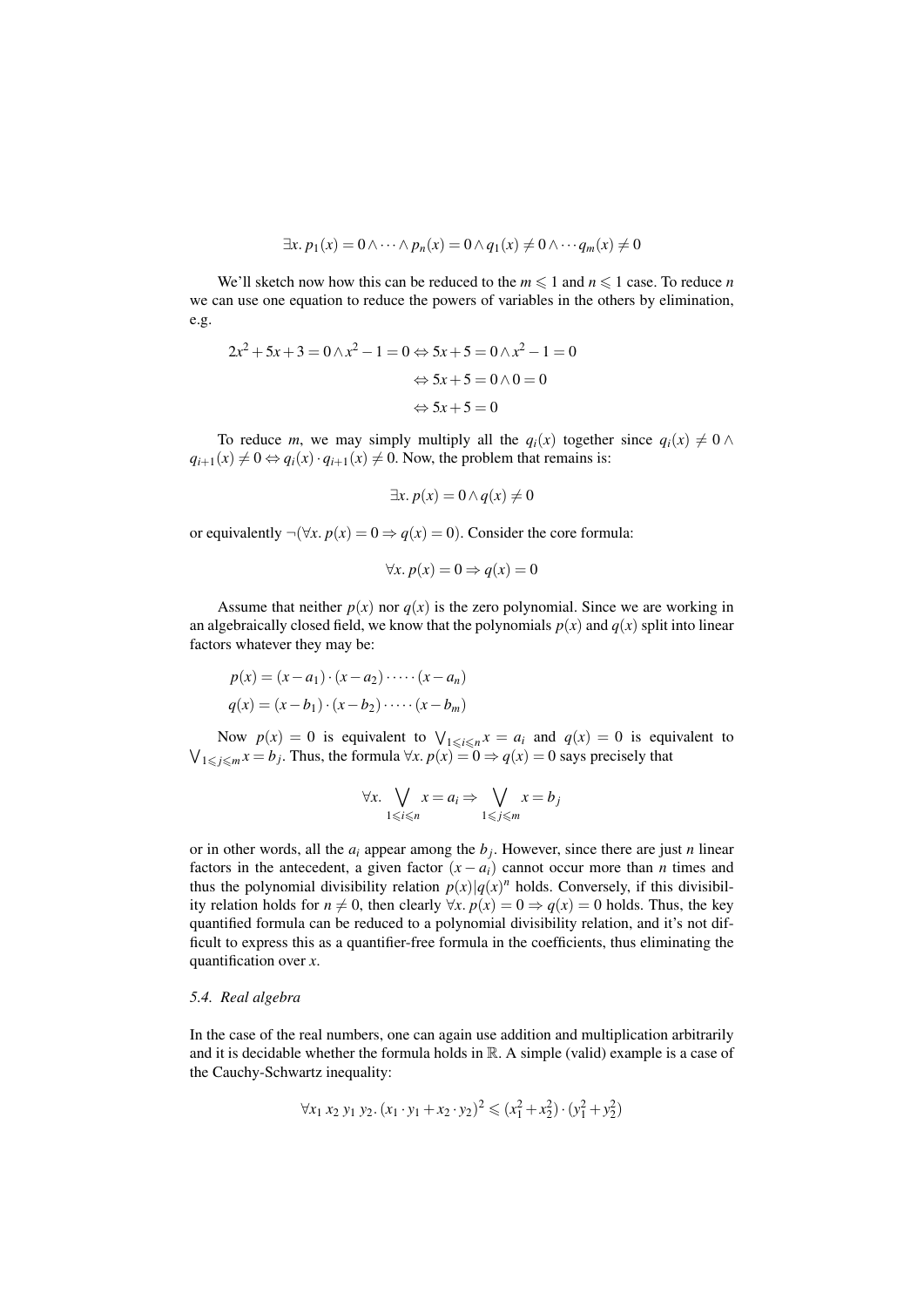This decidability result is originally due to Tarski (Tarski 1951), though Tarski's method has non-elementary complexity and has apparently never been implemented. Perhaps the most efficient general algorithm currently known, and the first actually to be implemented on a computer, is the Cylindrical Algebraic Decomposition (CAD) method introduced by Collins (Collins 1976). (For related work around the same time see (Łojasiewicz 1964) and the method, briefly described in (Rabin 1991), developed in Monk's Berkeley PhD thesis.) A simpler method, based on ideas by Cohen, was developed by Hörmander (Hörmander 1983) — see also (Bochnak, Coste, and Roy 1998) and  $(G\text{årding 1997})$  — and it is this algorithm that we will sketch.

Consider first the problem of eliminating the quantifier from  $\exists x. P[x]$ , where  $P[x]$ is a Boolean combination of univariate polynomials (in *x*). Suppose the polynomials involved in the body are  $p_1(x), \ldots, p_n(x)$ . The key to the algorithm is to obtain a *sign matrix* for the set of polynomials. This is a division of the real line into a (possibly empty) ordered sequence of *m* points  $x_1 < x_2 < \cdots < x_m$  representing precisely the zeros of the polynomials, with the rows of the matrix representing, in alternating fashion, the points themselves and the intervals between adjacent pairs and the two intervals at the ends:

$$
(-\infty,x_1),x_1,(x_1,x_2),x_2,\ldots,x_{m-1},(x_{m-1},x_m),x_m,(x_m,+\infty)
$$

and columns representing the polynomials  $p_1(x), \ldots, p_n(x)$ , with the matrix entries giving the signs, either positive  $(+)$ , negative  $(-)$  or zero  $(0)$ , of each polynomial  $p_i$  at the points and on the intervals. For example, for the collection of polynomials:

$$
p_1(x) = x^2 - 3x + 2
$$

$$
p_2(x) = 2x - 3
$$

the sign matrix looks like this:

| $(-\infty, x_1)$<br>$^{+}$<br>0<br>$\mathcal{X}_1$<br>$(x_1, x_2)$<br>0<br>$\mathcal{X}$<br>$(x_2, x_3)$<br>$^+$<br>$\theta$<br>$^+$<br>$x_3$<br>$(x_3, +\infty)$<br>$^{+}$<br>$^{+}$ | Point/Interval | $p_1$ | p2 |
|---------------------------------------------------------------------------------------------------------------------------------------------------------------------------------------|----------------|-------|----|
|                                                                                                                                                                                       |                |       |    |
|                                                                                                                                                                                       |                |       |    |
|                                                                                                                                                                                       |                |       |    |
|                                                                                                                                                                                       |                |       |    |
|                                                                                                                                                                                       |                |       |    |
|                                                                                                                                                                                       |                |       |    |
|                                                                                                                                                                                       |                |       |    |

Note that  $x_1$  and  $x_3$  represent the roots 1 and 2 of  $p_1(x)$  while  $x_2$  represents 1.5, the root of  $p_2(x)$ . However the sign matrix contains no numerical information about the location of the points  $x_i$ , merely specifying the order of the roots of the various polynomials and what signs they take there and on the intervening intervals. It is easy to see that the sign matrix for a set of univariate polynomials  $p_1(x),..., p_n(x)$  is sufficient to answer any question of the form ∃*x*.*P*[*x*] where the body *P*[*x*] is quantifier-free and all atoms are of the form  $p_i(x) \bowtie_i 0$  for any of the relations =, <, >,  $\leq$ ,  $\geq$  or their negations.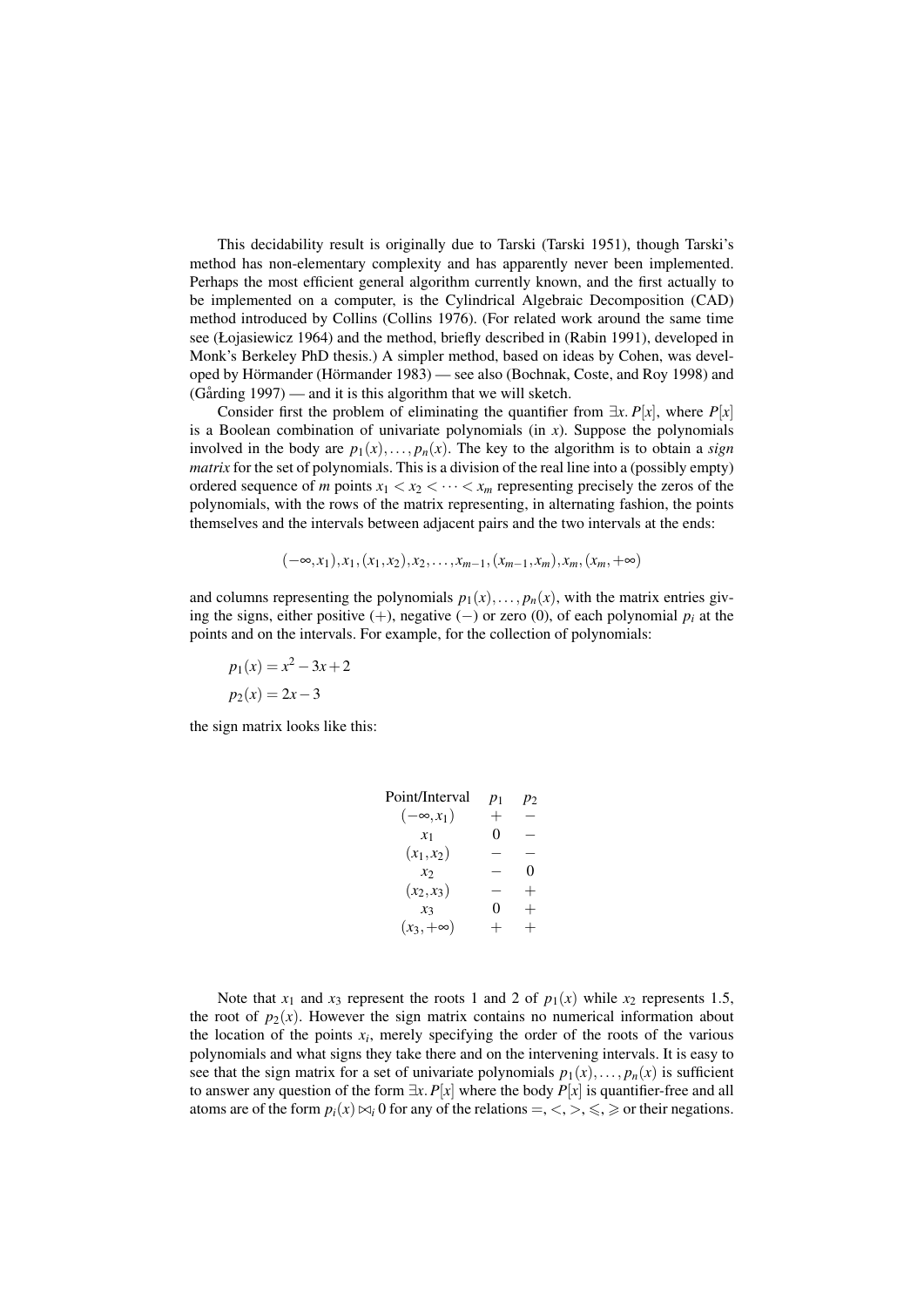We simply need to check each row of the matrix (point or interval) and see if one of them makes each atomic subformula true or false; the formula as a whole can then simply be "evaluated" by recursion.

In order to perform general quantifier elimination, we simply apply this basic operation to all the innermost quantified subformulas first (we can consider a universally quantified formula  $\forall x \cdot P[x]$  as  $\neg$  $(\exists x \cdot \neg P[x])$  and eliminate from  $\exists x \cdot \neg P[x]$ ). This can then be iterated until all quantifiers are eliminated. The only difficulty is that the coefficients of a polynomial may now contain other variables as parameters. But we can quite easily handle these by performing case-splits over the signs of coefficients and using pseudodivision of polynomials instead of division as we present below.

So the key step is finding the sign matrix, and for this the following simple observation is key. To find the sign matrix for

 $p, p_1, \ldots, p_n$ 

it suffices to find one for the set of polynomials

$$
p',p_1,\ldots,p_n,q_0,q_1,\ldots,q_n
$$

where  $p'$ , which we will sometimes write  $p_0$  for regularity's sake, is the derivative of  $p$ , and  $q_i$  is the remainder on dividing  $p$  by  $p_i$ . For suppose we have a sign matrix for the second set of polynomials. We can proceed as follows.

First, we split the sign matrix into two equally-sized parts, one for the  $p', p_1, \ldots, p_n$ and one for the  $q_0, q_1, \ldots, q_n$ , but for now keeping all the points in each matrix, even if the corresponding set of polynomials has no zeros there. We can now infer the sign of  $p(x_i)$  for each point  $x_i$  that is a zero of one of the polynomials  $p', p_1, \ldots, p_n$ , as follows. Since  $q_k$  is the remainder of *p* after division by  $p_k$ ,  $p(x) = s_k(x)p_k(x) + q_k(x)$  for some  $s_k(x)$ . Therefore, since  $p_k(x_i) = 0$  we have  $p(x_i) = q_k(x_i)$  and so we can derive the sign of *p* at  $x_i$  from that of the corresponding  $q_k$ .

Now we can throw away the second sign matrix, giving signs for the  $q_0, \ldots, q_n$ , and retain the (partial) matrix for  $p, p', p_1, \ldots, p_n$ . We next 'condense' this matrix to remove points that are not zeros of one of the  $p', p_1, \ldots, p_n$ , but only of one of the  $q_i$ . The signs of the  $p', p_1, \ldots, p_n$  in an interval from which some other points have been removed can be read off from any of the subintervals in the original subdivision — they cannot change because there are no zeros for the relevant polynomials there.

Now we have a sign matrix with correct signs at all the points, but undetermined signs for *p* on the intervals, and the possibility that there may be additional zeros of *p* inside these intervals. But note that since there are certainly no zeros of  $p'$  inside the intervals, there can be at most one additional root of  $p$  in each interval. Whether there is one can be inferred, for an internal interval  $(x_i, x_{i+1})$ , by seeing whether the signs of  $p(x_i)$  and  $p(x_{i+1})$ , determined in the previous step, are both nonzero and are different. If not, we can take the sign on the interval from whichever sign of  $p(x_i)$  and  $p(x_{i+1})$  is nonzero (we cannot have them both zero, since then there would have to be a zero of  $p'$  in between). Otherwise we insert a new point *y* between  $x_i$  and  $x_{i+1}$  which is a zero (only) of p, and infer the signs on the new subintervals  $(x_i, y)$  and  $(y, x_{i+1})$  from the signs at the endpoints. Other polynomials have the same signs on  $(x_i, y)$ , y and  $(y, x_{i+1})$  that had been inferred for the original interval  $(x_i, x_{i+1})$ . For external intervals, we can use the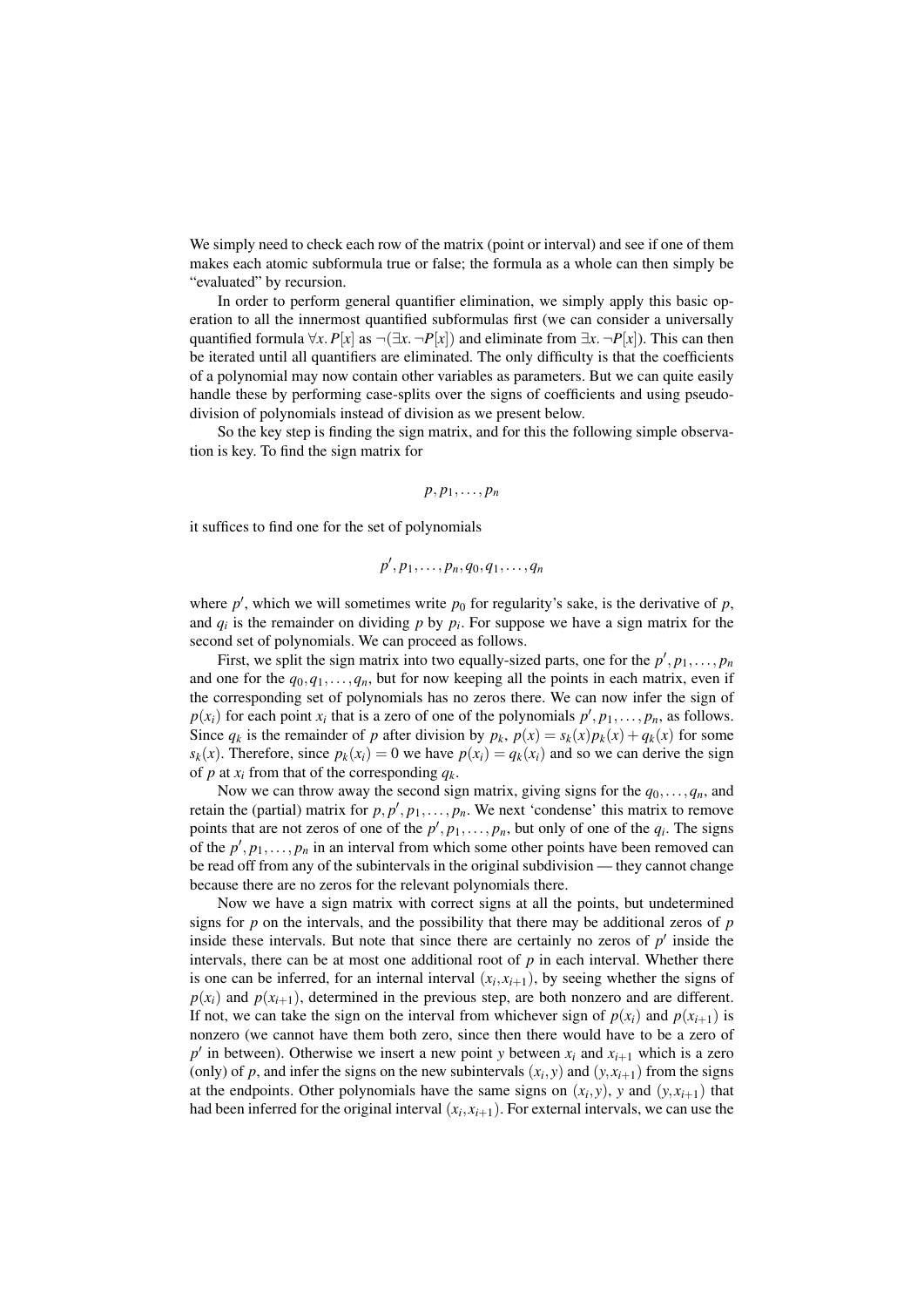same reasoning if we temporarily introduce new points  $-\infty$  and  $+\infty$  and infer the sign of *p*( $-\infty$ ) by flipping the sign of *p*<sup>'</sup> on the lowest interval ( $-\infty$ , *x*<sub>1</sub>) and the sign of *p*( $+\infty$ ) by copying the sign of  $p'$  on the highest interval  $(x_n, +\infty)$ .

## *5.5. Word problems*

Suppose *K* is a class of structures, e.g. all groups. The *word problem* for *K* asks whether a set *E* of equations between constants implies another such equation  $s = t$  in all algebraic structures of class *K*. More precisely, we may wish to distinguish:

- The uniform word problem for *K*: deciding given any *E* and  $s = t$  whether  $E \models_M$  $s = t$  for all interpretations *M* in *K*.
- The word problem for *K*, *E*: with *E* fixed, deciding given any  $s = t$  whether  $E \models_M$  $s = t$  for all interpretations *M* in *K*.
- The free word problem for *K*: deciding given any  $s = t$  whether  $\models_M s = t$  for all interpretations *M* in *K*.

As a consequence of general algebraic results (e.g. every integral domain has a field of fractions, every field has an algebraic closure), there is a close relationship between word problems and results for particular interpretations. For example, for any universal formula in the language of rings, such as a word problem implication  $\bigwedge_i s_i = t_i \Rightarrow s = t$ , the following are equivalent, and hence we can solve it using complex quantifier elimination:

- It holds in all integral domains of characteristic 0
- It holds in all fields of characteristic 0
- It holds in all algebraically closed fields of characteristic 0
- It holds in any given algebraically closed field of characteristic 0
- $\bullet$  It holds in  $\mathbb C$

There is also a close relationship between word problems and ideal membership questions (Scarpellini 1969; Simmons 1970), sketched in a later section. These ideal membership questions can be solved using efficient methods like Gröbner bases (Buchberger 1965; Cox, Little, and O'Shea 1992).

#### *5.6. Practical decision procedures*

In many 'practical' applications of decision procedures, a straightforward implementation of one of the above quantifier elimination procedures may be a poor fit, in both a positive and negative sense:

- Fully general quantifier elimination is not needed
- The decidable theory must be combined with others

For example, since most program verification involves reasoning about integer inequalities (array indices etc.), one might think that an implementation of Presburger arithmetic is appropriate. But in practice, most of the queries (a) are entirely universally quantified, and (b) do not rely on subtle divisibility properties. A much faster algorithm can be entirely adequate. In some cases the problems are even more radically limited. For example, (Ball, Cook, Lahriri, and Rajamani 2004) report that the majority of their integer inequality problems fall into a very class with at most two variables per inequality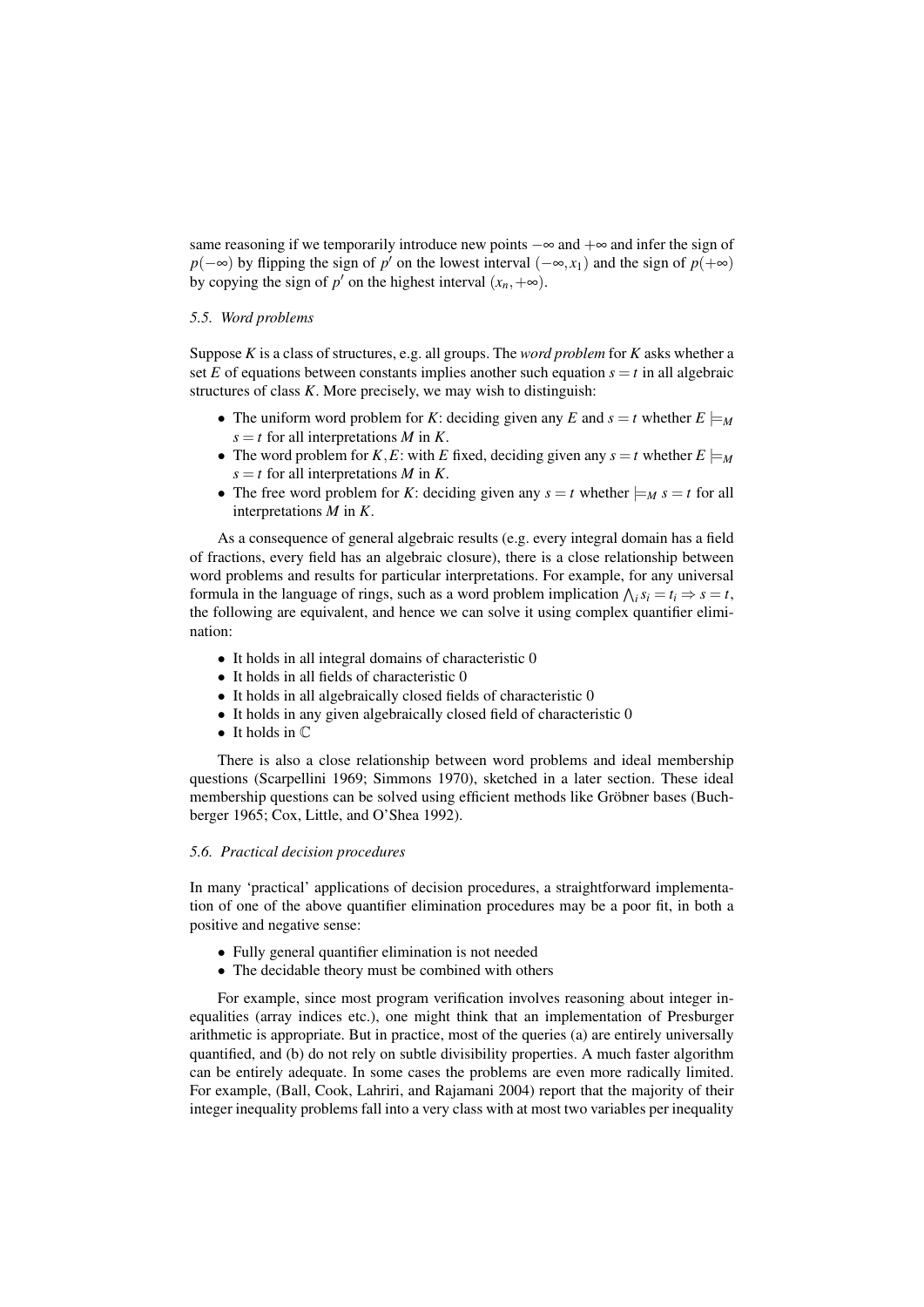and coefficients of only  $\pm 1$ , for which a much more efficient decision procedure is available (Harvey and Stuckey 1997). Of course there are exceptions, with some applications such as indexed predicate abstraction (Lahiri and Bryant 2004) demanding more general quantifier prefixes.

It's quite common in program verification to need a combination of a decidable theory, or indeed more than one, with uninterpreted function symbols. For example, in typical correctness theorems for loops, one can end up with problems like the following (the antecedent comes from a combination of the loop invariant and the loop termination condition):

$$
x - 1 < n \land \neg(x < n) \Rightarrow a[x] = a[n]
$$

In pure Presburger arithmetic one can deduce  $x - 1 < n \wedge \neg(x < n) \Rightarrow x = n$ , but one needs a methodology for making the further trivial deduction  $x = n \Rightarrow a[x] = a[n]$ . For non-trivial quantifier prefixes, this problem rapidly becomes undecidable, but for purely universal formulas like the above, there are well-established methods. The Nelson-Oppen (Nelson and Oppen 1979) approach is the most general. It exploits the fact that the only communication between component procedures need be equations and negated equations  $(s = t$  and  $s \neq t$ ), by virtue of a result in logic known as the *Craig interpolation theorem*. An alternative, which can be viewed as an optimization of Nelson-Oppen for some common cases, is due to Shostak (Shostak 1984). It has taken a remarkably long time to reach a rigorous understanding of Shostak's method; indeed Reuß and Shankar (Reuß and Shankar 2001) showed that Shostak's original algorithm and all the then known later refinements were in fact incomplete and potentially nonterminating!

At the time of writing, there is intense interest in decision procedures for combinations of (mainly, but not entirely quantifier-free) theories. The topic has become widely known as *satisfiability modulo theories* (SMT), emphasizing the perspective that it is a generalization of the standard propositional SAT problem. Indeed, most of the latest SMT systems use methods strongly influenced by the leading SAT solvers, and are usually organized around a SAT-solving core. The idea of basing other decision procedures around SAT appeared in several places and in several slightly different contexts, going back at least to (Armando, Castellini, and Giunchiglia 1999). The simplest approach is to use the SAT checker as a 'black box' subcomponent. Given a formula to be tested for satisfiability, just treat each atomic formula as a propositional atom and feed the formula to the SAT checker. If the formula is propositionally unsatisfiable, then it is trivially unsatisfiable as a first-order formula and we are finished. If on the other hand the SAT solver returns a satisfying assignment for the propositional formula, test whether the implicit conjunction of literals is also satisfiable within our theory or theories. If it is satisfiable, then we can conclude that so is the whole formula and terminate. However, if the putative satisfying valuation is *not* satisfiable in our theories, we conjoin its negation with the input formula and repeat the procedure.

# 6. Interactive theorem proving

Even though first order validity is semi-decidable, it is seldom practical to solve interesting problems using unification-based approaches to pure logic. Nor is it the case that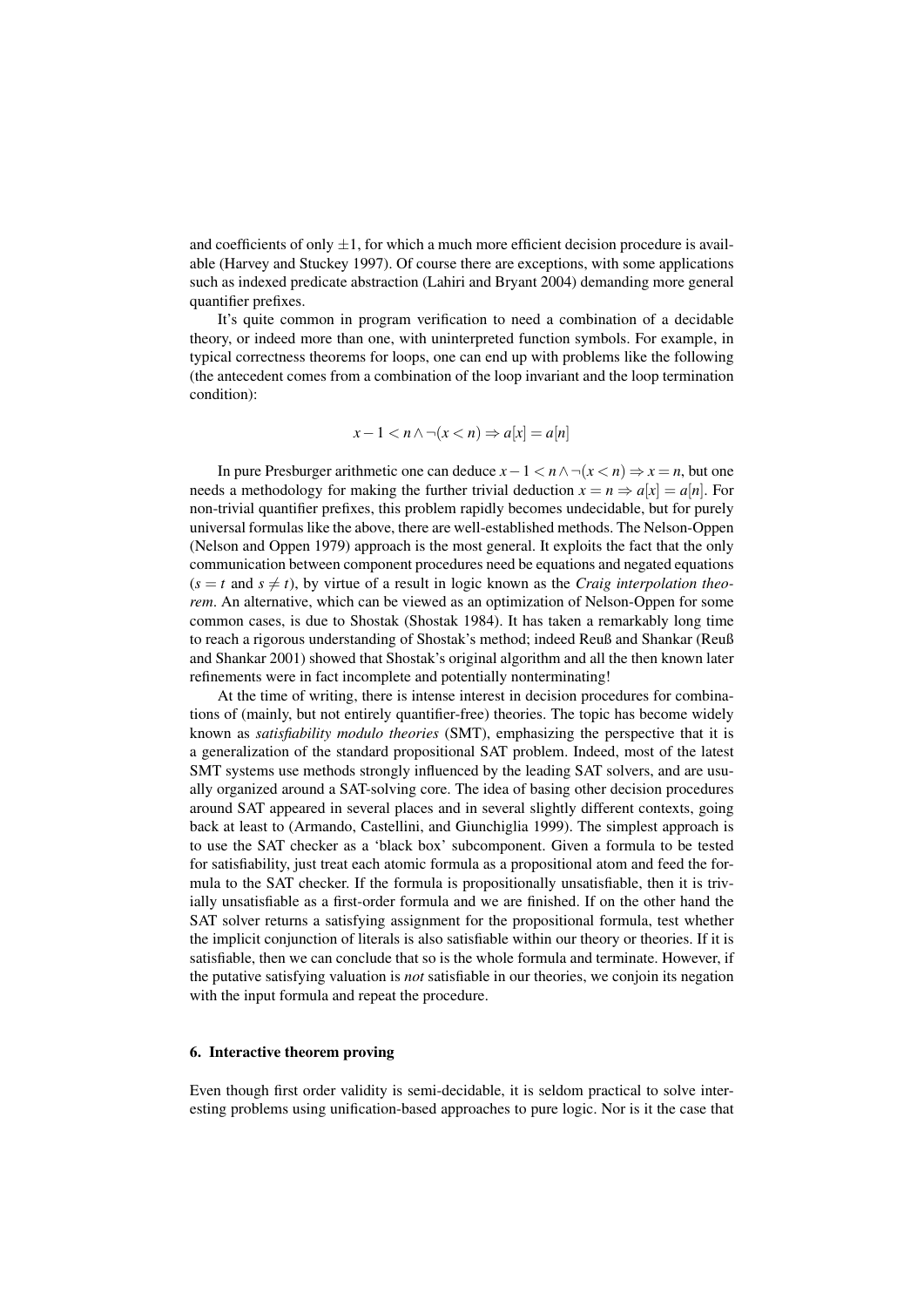practical problems often fit conveniently into one of the standard decidable subsets. The best we can hope for in most cases is that the human will have to guide the proof process, but the machine may be able to relieve the tedium by filling in gaps, while always ensuring that no mistakes are made. This kind of application was already envisaged by Wang (Wang 1960)

[...] the writer believes that perhaps machines may more quickly become of practical use in mathematical research, not by proving new theorems, but by formalizing and checking outlines of proofs, say, from textbooks to detailed formalizations more rigorous than *Principia* [Mathematica], from technical papers to textbooks, or from abstracts to technical papers.

The first notable interactive provers were the SAM (semi-automated mathematics) series. In 1966, the fifth in the series, SAM V, was used to construct a proof of a hitherto unproven conjecture in lattice theory (Bumcrot 1965). This was indubitably a success for the semi-automated approach because the computer automatically proved a result now called "SAM's Lemma" and the mathematician recognized that it easily yielded a proof of Bumcrot's conjecture.

Not long after the SAM project, the AUTOMATH (de Bruijn 1970; de Bruijn 1980) and Mizar (Trybulec 1978; Trybulec and Blair 1985) proof checking systems appeared, and each of them in its way has been profoundly influential. Although we will refer to these systems as 'interactive', we use this merely as an antonym of 'automatic'. In fact, both AUTOMATH and Mizar were oriented around batch usage. However, the files that they process consist of a *proof*, or a proof sketch, which they *check* the correctness of, rather than a statement for which they attempt to find a proof automatically.

Mizar has been used to proof-check a very large body of mathematics, spanning pure set theory, algebra, analysis, topology, category theory and various unusual applications like mathematical puzzles and computer models. The body of mathematics formally built up in Mizar, known as the 'Mizar Mathematical Library' (MML), seems unrivalled in any other theorem proving system. The 'articles' (proof texts) submitted to the MML are automatically abstracted into human-readable form and published in the *Journal of Formalized Mathematics*, which is devoted entirely to Mizar formalizations.<sup>2</sup>

# *LCF — a programmable proof checker*

The ideal proof checker should be *programmable*, i.e. users should be able to extend the built-in automation as much as desired. There's no particular difficulty in allowing this. Provided the basic mechanisms of the theorem prover are straightforward and well-documented and the source code is made available, there's no reason why a user shouldn't extend or modify it. However, the difficulty comes if we want to restrict the user to extensions that are logically sound — as presumably we might well wish to, since unsoundness renders questionable the whole idea of machine-checking of supposedly more fallible human proofs. Even fairly simple automated theorem proving programs are often subtler than they appear, and the difficulties of integrating a large body of special proof methods into a powerful interactive system without compromising soundness is not trivial.

<sup>2</sup>Available on the Web via http://www.mizar.org/JFM.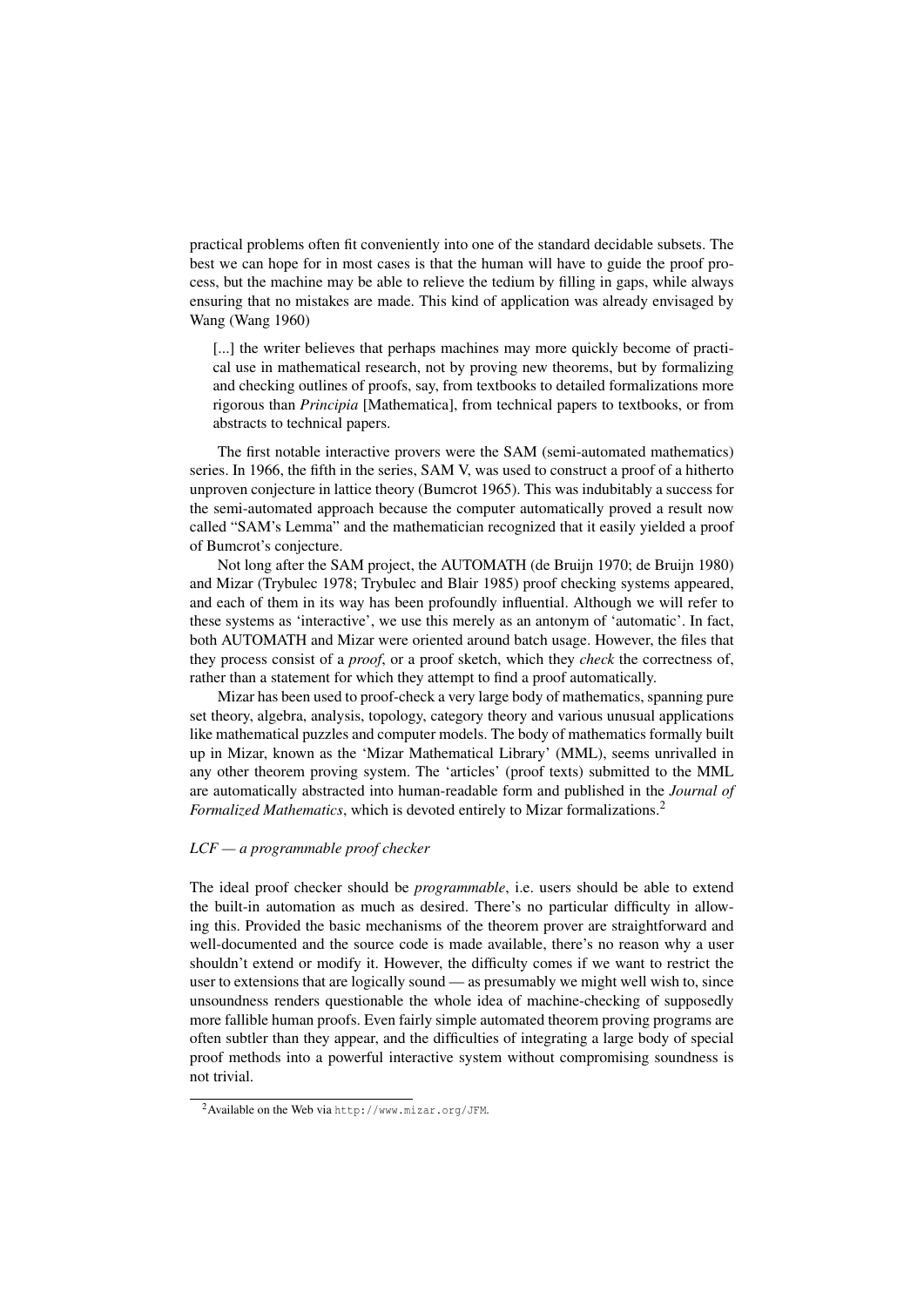One influential solution to this difficulty was introduced in the Edinburgh LCF project led by Robin Milner (Gordon, Milner, and Wadsworth 1979). Although this was for an obscure 'logic of computable functions' (hence the name LCF), the key idea, as Gordon (Gordon 1982) emphasizes, is equally applicable to more orthodox logics supporting conventional mathematics, and subsequently many programmable proof checkers were designed using the same principles, such as  $Coq<sub>3</sub><sup>3</sup> HOL$  (Gordon and Melham 1993), Isabelle (Paulson 1994) and Nuprl (Constable 1986).

The key LCF idea is to use a special type (say thm) of proven theorems in the implementation language, so that anything of type thm must by construction have been *proved* rather than simply asserted. (In practice, the implementation language is usually a version of ML, which was specially designed for this purpose in the LCF project.) This is enforced by making thm an *abstract type* whose only constructors correspond to approved inference rules. But the user is given full access to the implementation language and can put the primitive rules together in more complicated ways using arbitrary programming. Because of the abstract type, any result of type thm, however it was arrived at, must ultimately have been produced by correct application of the primitive rules. Yet the means for arriving at it may be complex. Most obviously, we can use ML as a kind of 'macro language' to automate common patterns of inference. But much more sophisticated derived rules can be written that, for example, prove formulas of Presburger arithmetic while automatically decomposing to logical primitives. In many theorem-proving tasks, more 'ad hoc' manipulation code can be replaced by code performing inference without significant structural change. In other cases we can use an automated proof procedure, or even an external system like a computer algebra system (Harrison and Thery ´ 1998), as an oracle to find a proof that is later checked inside the system. Thus, LCF gives a combination of programmability and logical security that would probably be difficult to assure by other means.

# *An LCF kernel for first-order logic*

To explain the LCF idea in more concrete terms, we will show a complete LCF-style kernel for first order logic with equality, implemented in Objective CAML.<sup>4</sup> We start by defining the syntax of first order logic, as found in any standard text like (Enderton 1972; Mendelson 1987). First we have an OCaml type of first order terms, where a term is either a named variable or a named function applied to a list of arguments (constants like 1 are regarded as nullary functions):

type term = Var of string | Fn of string  $*$  term list;;

Using this, we can now define a type of first order formulas:

```
type formula = False
            | True
            | Atom of string * term list
            | Not of formula
            | And of formula * formula
             | Or of formula * formula
            | Imp of formula * formula
```
<sup>&</sup>lt;sup>3</sup>See the Coq Web page http://pauillac.inria.fr/coq.

<sup>4</sup>See http://www.ocaml.org.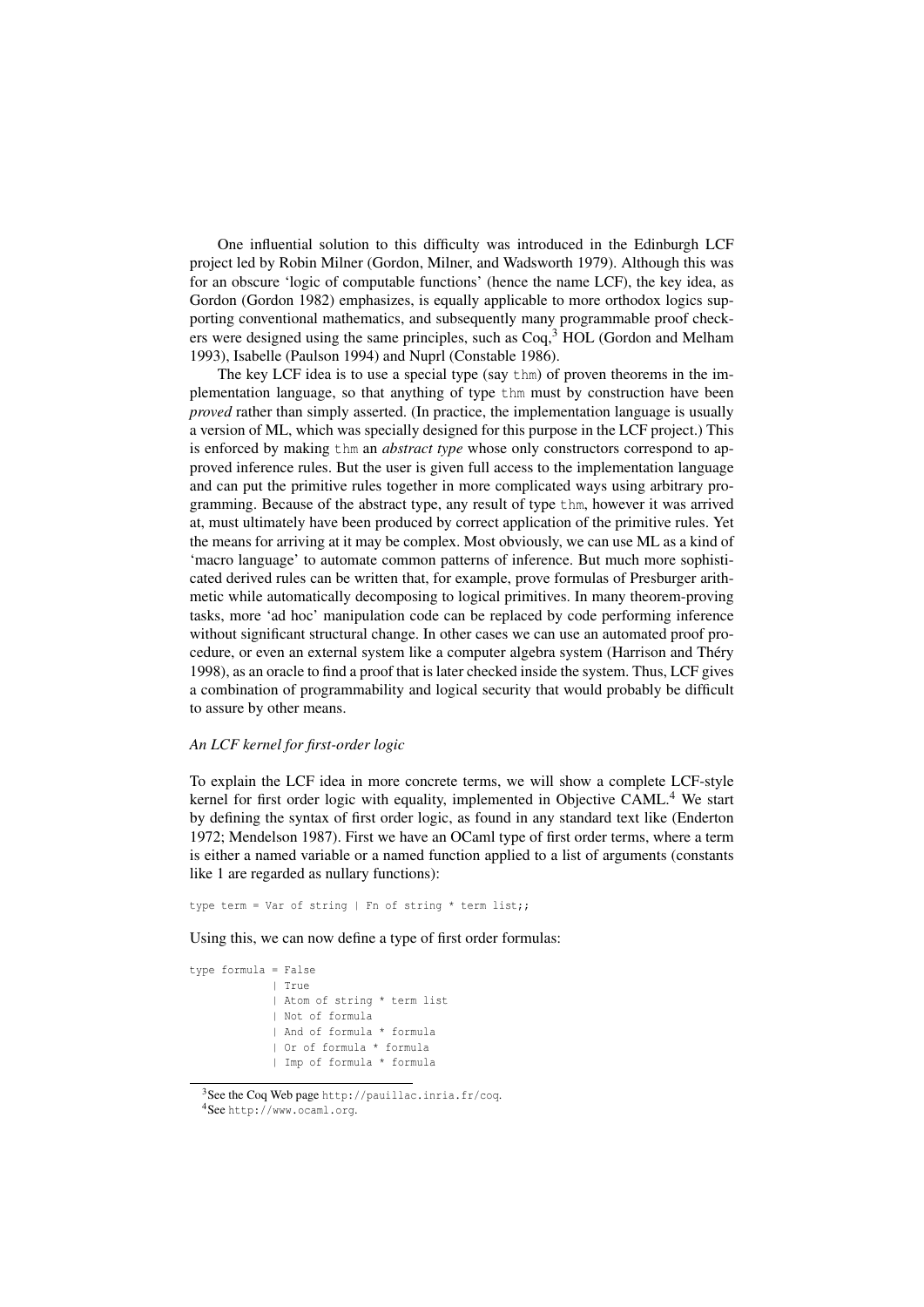```
| Iff of formula * formula
| Forall of string * formula
| Exists of string * formula;;
```
Before proceeding, we define some OCaml functions for useful syntax operations: constructing an equation, checking whether a term occurs in another, and checking whether a term occurs free in a formula:

```
let mk_eq s t = Atom("=", [s;t]);;
let rec occurs in s t =
 s = t or
 match t with
   Var y -> false
  | Fn(f,args) -> exists (occurs_in s) args;;
let rec free_in t fm =
 match fm with
   False -> false
  | True -> false
  | Atom(p,args) -> exists (occurs_in t) args
  | Not(p) -> free_in t p
  | And(p,q) -> free_in t p or free_in t q
  | Or(p,q) -> free_in t p or free_in t q
  | Imp(p,q) -> free_in t p or free_in t q
  | Iff(p,q) -> free_in t p or free_in t q
  | Forall(y,p) -> not (occurs_in (Var y) t) & free_in t p
  | Exists(y,p) -> not (occurs_in (Var y) t) & free_in t p;;
```
There are many complete proof systems for first order logic. We will adopt a Hilbertstyle proof system close to one first suggested by Tarski (Tarski 1965), and subsequently presented in a textbook (Monk 1976). The idea is to avoid defining relatively tricky syntactic operations like substitution. We first define the signature for the OCaml abstract datatype of theorems:

```
module type Proofsystem =
   sig type thm
       val axiom_addimp : formula -> formula -> thm
       val axiom_distribimp :
           formula -> formula -> formula -> thm
       val axiom doubleneg : formula -> thm
       val axiom_allimp : string -> formula -> formula -> thm
       val axiom_impall : string -> formula -> thm
       val axiom_existseq : string -> term -> thm
       val axiom_eqrefl : term -> thm
       val axiom_funcong : string -> term list -> term list -> thm
       val axiom_predcong : string -> term list -> term list -> thm
       val axiom_iffimp1 : formula -> formula -> thm
       val axiom_iffimp2 : formula -> formula -> thm
       val axiom impiff : formula -> formula -> thm
       val axiom_true : thm
       val axiom_not : formula -> thm
       val axiom_or : formula -> formula -> thm
       val axiom and : formula -> formula -> thm
       val axiom_exists : string -> formula -> thm
```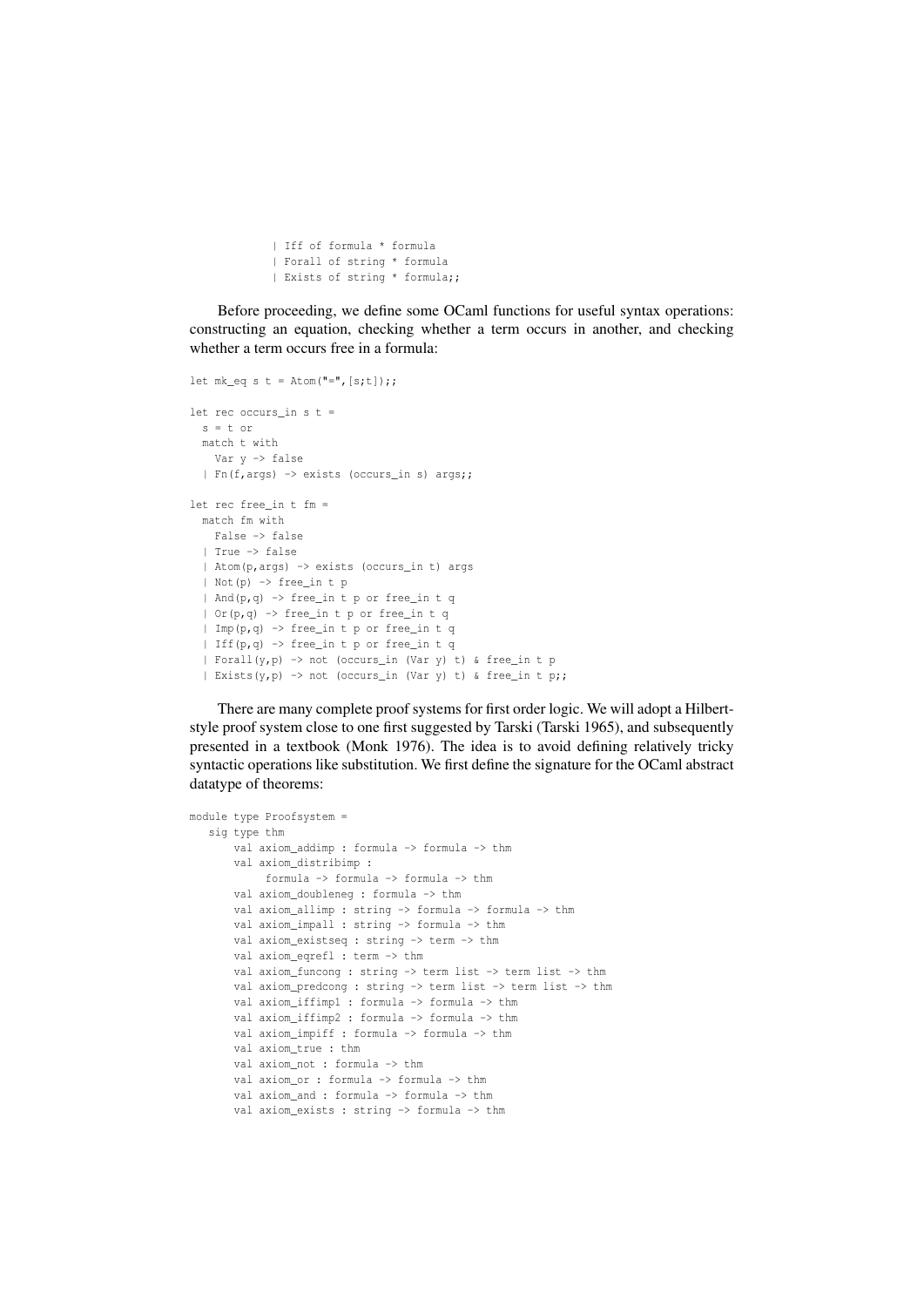```
val modusponens : thm -> thm -> thm
    val gen : string -> thm -> thm
   val concl : thm -> formula
end;;
```
and then the actual implementation of the primitive inference rules. For example, modusponens is the traditional *modus ponens* inference rule allowing us to pass from two theorems of the form  $\vdash p \Rightarrow q$  and  $\vdash p$  to another one  $\vdash q$ .

$$
\frac{\vdash p = q \ \vdash p}{\vdash q} \ \texttt{EQ} \ \texttt{MP}
$$

In the usual LCF style, this becomes a function taking two arguments of type thm and producing another. In fact, most of these inference rules have no theorems as input, and can thus be considered as axiom schemes. For example, axiom addimp creates theorems of the form  $\vdash p \Rightarrow (q \Rightarrow p)$  and axiom\_existseq creates those of the form  $\exists x. x = t$ provided *x* does not appear in the term *t*:

```
module Proven : Proofsystem =
  struct type thm = formula
         let axiom_addimp p q = Imp(p, Imp(q, p))let axiom_distribimp p q r = Imp(Imp(p, Imp(q, r)), Imp(Imp(p, q), Imp(p, r)))let axiom_doubleneg p = Imp(Imp(Imp(p,False),False),p)
         let axiom_allimp x \cdot p q = Imp(Forall(x, Imp(p,q)), Imp(Forall(x,p), Forall(x,q)))
         let axiom_impall x p =
           if not (free_in (Var x) p) then Imp(p, Forall(x, p))else failwith "axiom_impall"
         let axiom existseq x t =
           if not (occurs_in (Var x) t) then Exists(x,mk_eq (Var x) t)
           else failwith "axiom_existseq"
         let axiom_eqrefl t = mk_eq t t
         let axiom_funcong f lefts rights =
            fold_right2 (fun s t p \rightarrow Imp(mk_eq s t, p))lefts rights (mk_eq (Fn(f,lefts)) (Fn(f,rights)))
         let axiom predcong p lefts rights =
            fold_right2 (fun s t p \rightarrow Imp(mk_eq s t, p))lefts rights (Imp(Atom(p,lefts),Atom(p,rights)))
         let axiom_iffimp1 p q = Imp(Iff(p,q), Imp(p,q))let axiom_iffimp2 p q = Imp(Iff(p,q),Imp(q,p))let axiom_impiff p q = Imp(Imp(p,q), Imp(Imp(q,p),If(p,q)))let axiom_true = Iff(True,Imp(False,False))
         let axiom_not p = \text{Iff}(\text{Not } p, \text{Imp}(p, \text{False}))let axiom_or p q = If f(0r(p,q),Not(And(Not(p),Not(q))))let axiom_and p q = If(And(p,q),Imp(Imp(p,Imp(q, False)), False))let axiom_exists x p = If f(Exists(x,p), Not(Forall(x,Not p)))let modusponens pq =match pq with Imp(p',q) when p = p' \rightarrow q| _ -> failwith "modusponens"
         let gen x p = Forall(x, p)let concl c = cend;;
```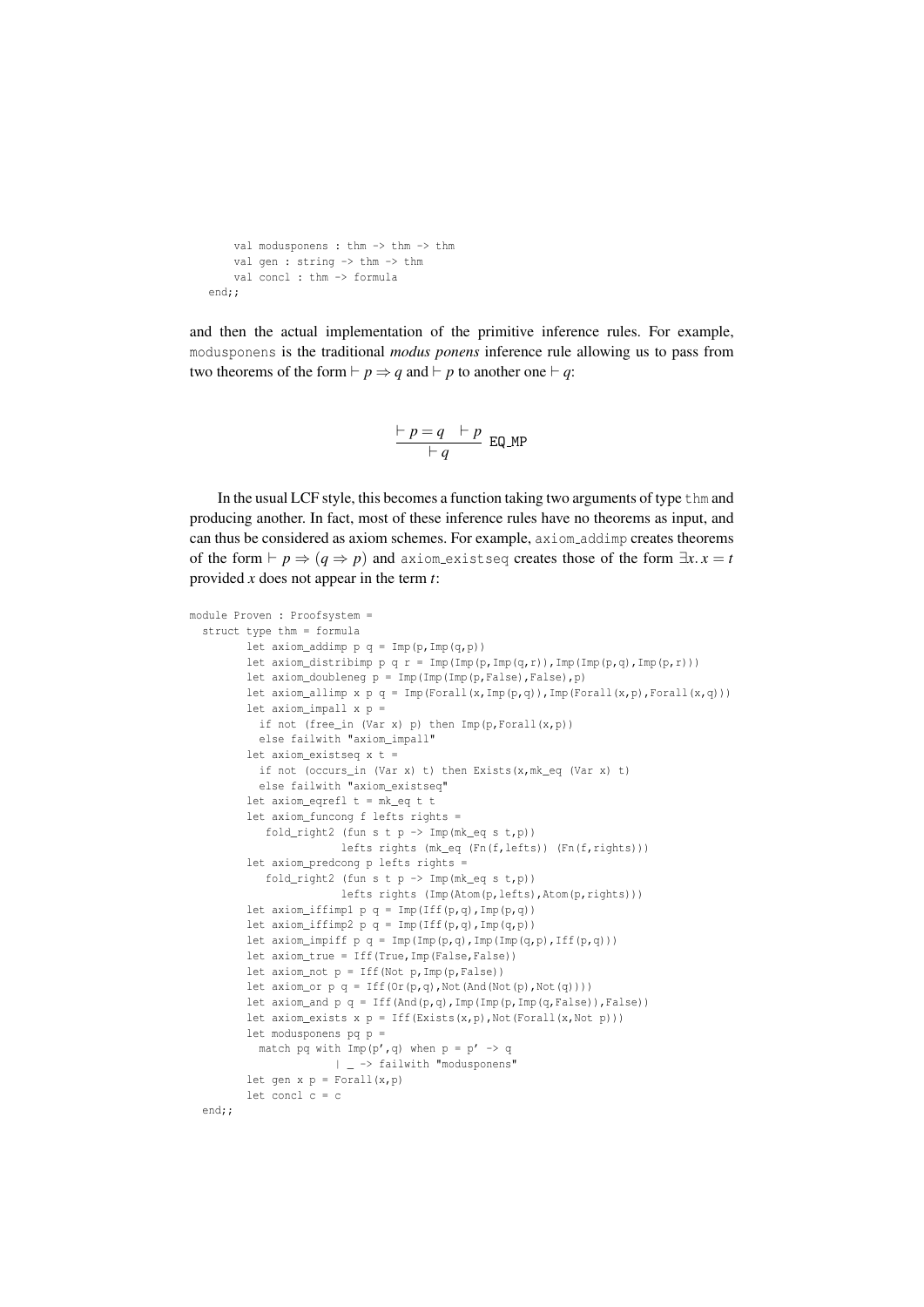Although simple, these rules are in fact complete for first-order logic with equality. At first they are tedious to use, but using the LCF technique we can build up a set of derived rules. The following derives  $p \Rightarrow p$ :

```
let imp_refl p = modusponens (modusponens (axiom_distribimp p (Imp(p,p)) p)
                                           (axiom_addimp p (Imp(p,p))))
                             (axiom_addimp p p);;
```
Before long, we can reach the stage of automatic derived rules that, for example, prove propositional tautologies automatically, perform Knuth-Bendix completion, and prove first order formulas by standard proof search and translation into primitive inferences.

## *Proof style*

One feature of the LCF style is that proofs (being programs) tend to be highly *procedural*, in contrast to the more declarative proofs supported by Mizar — for more on the contrast see (Harrison 1996c). This can have important disadvantages in terms of readability and maintainability. In particular, it is difficult to understand the formal proof scripts in isolation; they need to be run in the theorem prover to understand what the intermediate states are. Nevertheless as pointed out in (Harrison 1996b) it is possible to implement more declarative styles of proof on top of LCF cores. For more recent experiments with Mizar-like declarative proof styles see (Syme 1997; Wenzel 1999; Zammit 1999; Wiedijk 2001).

#### *Theorem proving in industry*

Theorem provers that have been used in real industrial applications include ACL2 (Kaufmann, Manolios, and Moore 2000), HOL Light (Gordon and Melham 1993; Harrison 1996a) and PVS (Owre, Rushby, and Shankar 1992). We noted earlier that formal verification methods can be categorized according to their logical expressiveness and automation. The same kind of balance can be drawn within the general theorem proving section. Although these theorem provers all have undecidable decision problems, it is still possible to provide quite effective partial automation by using a more restricted logic. ACL2 follows this philosophy: it uses a quantifier-free logic analogous to PRA (Primitive Recursive Arithmetic) (Goodstein 1957). HOL and PVS use richer logics with higher-order quantification; PVS's type system is particularly expressive. Nevertheless they attempt to provide some useful automation, and HOL in particular uses the LCF approach to ensure soundness and programmability. This will be emphasized in the application considered below.

# 7. HOL Light

In the early 80s Mike Gordon (one of the original LCF team, now working in Cambridge), as well as supervising the further development of LCF, was interested in the formal verification of hardware. For this purpose, classical higher order logic seemed a natural vehicle, since it allows a rather direct rendering of notions like signals as functions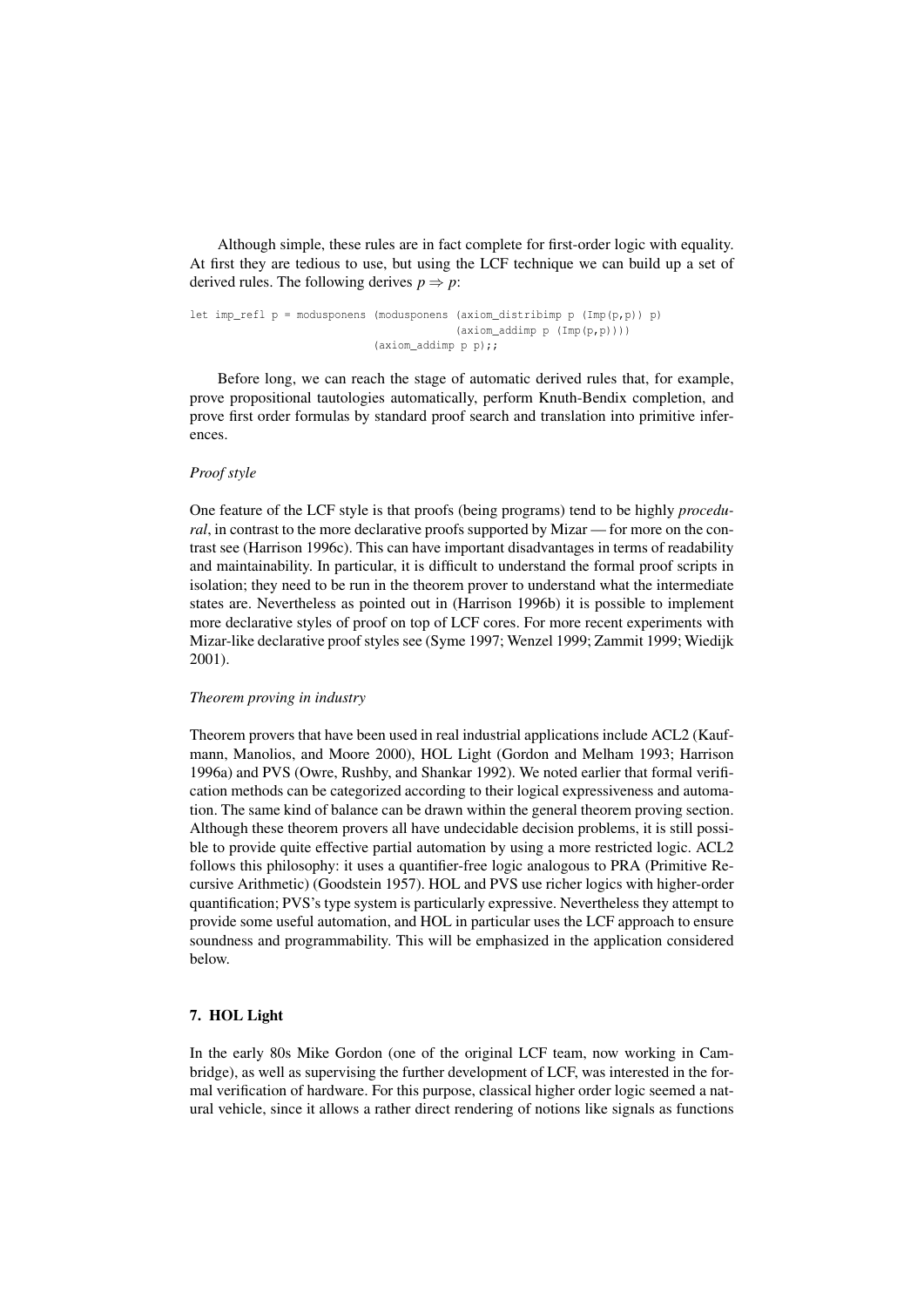from time to values. The case was first put by Hanna (Hanna and Daeche 1986) and, after a brief experiment with an ad hoc formalism 'LSM' based on Milner's Calculus of Communicating Systems, Gordon (Gordon 1985) also became a strong advocate. Gordon modified Cambridge LCF to support classical higher order logic, and so HOL (for Higher Order Logic) was born. The first major public release was HOL88 (Gordon and Melham 1993), and it spawned a large family of later versions, of which we will concentrate on our own HOL Light (Harrison 1996a),<sup>5</sup> which is designed to have a simple and clean logical foundation:



Following Church (Church 1940), the HOL logic is based on simply typed  $\lambda$ calculus, so all terms are either variables, constants, applications or abstractions; there is no distinguished class of formulas, merely terms of boolean type. The main difference from Church's system is that parametric polymorphism is an object-level, rather than a meta-level, notion. For example, a theorem about type  $(\alpha)$ list can be instantiated and used for specific instances like (int)list and ((bool)list)list. Thus, the types in HOL are essentially like terms of first order logic:

type hol\_type = Tyvar of string | Tyapp of string \* hol\_type list;;

The only primitive type constructors for the logic itself are bool (booleans) and fun (function space):

let the\_type\_constants = ref  $["bool", 0; "fun", 2];$ 

Later we add an infinite type ind (individuals). All other types are introduced by a rule of type definition, to be in bijection with any nonempty subset of an existing type.

<sup>5</sup>See http://www.cl.cam.ac.uk/users/jrh/hol-light/index.html.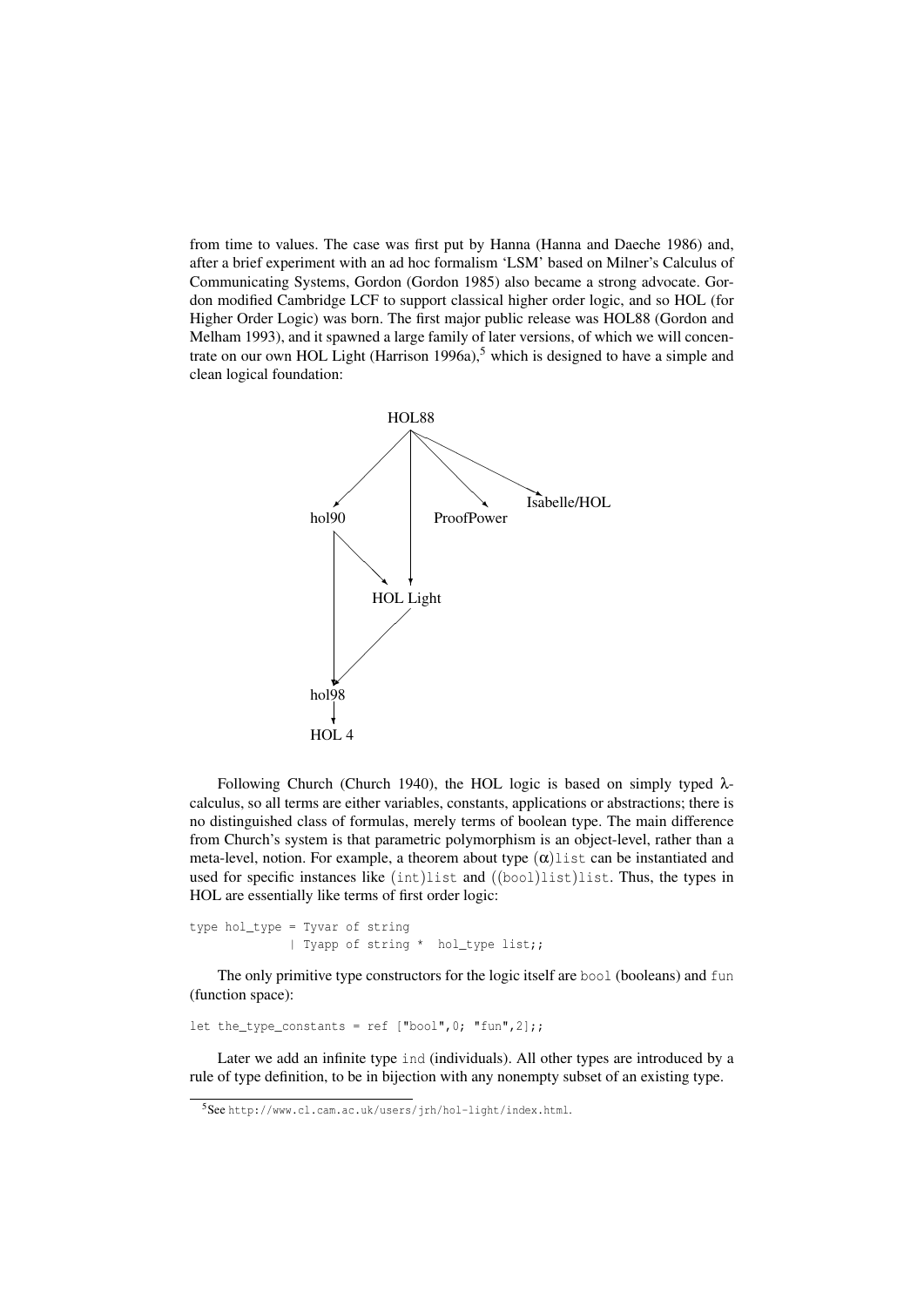

HOL terms are those of simply-typed lambda calculus. In the abstract syntax, only variables and constants are decorated with types.

```
type term = Var of string * hol_type
          | Const of string * hol_type
          | Comb of term * term
          | Abs of term * term;;
```
The usual notation for these categories are  $v : ty$ ,  $c : ty$ ,  $f x$  and  $\lambda x$ . *t*. The abstract type interface ensures that only well-typed terms can be constructed. This stock of terms may appear spartan, but using defined constants and a layer of parser and prettyprinter support, many standard syntactic conventions are broken down to λ-calculus. For example, the universal quantifier, following Church, is simply a higher order function, but the conventional notation  $\forall x. P[x]$  is supported, mapping down to  $\forall (\lambda x. P[x])$ . Similarly there is a constant LET, which is semantically the identity and is used only as a tag for the prettyprinter, and following Landin (Landin 1966), the construct 'let  $x = t$  in *s*' is broken down to 'LET (λ*x*.*s*) *t*'.

The abstract type interface also ensures that constant terms can only be constructed for defined constants. The only primitive constant for the logic itself is equality = with polymorphic type  $\alpha \rightarrow \alpha \rightarrow$  bool.

```
let the_term_constants =
  ref ["=", mk_fun_ty aty (mk_fun_ty aty bool_ty)];;
```
Later we add the Hilbert  $\varepsilon$  :  $(\alpha \rightarrow \text{bool}) \rightarrow \alpha$  yielding the Axiom of Choice. All other constants are introduced using a rule of constant definition. Given a term *t* (closed, and with some restrictions on type variables) and an unused constant name *c*, we can define *c* and get the new theorem:

```
\vdash c = t
```
Both terms and type definitions give conservative extensions and so in particular preserve logical consistency. Thus, HOL is doubly ascetic:

- All proofs are done by primitive inferences
- All new types and constants are defined not postulated.

As noted, HOL has no separate syntactic notion of formula: we just use terms of Boolean type. HOL's theorems are single-conclusion sequents constructed from such formulas:

```
type thm = Sequent of (term list * term);;
```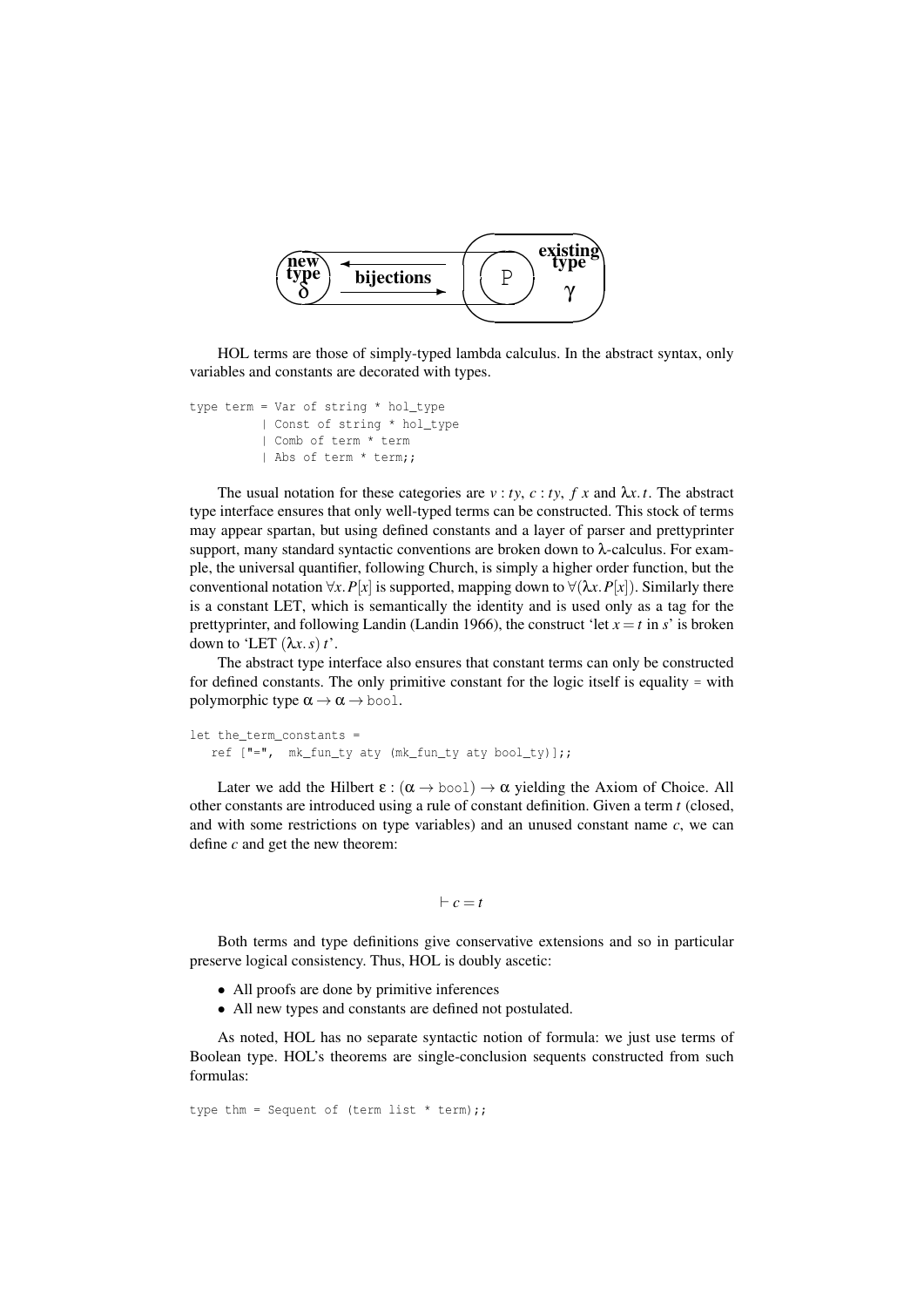In the usual LCF style, these are considered an abstract type and the inference rules become CAML functions operating on type thm. For example:

let ASSUME tm = if type\_of tm = bool\_ty then Sequent ([tm], tm) else failwith "ASSUME: not a proposition";;

is the rule of assumption. The complete set of primitive rules, in usual logical notation, is as follows (some of these have side-conditions that are not shown here):

$$
\frac{1}{r}t = t
$$
REFL  
\n
$$
\frac{\Gamma \vdash s = t \quad \Delta \vdash t = u}{\Gamma \cup \Delta \vdash s = u}
$$
TRANS  
\n
$$
\frac{\Gamma \vdash s = t \quad \Delta \vdash u = v}{\Gamma \cup \Delta \vdash s(u) = t(v)}
$$
MK-COMB  
\n
$$
\frac{\Gamma \vdash s = t}{\Gamma \vdash (\lambda x. s) = (\lambda x. t)}
$$
ABS  
\n
$$
\frac{\Gamma \vdash p = t}{\Gamma \vdash (\lambda x. t)x = t}
$$
BERTA  
\n
$$
\frac{\Gamma \vdash p}{\Gamma \cup \Delta \vdash q}
$$
BSUME  
\n
$$
\frac{\Gamma \vdash p = q \quad \Delta \vdash p}{\Gamma \cup \Delta \vdash q}
$$
EBUCT-ANTISYM\_RULE

$$
\frac{\Gamma[x_1,\ldots,x_n]\vdash p[x_1,\ldots,x_n]}{\Gamma[t_1,\ldots,t_n]\vdash p[t_1,\ldots,t_n]}
$$
INST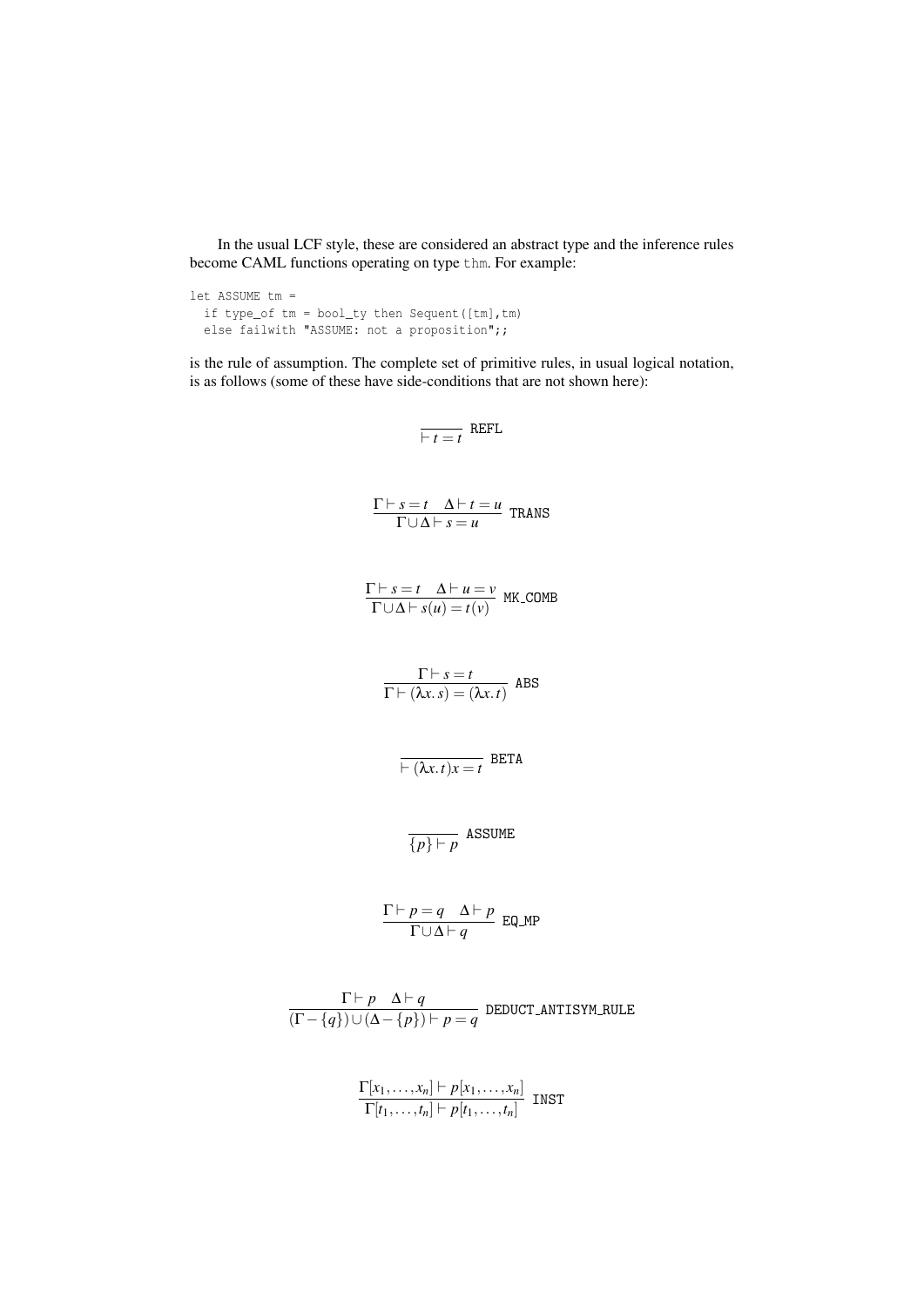$$
\frac{\Gamma[\alpha_1,\ldots,\alpha_n]\vdash p[\alpha_1,\ldots,\alpha_n]}{\Gamma[\gamma_1,\ldots,\gamma_n]\vdash p[\gamma_1,\ldots,\gamma_n]} \text{ INST\_TYPE}
$$

We can create various simple derived rules in the usual LCF fashion, such as a onesided congruence rule:

```
let AP_TERM tm th =
 try MK_COMB(REFL tm,th)
 with Failure - > failwith "AP_TERM";;
```
and a symmetry rule to reverse equations (rator and rand return the operator and operand of a function application *f x*):

```
let SYM th =
  let tm = concl th in
  let l, r = dest_eq tm in
  let lth = REFL l in
  EQ_MP (MK_COMB(AP_TERM (rator (rator tm)) th, lth)) lth;;
```
Even the logical connectives themselves are defined:

 $\top = (\lambda x \cdot x) = (\lambda x \cdot x)$  $\Lambda = \lambda p \cdot \lambda q \cdot (\lambda f \cdot f \cdot p \cdot q) = (\lambda f \cdot f \top \top)$  $\Rightarrow$  = λ*p*. λ*q*. *p* ∧ *q* = *p*  $∀ = λP.P = λx.$  ⊤  $\exists = \lambda P \forall Q \, (\forall x. P(x) \Rightarrow Q) \Rightarrow Q$ ∨ = λ*p*. λ*q*. ∀*r*.(*p* ⇒ *r*) ⇒ (*q* ⇒ *r*) ⇒ *r* ⊥ = ∀*P*.*P*  $\neg = \lambda t. t \Rightarrow \bot$  $\exists! = \lambda P \ \exists P \land \forall x. \ \forall y. \ P \ x \land P \ y \Rightarrow (x = y)$ 

(These are *not* constructive type theory's Curry-Howard definitions.) We can now implement the usual natural deduction rules, such as conjunction introduction:

```
let CONJ =
 let f = 'f:bool->bool->bool'
  and p = 'p:bool' and q = 'q:bool' in
  let pth =
   let pth = ASSUME p and qth = ASSUME q in
   let th1 = MK_COMB(AP_TERM f (EQT_INTRO pth),EQT_INTRO qth) in
   let th2 = ABS f th1 in
   let th3 = BETA_RULE (AP_THM (AP_THM AND_DEF p) q) in
   EQ_MP (SYM th3) th2 in
  fun th1 th2 \rightarrowlet th = INST [concl th1, p; concl th2, q] pth in
   PROVE_HYP th2 (PROVE_HYP th1 th);;
```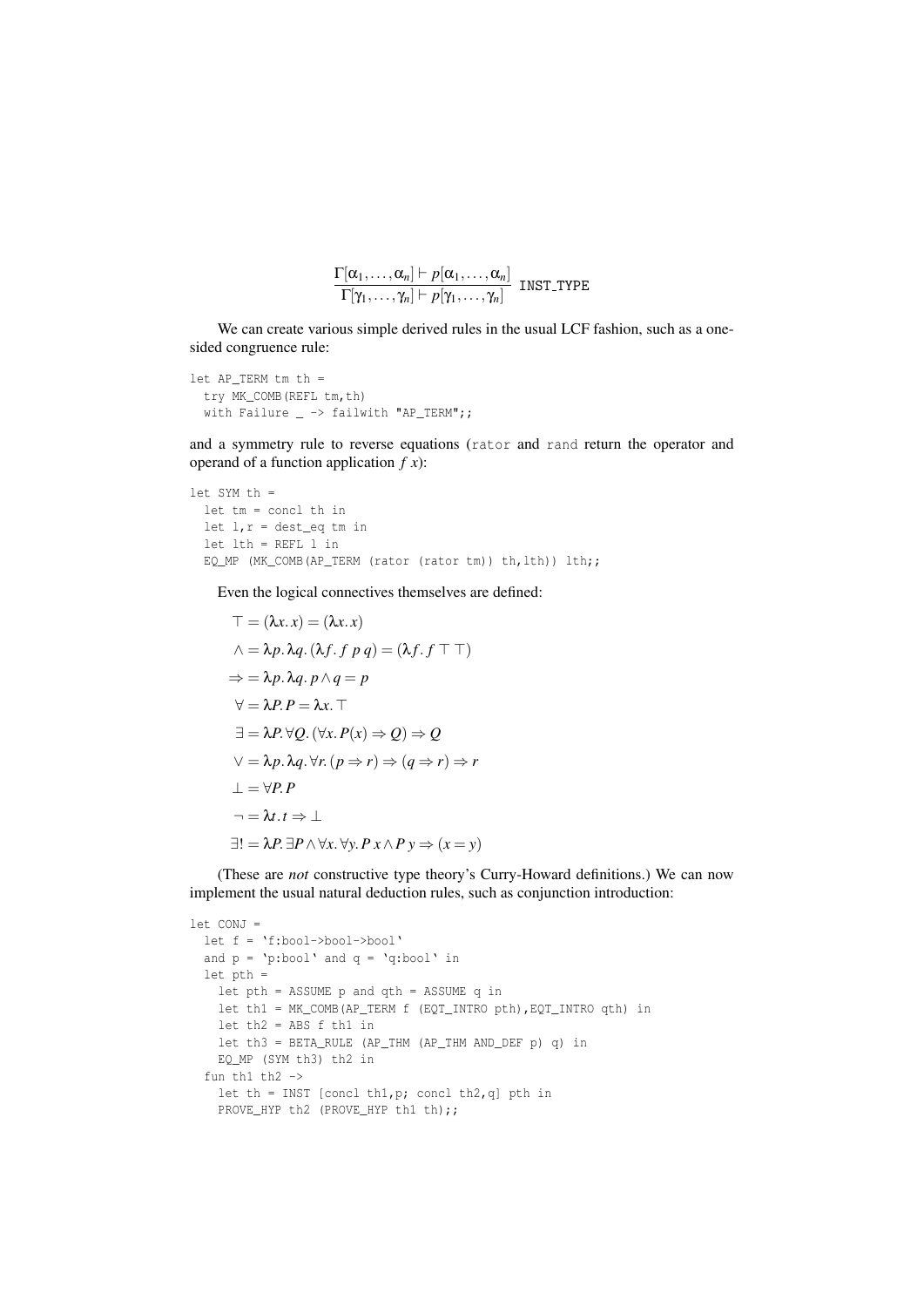Now we can automate monotone inductive definitions, using a Knaster-Tarski derivation. The implementation is quite hard work, but it's then easy to use. It can cope with infinitary definitions and user-defined monotone operators.

```
let TC_RULES,TC_INDUCT,TC_CASES = new_inductive_definition
   '(!x y. R x y ==> TC R x y) /\
    (!x y z. TC R x y /\ TC R y z ==> TC R x z) ';;
```
This just uses the basic logic, but at this point we introduce the usual axioms for classical logic and mathematics:

- Choice in the form of the Hilbert  $\varepsilon$  and its characterizing axiom  $\vdash \forall x. P(x) \Rightarrow$ *P*(ε*x*.*P*(*x*))
- Extensionality as an  $\eta$ -conversion axiom  $\vdash (\lambda x. t x) = t$
- Infinity as a new type ind and an assertion that it's Dedekind-infinite.

Everything else is now purely definitional. The Law of the Excluded Middle is deduced from Choice (Diaconescu 1975) rather than being postulated separately. We then proceed with the development of standard mathematical infrastructure:

- Basic arithmetic of the natural numbers
- Theory of wellfounded relations
- General recursive data types
- Lists
- Elementary 'set' theory
- Axiom of Choice variants like Zorn's Lemma, wellordering principle etc.
- Construction of real and complex numbers
- Real analysis

Among the higher-level derived rules are:

- Simplifier for (conditional, contextual) rewriting.
- Tactic mechanism for mixed forward and backward proofs.
- Tautology checker.
- Automated theorem provers for pure logic, based on tableaux and model elimination.
- Linear arithmetic decision procedures over  $\mathbb{R}, \mathbb{Z}$  and  $\mathbb{N}.$
- Differentiator for real functions.
- Generic normalizers for rings and fields
- General quantifier elimination over  $\mathbb C$
- Gröbner basis algorithm over fields

HOL Light is perhaps the purest example of the LCF methodology that is actually useful, in that the logical core is minimal and almost all mathematical concepts are defined or constructed rather than merely postulated. But thanks to the LCF methodology and the speed of modern computers, we can use it to tackle non-trivial mathematics and quite difficult applications.

The first sustained attempt to actually formalize a body of mathematics (concepts and proofs) was *Principia Mathematica* (Whitehead and Russell 1910). This successfully derived a body of fundamental mathematics from a small logical system. However, the task of doing so was extraordinarily painstaking, and indeed Russell (Russell 1968)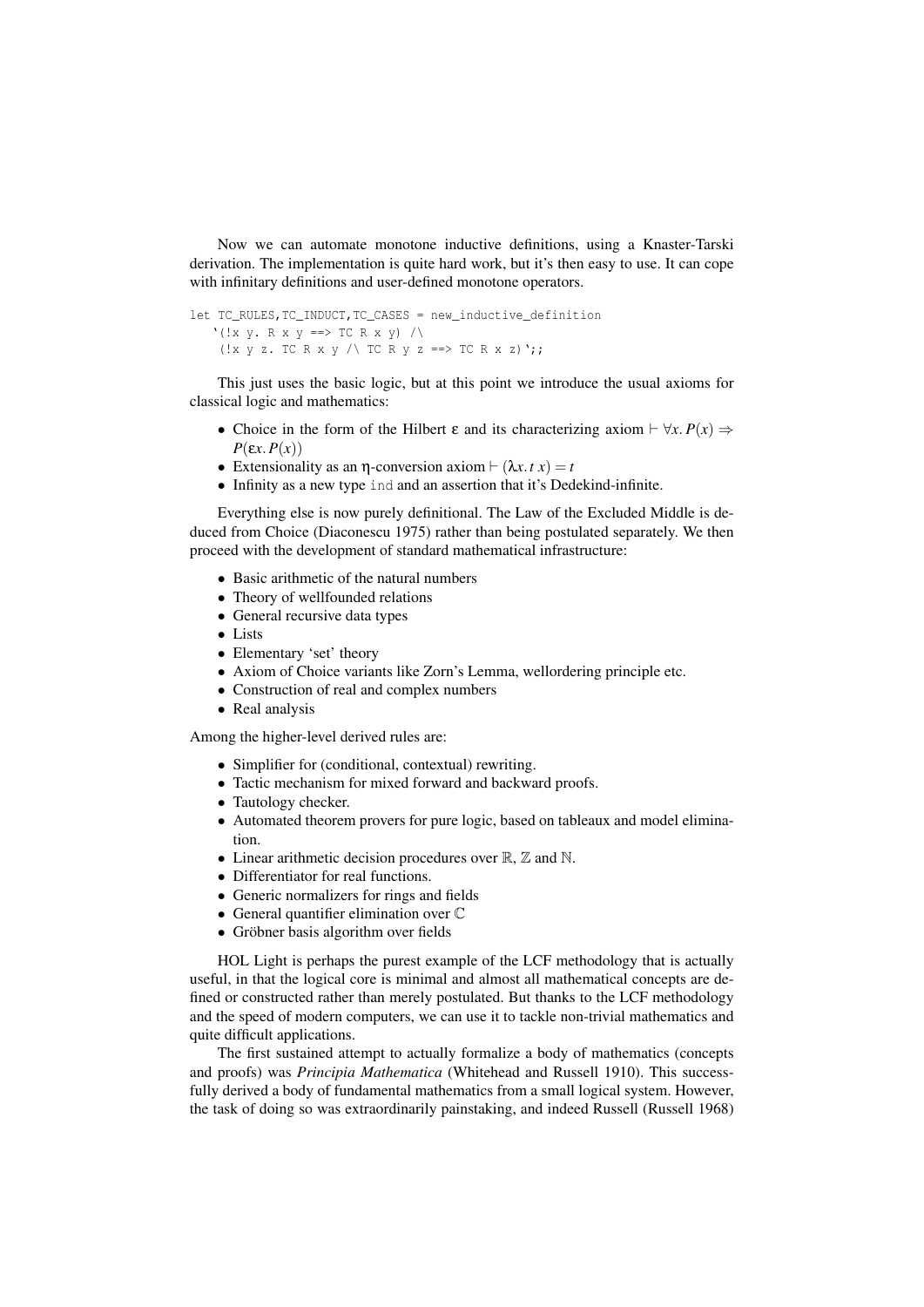remarked that his own intellect 'never quite recovered from the strain of writing it'. But now in the computer age, we can defer much of this work to a computer program like HOL Light.

#### 8. Floating-point verification

In the present section we describe some work applying HOL Light to some problems in industrial floating-point verification, namely correctness of square root algorithms for the Intel<sup>®</sup> Itanium<sup>®</sup> architecture.

## *Square root algorithms based on* fma

The centrepiece of the Intel® Itanium® floating-point architecture is the fma (floatingpoint multiply-add or fused multiply-accumulate) family of instructions. Given three floating-point numbers *x*, *y* and *z*, these can compute  $x \cdot y \pm z$  as an atomic operation, with the final result rounded as usual according to the IEEE Standard 754 for Binary Floating-Point Arithmetic (IEEE 1985), but without intermediate rounding of the product  $x \cdot y$ . Of course, one can always obtain the usual addition and multiplication operations as the special cases  $x \cdot 1 + y$  and  $x \cdot y + 0$ .

The fma has many applications in typical floating-point codes, where it can often improve accuracy and/or performance. In particular (Markstein 1990) correctly rounded quotients and square roots can be computed by fairly short sequences of fmas, obviating the need for dedicated instructions. Besides enabling compilers and assembly language programmers to make special optimizations, deferring these operations to software often yields much higher throughput than with typical hardware implementations. Moreover, the floating-point unit becomes simpler and easier to optimize because minimal hardware need be dedicated to these relatively infrequent operations, and scheduling does not have to cope with their exceptionally high latency.

Itanium<sup>®</sup> architecture compilers for high-level languages will typically translate division or square root operations into appropriate sequences of machine instructions. Which sequence is used depends (i) on the required precision and (ii) whether one wishes to minimize latency or maximize throughput. For concreteness, we will focus on a particular algorithm for calculating square roots in double-extended precision (64-bit precision and 15-bit exponent field):

1. 
$$
y_0 = \text{frsqrt}(a)
$$
  
\n2.  $H_0 = \frac{1}{2}y_0$   $S_0 = ay_0$   
\n3.  $d_0 = \frac{1}{2} - S_0H_0$   
\n4.  $H_1 = H_0 + d_0H_0$   $S_1 = S_0 + d_0S_0$   
\n5.  $d_1 = \frac{1}{2} - S_1H_1$   
\n6.  $H_2 = H_1 + d_1H_1$   $S_2 = S_1 + d_1S_1$   
\n7.  $d_2 = \frac{1}{2} - S_2H_2$   $e_2 = a - S_2S_2$   
\n8.  $H_3 = H_2 + d_2H_2$   $S_3 = S_2 + e_2H_2$   
\n9.  $e_3 = a - S_3S_3$   
\n10.  $S = S_3 + e_3H_3$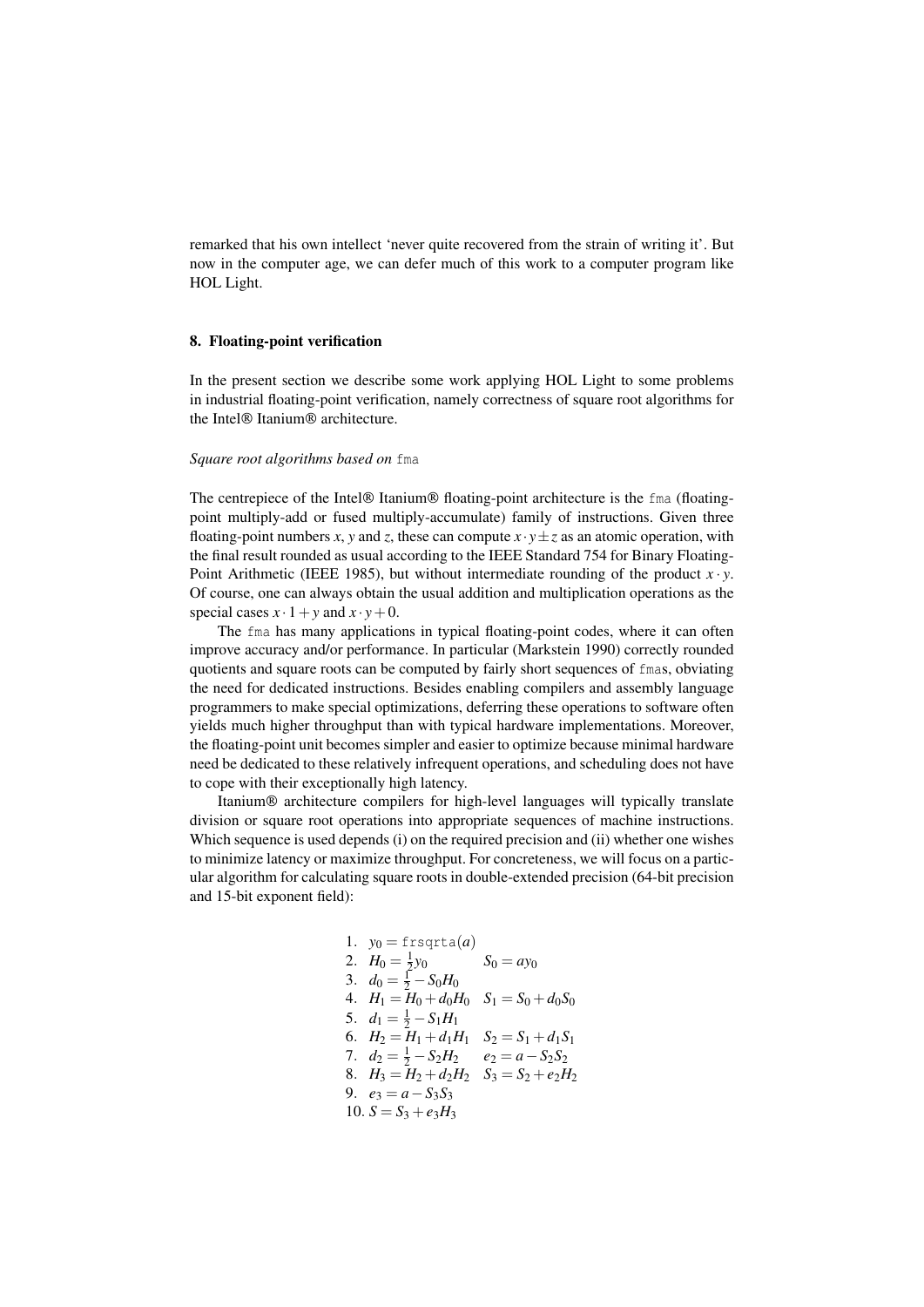All operations but the last are done using the register floating-point format with rounding to nearest and with all exceptions disabled. (This format provides the same 64bit precision as the target format but has a greater exponent range, allowing us to avoid intermediate overflow or underflow.) The final operation is done in double-extended precision using whatever rounding mode is currently selected by the user.

This algorithm is a non-trivial example in two senses. Since it is designed for the maximum precision supported in hardware (64 bits), greater precision cannot be exploited in intermediate calculations and so a very careful analysis is necessary to ensure correct rounding. Moreover, it is hardly feasible to test such an algorithm exhaustively, even if an accurate and fast reference were available, since there are about  $2^{80}$  possible inputs. (By contrast, one could certainly verify single-precision and conceivably verify double precision by exhaustive or quasi-exhaustive methods.)

#### *Algorithm verification*

It's useful to divide the algorithm into three parts, and our discussion of the correctness proof will follow this separation:

- 1 Form<sup>6</sup> an initial approximation  $y_0 = \frac{1}{\sqrt{a}}(1+\epsilon)$  with  $|\epsilon|$  6 2<sup>-8.8</sup>.
- 2–8 Convert this to approximations  $H_0 \approx \frac{1}{2\sqrt{a}}$  and  $S_0 \approx \sqrt{a}$ , then successively refine these to much better approximations  $H_3$  and  $S_3$  using Goldschmidt iteration (Goldschmidt 1964) (a Newton-Raphson variant).
- 9–10 Use these accurate approximations to produce the square root *S* correctly rounded according to the current rounding mode, setting IEEE flags or triggering exceptions as appropriate.

## *Initial approximation*

The frsrta instruction makes a number of initial checks for special cases that are dealt with separately, and if necessary normalizes the input number. It then uses a simple table lookup to provide the approximation. The algorithm and table used are precisely specified in the Itanium $\circledR$  instruction set architecture. The formal verification is essentially some routine algebraic manipulations for exponent scaling, then a 256-way case split followed by numerical calculation. The following HOL theorem concerns the correctness of the core table lookup:

```
|- normal a ∧ &0 <= Val a
  \Rightarrow abs(Val(frsqrta a) / inv(sqrt(Val a)) - &1)
            < &303 / &138050
```
## *Refinement*

Each fma operation will incur a rounding error, but we can easily find a mathematically convenient (though by no means optimally sharp) bound for the relative error induced by rounding. The key principle is the  $1 + e'$  property, which states that the rounded

 $6$ Using frsqrta, the only Itanium® instruction specially intended to support square root. In the present discussion we abstract somewhat from the actual machine instruction, and ignore exceptional cases like  $a = 0$ where it takes special action.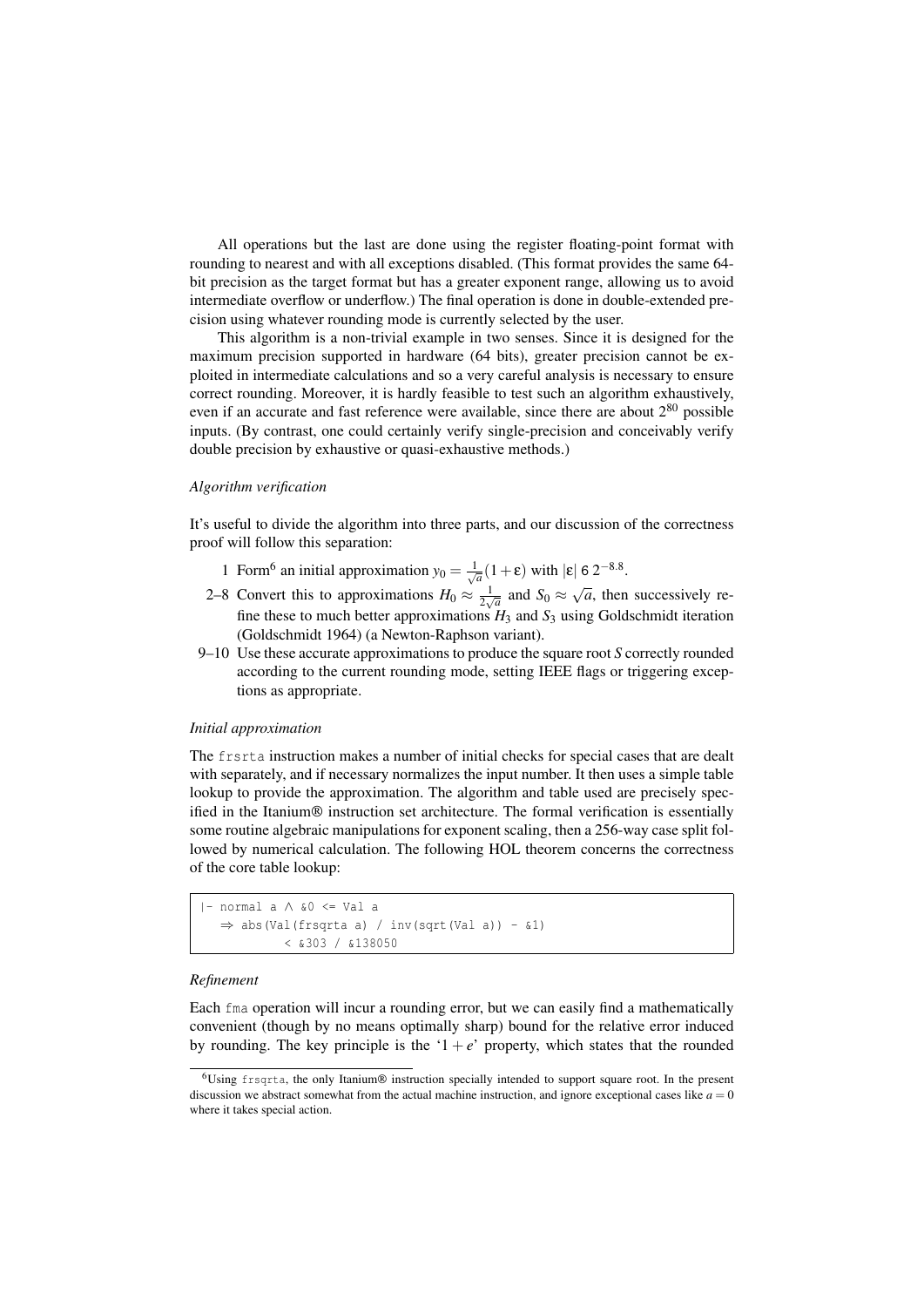result involves only a small relative perturbation to the exact result. In HOL the formal statement is as follows:

```
|- \neg(losing fmt rc x) \land \neg(precision fmt = 0)
   \Rightarrow ∃e. abs(e) <= mu rc / &2 pow (precision fmt - 1) \land(round fmt rc x = x * (61 + e))
```
The bound on *e* depends on the precision of the floating-point format and the rounding mode; for round-to-nearest mode, mu  $rc$  is  $1/2$ . The theorem has two side conditions, one being a nontriviality hypothesis, and the other an assertion that the value *x* does not *lose precision*. We will not show the formal definition (Harrison 1999) here, since it is rather complicated. However, a simple and usually adequate sufficient condition is that the exact result lies in the normal range (or is zero).

Actually applying this theorem, and then bounding the various error terms, would be quite tedious if done by hand. We have programmed some special derived rules in HOL to help us. First, these automatically bound absolute magnitudes of quantities, essentially by using the triangle rule  $|x+y| \leq |x| + |y|$ . This usually allows us to show that no overflow occurs. However, to apply the  $1 + e$  theorem, we also need to exclude underflow, and so must establish *minimum* (nonzero) absolute magnitudes. This is also largely done automatically by HOL, repeatedly using theorems for the minimum nonzero magnitude that can result from an individual operation. For example, if  $2^e \cdot 6 |a|$ , then either  $a + b \cdot c$ is exactly zero or  $2^{e-2p}$  6 |*a* + *b* · *c*| where *p* is the precision of the floating-point format containing *a*, *b* and *c*.

It's now quite easy with a combination of automatic error bounding and some manual algebraic rearrangement to obtain quite good relative error bounds for the main computed quantities. In fact, in the early iterations, the rounding errors incurred are insignificant in comparison with the approximation errors in the  $H_i$  and  $S_i$ . Thus, the relative errors in these quantities are roughly in step. If we write

$$
H_i \approx \frac{1}{2\sqrt{a}}(1+\varepsilon_i) \qquad S_i \approx \sqrt{a}(1+\varepsilon_i)
$$

then

$$
d_i \approx \frac{1}{2} - S_i H_i = \frac{1}{2} - \frac{1}{2} (1 + \varepsilon_i)^2 = -(\varepsilon_i + \varepsilon_i^2 / 2)
$$

Consequently, correcting the current approximations in the manner indicated will approximately square the relative error, e.g.

$$
S_{i+1} \approx S_i + d_i S_i = S_i (1+d_i) \approx \sqrt{a} (1+\epsilon_i)(1-\epsilon_i-\epsilon_i^2/2) = \sqrt{a} (1-\frac{3}{2}\epsilon_i^2)
$$

Towards the end, the rounding errors in  $S_i$  and  $H_i$  become more significantly decoupled and for the penultimate iteration we use a slightly different refinement for *S*3.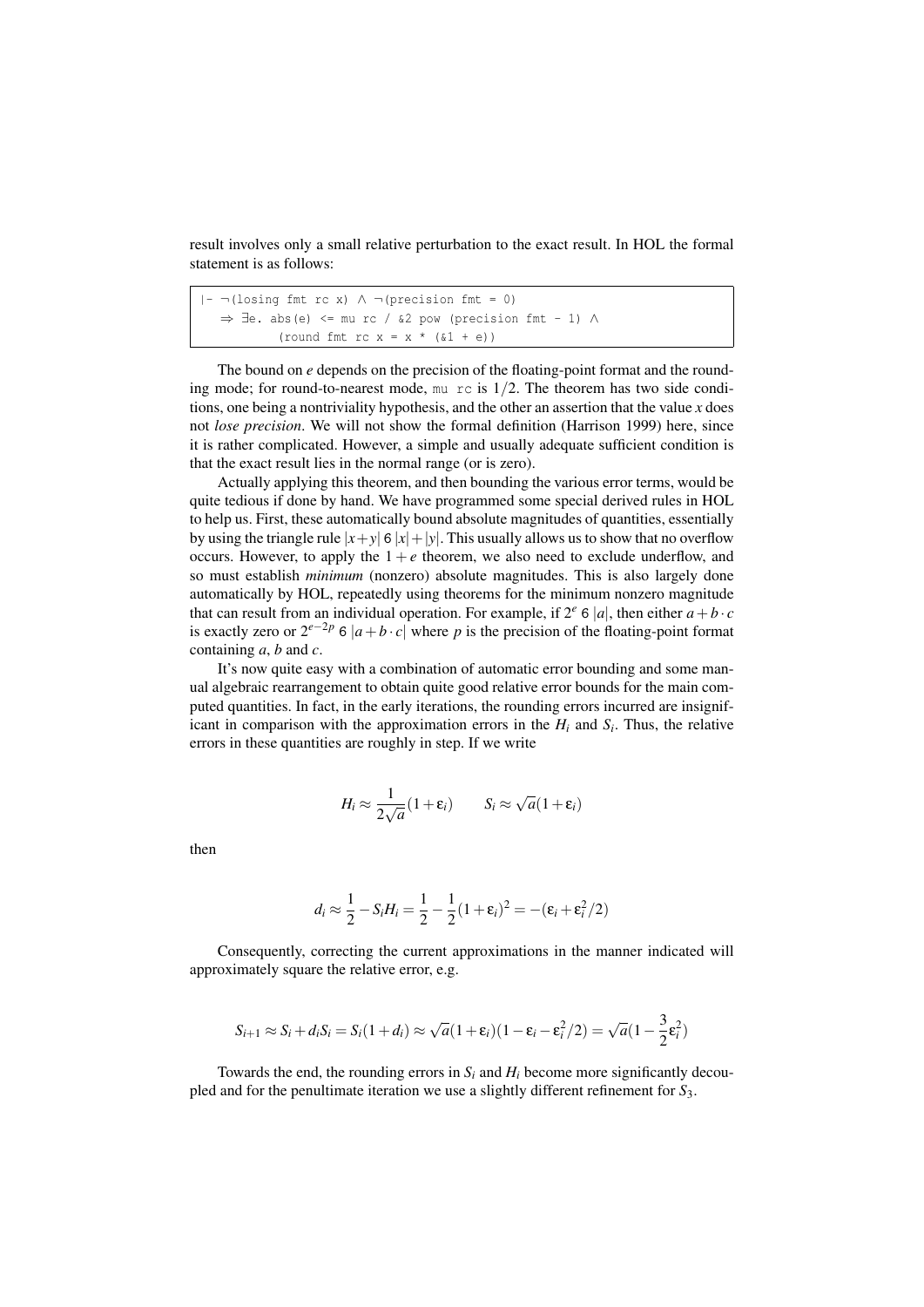$$
e_2 \approx a - S_2 S_2 = a - (\sqrt{a}(1 + \varepsilon_2)^2) \approx -2a\varepsilon_2
$$

and so:

$$
S_2 + e_2 H_2 \approx \sqrt{a}(1+\epsilon_2) - (2a\epsilon_2)\left(\frac{1}{2\sqrt{a}}(1+\epsilon'_2)\right) \approx \sqrt{a}(1-\epsilon_2\epsilon'_2)
$$

Thus,  $S_2 + e_2 H_2$  will be quite an accurate square root approximation. In fact the HOL proof yields  $S_2 + e_2 H_2 = \sqrt{a}(1+\epsilon)$  with  $|\epsilon|$  6 5579/2<sup>79</sup>  $\approx 2^{-66.5}$ .

The above sketch elides what in the HOL proofs is a detailed bound on the rounding error. However this only really becomes significant when  $S_3$  is rounded; this may in itself contribute a relative error of order  $2^{-\bar{6}4}$ , significantly more than the error before rounding. Nevertheless it is important to note that if  $\sqrt{a}$  happens to be an exact floating-<br>rounding. Nevertheless it is important to note that if  $\sqrt{a}$  happens to be an exact floatingrounding. Nevertheless it is important to note that if  $\sqrt{a}$  happens to be an exact noating-<br>point number (e.g.  $\sqrt{1.5625} = 1.25$ ),  $S_3$  will be that number. This is a consequence of the fact that the error in  $S_2 + e_2H_2$  is less than half the distance between surrounding floating-point numbers.

## *Correct rounding*

The final two steps of the algorithm simply repeat the previous iteration for *S*<sup>3</sup> and the basic error analysis is the same. The difficulty is in passing from a relative error before rounding to correct rounding afterwards. Again we consider the final rounding separately, so *S* is the result of rounding the exact value  $S^* = S_3 + e_3 H_3$ . The error analysis indicates that  $S^* = \sqrt{a}(1+\epsilon)$  for some  $|\epsilon|$  6 25219/2<sup>140</sup>  $\approx$  2<sup>-125.37</sup>. The final result *S* will, by the basic property of the fma operation, be the result of rounding *S*<sup>∗</sup> in whatever the chosen rounding mode may be. The *desired* result would be the result of rounding exactly  $\sqrt{a}$  in rounding mode may be. The *desired* result would be the result of rounding exactly  $\sqrt{a}$  in the same way. How can we be sure these are the same?

First we can dispose of some special cases. We noted earlier that if  $\sqrt{a}$  is already exactly a floating-point number, then  $S_3$  will already be that number. In this case we will have  $e_3 = 0$  and so  $S^* = S_3$ . Whatever the rounding mode, rounding a number already in the format concerned will give that number itself:

|- a IN iformat fmt ⇒ (round fmt rc a = a)

so the result will be correct. Moreover, the earlier observation extends to show that if  $\sqrt{a}$ is fairly close (in a precise sense) to a floating-point number, then *S*<sup>3</sup> will be that number. It is then quite straightforward to see that the overall algorithm will be accurate without great subtlety: we just need the fact that  $e_3$  has the right sign and roughly the correct magnitude, so *S* <sup>∗</sup> will never misround in directed rounding modes. Thus, we can also deal immediately with what would otherwise be difficult cases for the directed rounding modes, and concentrate our efforts on rounding to nearest.

 $\cos$ , and concentrate our errorts on rounding to hearest.<br>On general grounds we note that  $\sqrt{a}$  *cannot* be exactly the mid-point between two floating-point numbers. This is not hard to see, since the square root of a number in a given format cannot denormalize in that format, and a non-denormal midpoint has  $p+1$ significant digits, so its square must have more than  $p^2$ .

 $7An$  analogous result holds for quotients but here the denormal case must be dealt with specially. For example  $2^{E_{min}} \times 0.111 \cdots 111/2$  is exactly a midpoint.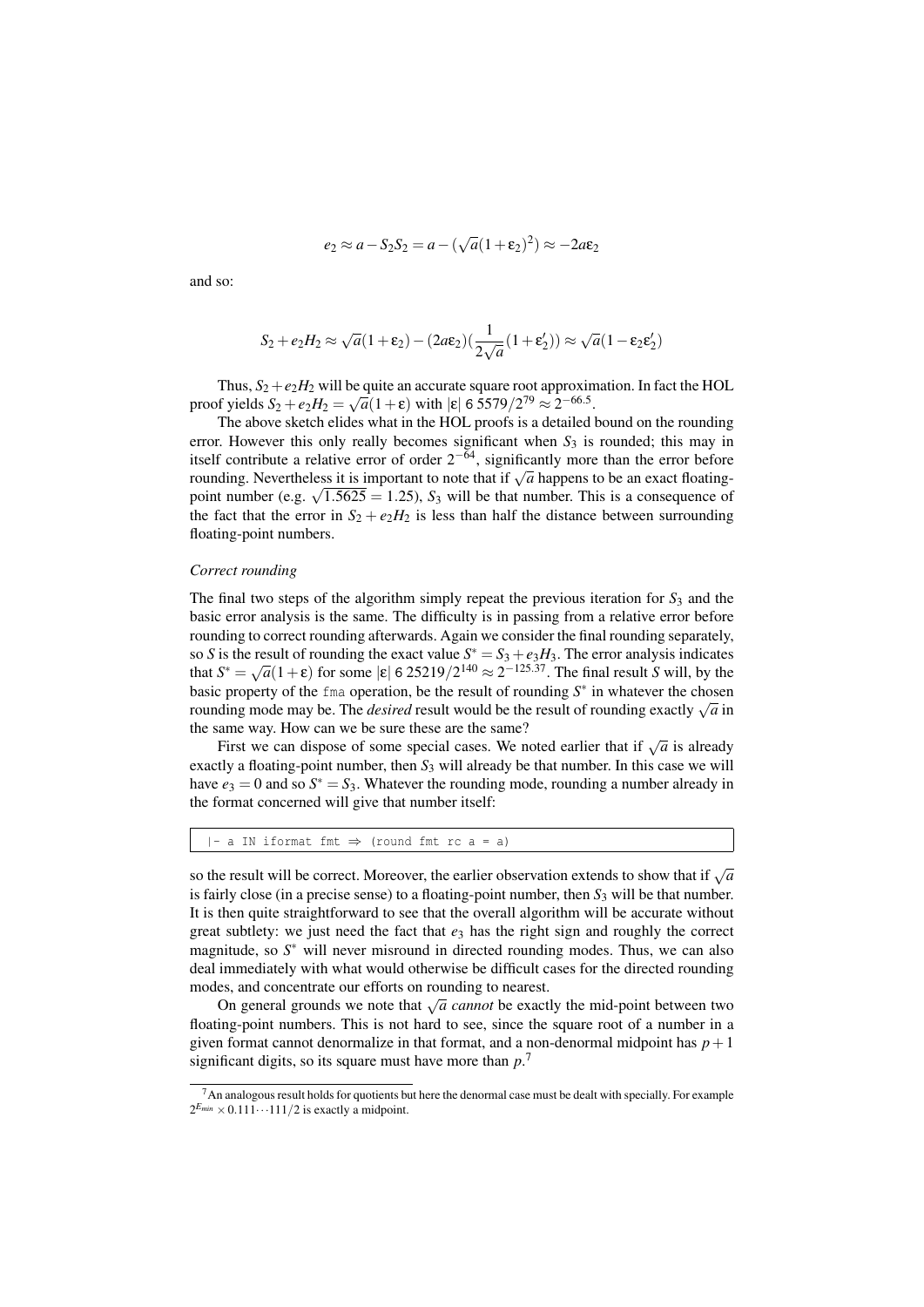```
|- &0 <= a ∧ a IN iformat fmt ∧ b IN midpoints fmt
   \Rightarrow \neg(sqrt a = b)
```
This is a useful observation. We'll never be in the tricky case where there are two equally close floating-point numbers (resolved by the 'round to even' rule.) So in round $t_0$  comparest, *S*<sup>∗</sup> and  $\sqrt{a}$  could only round in different ways if there were a midpoint between them, for only then could the closest floating-point numbers to them differ. For example in the following diagram where large lines indicate floating-point numbers and  $\alpha$  smaller ones represent midpoints,  $\sqrt{a}$  would round 'down' while *S*<sup>∗</sup> would round 'up':<sup>8</sup>



Although analyzing this condition combinatorially would be complicated, there is a much simpler sufficient condition. One can easily see that it would suffice to show that for any midpoint *m*:

$$
|\sqrt{a}-S^*|<|\sqrt{a}-m|
$$

In that case  $\sqrt{a}$  and  $S^*$  couldn't lie on opposite sides of *m*. Here is the formal theorem in HOL:

|- ¬(precision fmt = 0) ∧ ( $\forall m.$  m IN midpoints fmt  $\Rightarrow$  abs(x - y) < abs(x - m)) ⇒ (round fmt Nearest x = round fmt Nearest y)

One can arrive at an 'exclusion zone' theorem giving the minimum possible One can arrive at an exclusion zone theorem giving the minimum possible  $|\sqrt{a} - m|$ . However, this can be quite small, about  $2^{-(2p+3)}$  relative to  $\sqrt{a}$ , where *p* is the precision. For example, in our context with  $p = 64$ , consider the square root of the next floating-point number below 1, whose mantissa consists entirely of 1s. Its square root is about  $2^{-131}$  from a midpoint:

$$
\sqrt{1-2^{-64}}\approx (1-2^{65})-2^{-131}
$$

Therefore, our relative error in  $S^*$  of about  $2^{-125.37}$  is far from adequate to justify perfect rounding based on the simple 'exclusion zone' theorem, for which we need something of order  $2^{-131}$ . However, our relative error bounds are far from sharp, and it seems quite plausible that the algorithm does nevertheless work correctly. What can we do?

One solution is to utilize more refined theorems (Markstein 2000), but this is complicated and may still fail to justify several algorithms that are intuitively believed to work correctly. An ingenious alternative developed by Cornea (Cornea-Hasegan 1998) is to observe that there are relatively few cases like  $0.111 \cdots 1111$  whose square roots come close enough to render the exclusion zone theorem inapplicable, and these can be isolated by fairly straightforward number-theoretic methods. We can therefore:

<sup>&</sup>lt;sup>8</sup>Similarly, in the other rounding modes, misrounding could only occur if  $\sqrt{a}$  and *S*<sup>\*</sup> are separated by a floating-point number. However as we have noted one can deal with those cases more directly.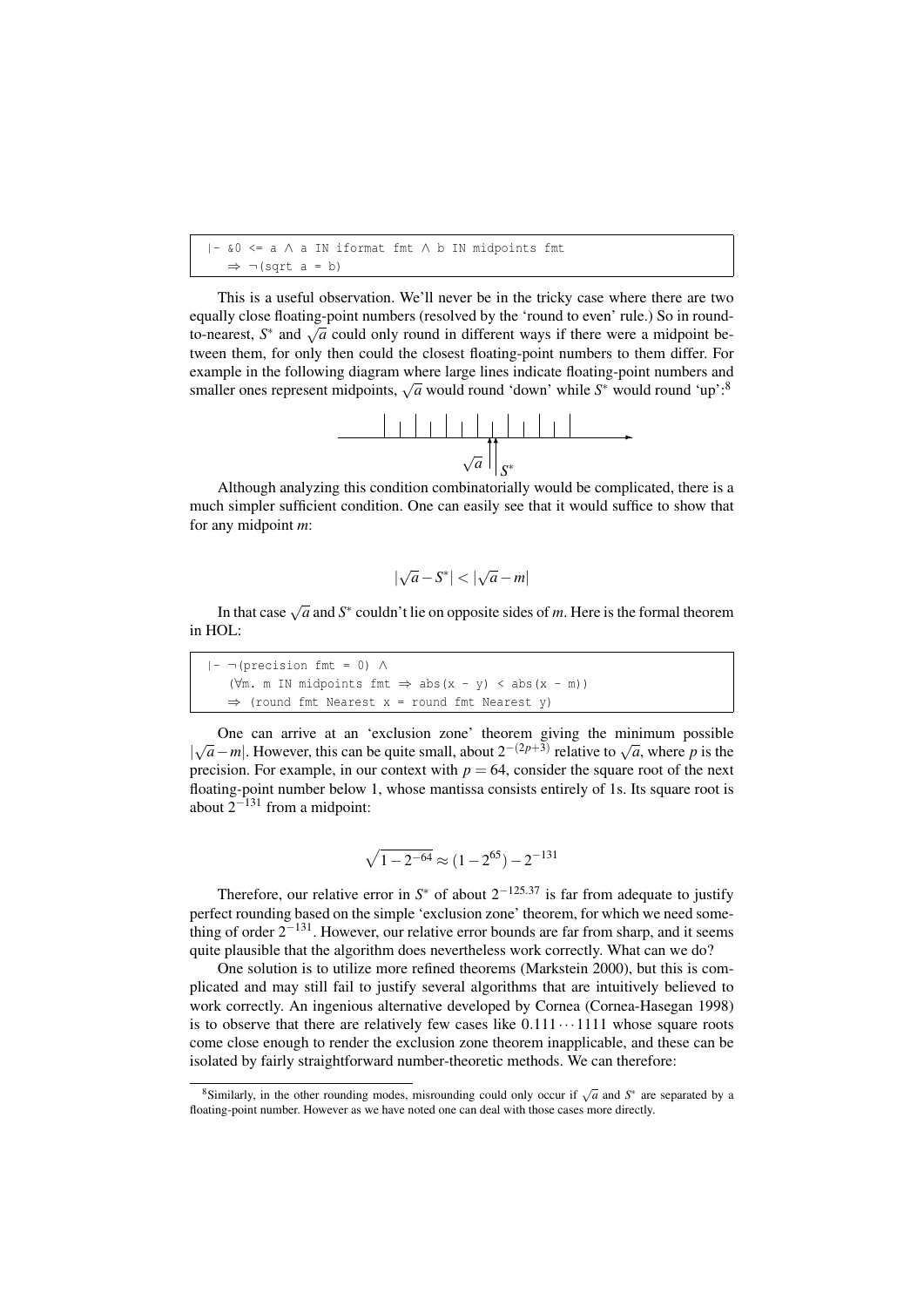- Isolate the special cases  $a_1, \ldots, a_n$  that have square roots within the critical distance of a midpoint.
- Conclude from the simple exclusion zone theorem that the algorithm will give correct results except possibly for *a*1,...,*an*.
- Explicitly show that the algorithm is correct for the  $a_1, \ldots, a_n$ , (effectively by running it on those inputs).

This two-part approach is perhaps a little unusual, but not unknown even in pure mathematics.<sup>9</sup> For example, consider "Bertrand's Conjecture" (first proved by Chebyshev), stating that for any positive integer *n* there is a prime *p* with *n* 6 *p* 6 2*n*. The most popular proof (Erdös 1930), involves assuming  $n > 4000$  for the main proof and separately checking the assertion for  $n \ge 4000$ .<sup>10</sup>

By some straightforward mathematics described in (Cornea-Hasegan 1998) and formalized in HOL without difficulty, one can show that the difficult cases for square roots have mantissas *m*, considered as *p*-bit integers, such that one of the following diophantine equations has a solution *k* for some integer  $|d| \in D$ , where *D* is roughly the factor by which the guaranteed relative error is excessive:

$$
2^{p+2}m = k^2 + d \qquad 2^{p+1}m = k^2 + d
$$

We consider the equations separately for each chosen  $|d|$  6 *D*. For example, we might be interested in whether  $2^{p+1}m = k^2 - 7$  has a solution. If so, the possible value(s) of m are added to the set of difficult cases. It's quite easy to program HOL to enumerate all the solutions of such diophantine equations, returning a disjunctive theorem of the form:

$$
\vdash (2^{p+1}m = k^2 + d) \Rightarrow (m = n_1) \vee \ldots \vee (m = n_i)
$$

The procedure simply uses even-odd reasoning and recursion on the power of two (effectively so-called 'Hensel lifting'). For example, if

$$
2^{25}m = k^2 - 7
$$

then we know *k* must be odd; we can write  $k = 2k' + 1$  and deduce:

$$
2^{24}m = 2k'^2 + 2k' - 3
$$

By more even/odd reasoning, this has no solutions. In general, we recurse down to an equation that is trivially unsatisfiable, as here, or immediately solvable. One equation can split into two, but never more. For example, we have a formally proved HOL the-

<sup>&</sup>lt;sup>9</sup>A more extreme case is the 4-color theorem, whose proof relies on extensive (computer-assisted) checking of special cases (Appel and Haken 1976).

<sup>&</sup>lt;sup>10</sup>An 'optimized' way of checking, referred to in (Aigner and Ziegler 2001) as "Landau's trick", is to verify that 3, 5, 7, 13, 23, 43, 83, 163, 317, 631, 1259, 2503 and 4001 are all prime and each is less than twice its predecessor.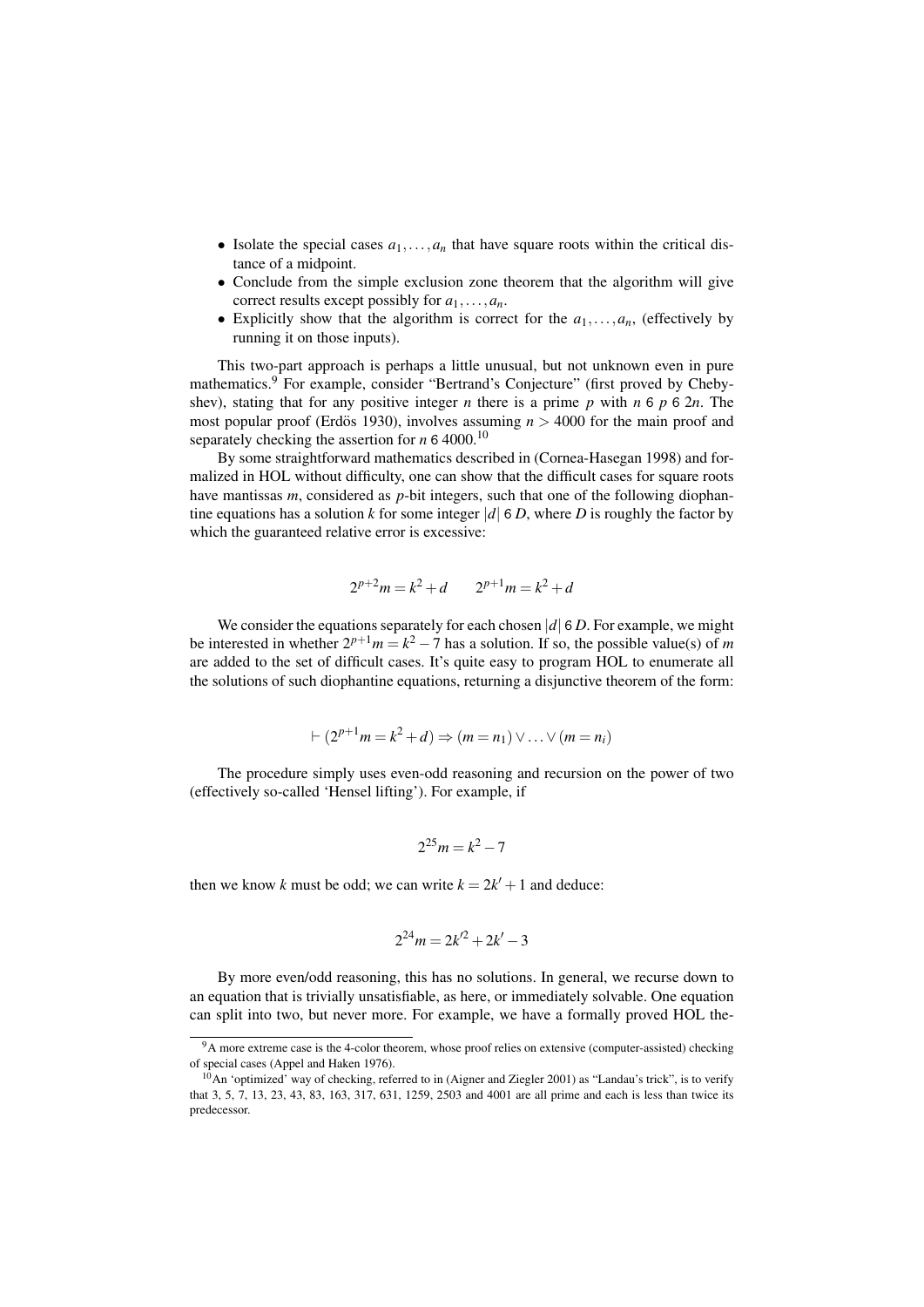orem asserting that for any double-extended number  $a$ ,<sup>11</sup> rounding  $\sqrt{a}$  and  $\sqrt{a}(1+\epsilon)$ to double-extended precision using any of the four IEEE rounding modes will give the same results provided  $|\varepsilon| < 31/2^{131}$ , with the possible exceptions of  $2^{2e}m$  for:

> *m* ∈ {10074057467468575321,10376293541461622781, ,11307741603771905196, ,14928119304823191698, ,18446744073709551611, ,18446744073709551613, ,18446744073709551615}

and 22*e*+1*m* for

# *m* ∈ {9223372036854775809,9223372036854775811, 11168682418930654643}

Note that while some of these numbers are obvious special cases like  $2^{64} - 1$ , the "pattern" in others is only apparent from the kind of mathematical analysis we have undertaken here. They aren't likely to be exercised by random testing, or testing of plausible special cases.<sup>12</sup>

Checking formally that the algorithm works on the special cases can also be automated, by applying theorems on the uniqueness of rounding to the concrete numbers computed. (For a formal proof, it is not sufficient to separately test the implemented algorithm, since such a result has no formal status.) In order to avoid trying all possible even or odd exponents for the various significands, we exploit some results on invariance of the rounding and arithmetic involved in the algorithm under systematic scaling by  $2^{2k}$ , doing a simple form of symbolic simulation by formal proof.

## *Flag settings*

Correctness according to the IEEE Standard 754 not only requires the correctly rounded result, but the correct setting of flags or triggering of exceptions for conditions like overflow, underflow and inexactness. Actually, almost all these properties follow directly from the arguments leading to perfect rounding. For example, the mere fact that two real numbers round equivalently *in all rounding modes* implies that one is exact iff the other is:

|- ¬(precision fmt = 0) ∧ (∀rc. round fmt rc x = round fmt rc y)  $\Rightarrow$   $\forall$ rc. (round fmt rc x = x) = (round fmt rc y = y)

The correctness of other flag settings follows in the same sort of way, with underflow only slightly more complicated (Harrison 1999).

 $11$ Note that there is more subtlety required when using such a result in a mixed-precision environment. For example, to obtain a single-precision result for a double-precision input, an algorithm that suffices for singleprecision inputs may not be adequate even though the final precision is the same.

<sup>12</sup>On the other hand, we can well consider the mathematical analysis as a *source* of good test cases.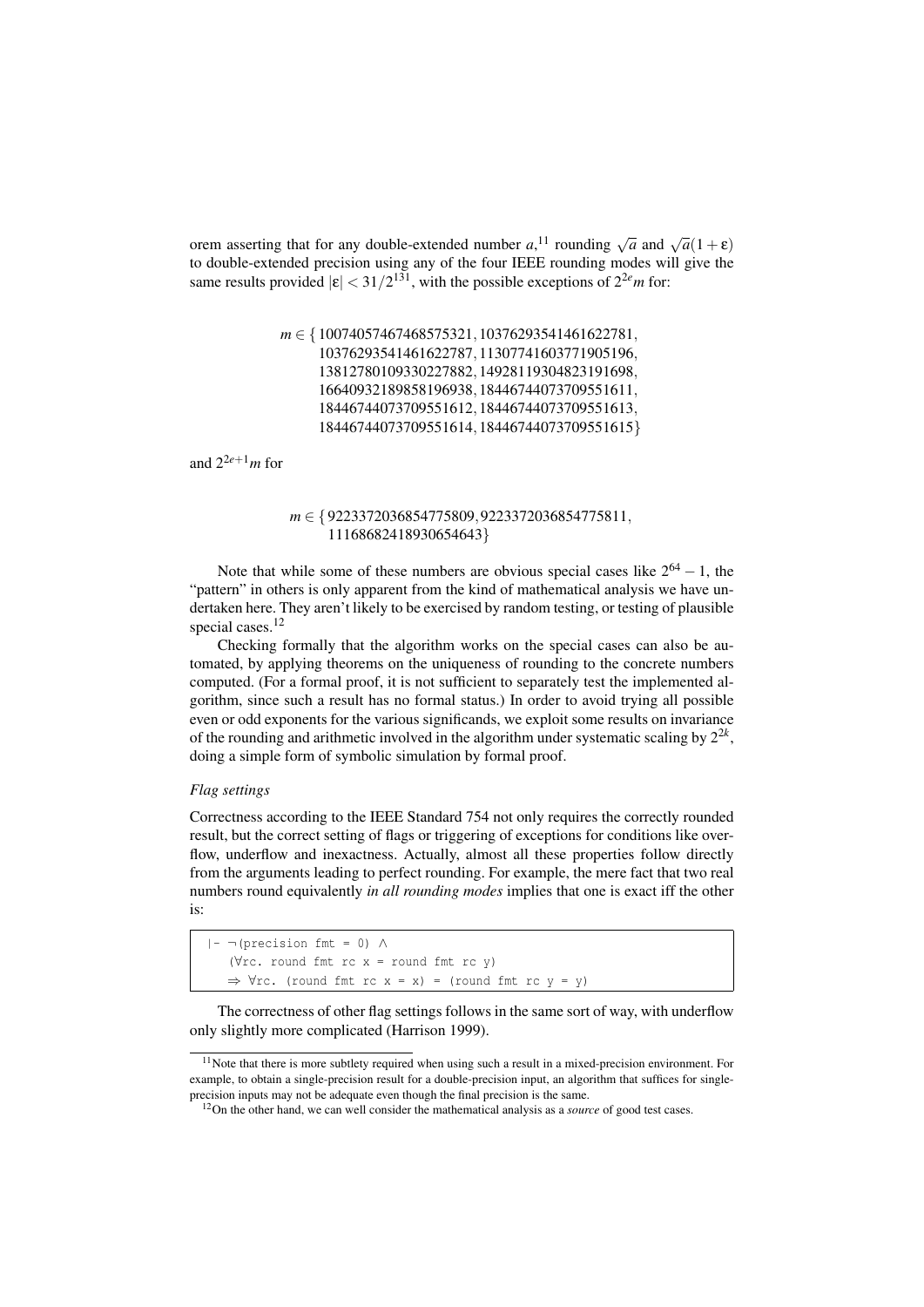# *Conclusions and related work*

What do we gain from developing these proofs formally in a theorem prover, compared with a detailed hand proof? We see two main benefits: reliability and re-usability.

Proofs of this nature, large parts of which involve intricate but routine error bounding and the exhaustive solution of Diophantine equations, are very tedious and error-prone to do by hand. In practice, one would do better to use *some* kind of machine assistance, such as *ad hoc* programs to solve the Diophantine equations and check the special cases so derived. Although this can be helpful, it can also create new dangers of incorrectly implemented helper programs and transcription errors when passing results between 'hand' and 'machine' portions of the proof. By contrast, we perform all steps of the proof in a painstakingly foundational system, and can be quite confident that no errors have been introduced. The proof proceeds according to strict logical deduction, all the way from the underlying pure mathematics up to the symbolic "execution" of the algorithm in special cases.

Although we have only discussed one particular example, many algorithms with a similar format have been developed for use in systems based on the Itanium ® architecture. One of the benefits of implementing division and square root in software is that different algorithms can be substituted depending on the detailed accuracy and performance requirements of the application. Not only are different (faster) algorithms provided for IEEE single and double precision operations, but algorithms often have two versions, one optimized for minimum latency and one for maximal throughput. These algorithms are all quite similar in structure and large parts of the correctness proofs use the same ideas. By performing these proofs in a programmable theorem prover like HOL, we are able to achieve high re-use of results, just tweaking a few details each time. Often, we can produce a complete formal proof of a new algorithm in just a day. For a even more rigidly stereotyped class of algorithms, one could quite practically implement a totally automatic verification rule in HOL.

Underlying these advantages are three essential theorem prover features: soundness, programmability and executability. HOL scores highly on these points. It is implemented in a highly foundational style and does not rely on the correctness of very complex code. It is freely programmable, since it is embedded in a full programming language. In particular, one can program it to perform various kinds of computation and symbolic execution by proof. The main disadvantage is that proofs can sometimes take a long time to run, precisely because they *always* decompose to low-level primitives. This applies with particular force to some kinds of symbolic execution, where instead of simply accepting an equivalence like  $2^{94} + 3 = 13 \cdot 19 \cdot 681943 \cdot 7941336391 \cdot 14807473717$  based, say, on the results of a multiprecision arithmetic package, a detailed formal proof is constructed under the surface. To some extent, this sacrifice of efficiency is a conscious choice when we decide to adopt a highly foundational system, but it might be worth weakening this ideology at least to include concrete arithmetic as an efficient primitive operation.

This is by no means the only work in this area. On the contrary, floating-point verification is regarded as one of the success stories of formal verification. For related work on square root algorithms in commercial systems see (Russinoff 1998; O'Leary, Zhao, Gerth, and Seger 1999; Sawada and Gamboa 2002). For similar verifications of division algorithms and transcendental functions by the present author, see (Harrison 2000b; Harrison 2000a), while (Muller 2006) and (Markstein 2000) give a detailed discussion of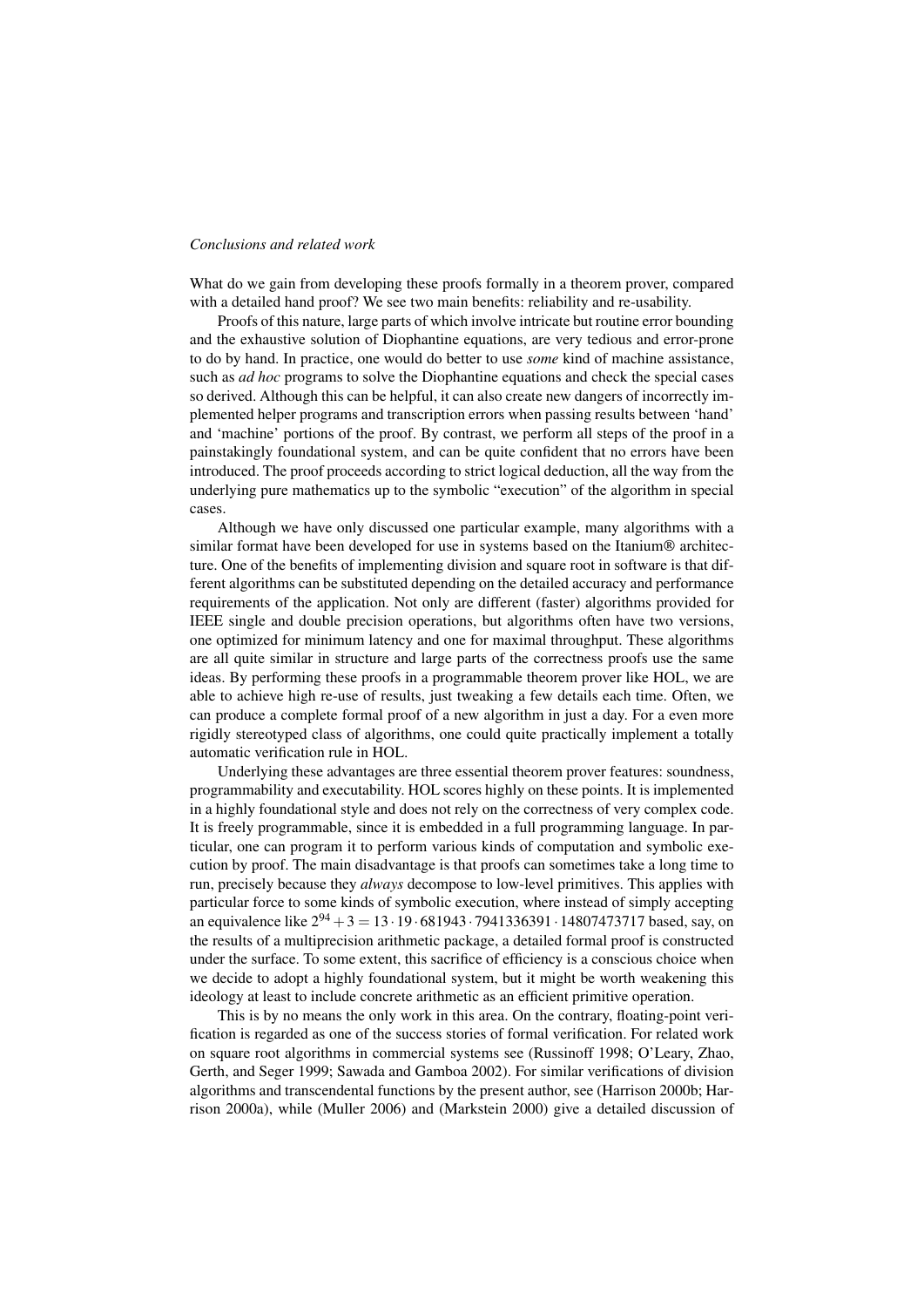some relevant floating-point algorithms. When verifying transcendental functions, one needs a fair amount of pure mathematics formalized just to get started. So, in a common intellectual pattern, it is entirely possible that Mizar-like formalizations of mathematics undertaken for purely intellectual reasons might in the end turn out to be useful in practical applications.

## References

- Aagaard, M. and Leeser, M. (1994) Verifying a logic synthesis tool in Nuprl: A case study in software verification. In v. Bochmann, G. and Probst, D. K. (eds.), *Computer Aided Verification: Proceedings of the Fourth International Workshop, CAV'92*, Volume 663 of *Lecture Notes in Computer Science*, Montreal, Canada, pp. 69–81. Springer Verlag.
- Abdulla, P. A., Bjesse, P., and Eén, N. (2000) Symbolic reachability analysis based on SAT-solvers. In Graf, S. and Schwartzbach, M. (eds.), *Tools and Algorithms for the Construction and Analysis of Systems (TACAS'00)*, Volume 1785 of *Lecture Notes in Computer Science*. Springer-Verlag.
- Aigner, M. and Ziegler, G. M. (2001) *Proofs from The Book* (2nd ed.). Springer-Verlag.
- Akers, S. B. (1978) Binary decision diagrams. *ACM Transactions on Computers*, C-27, 509–516.
- Alur, R. and Peled, D. A. (eds.) (2004) *Computer Aided Verification, 16th International Conference, CAV 2004*, Volume 3114 of *Lecture Notes in Computer Science*, Boston, MA. Springer-Verlag.
- Andrews, P. B. (1976) Theorem proving by matings. *IEEE transactions on Computers*, 25, 801–807.
- Appel, K. and Haken, W. (1976) Every planar map is four colorable. *Bulletin of the American Mathematical Society*, 82, 711–712.
- Armando, A., Castellini, C., and Giunchiglia, E. (1999) SAT-based procedures for temporal reasoning. In *Proceedings of the 5th European conference on Planning*, Lecture Notes in Computer Science, pp. 97–108. Springer-Verlag.
- Ball, T., Cook, B., Lahriri, S. K., and Rajamani, S. K. (2004) Zapato: Automatic theorem proving for predicate abstraction refinement. See Alur and Peled (2004), pp. 457–461.
- Bertot, Y., Dowek, G., Hirschowitz, A., Paulin, C., and Théry, L. (eds.) (1999) Theorem *Proving in Higher Order Logics: 12th International Conference, TPHOLs'99*, Volume 1690 of *Lecture Notes in Computer Science*, Nice, France. Springer-Verlag.
- Bibel, W. and Schreiber, J. (1975) Proof search in a Gentzen-like system of first order logic. In Gelenbe, E. and Potier, D. (eds.), *Proceedings of the International Computing Symposium*, pp. 205–212. North-Holland.
- Biere, A., Cimatti, A., Clarke, E. M., and Zhu, Y. (1999) Symbolic model checking without BDDs. In *Proceedings of the 5th International Conference on Tools and Algorithms for Construction and Analysis of Systems*, Volume 1579 of *Lecture Notes in Computer Science*, pp. 193–207. Springer-Verlag.
- Bjesse, P. (1999) Symbolic model checking with sets of states represented as formulas. Technical Report SC-1999-100, Department of Computer Science, Chalmers University of Technology.
- Bochnak, J., Coste, M., and Roy, M.-F. (1998) *Real Algebraic Geometry*, Volume 36 of *Ergebnisse der Mathematik und ihrer Grenzgebiete*. Springer-Verlag.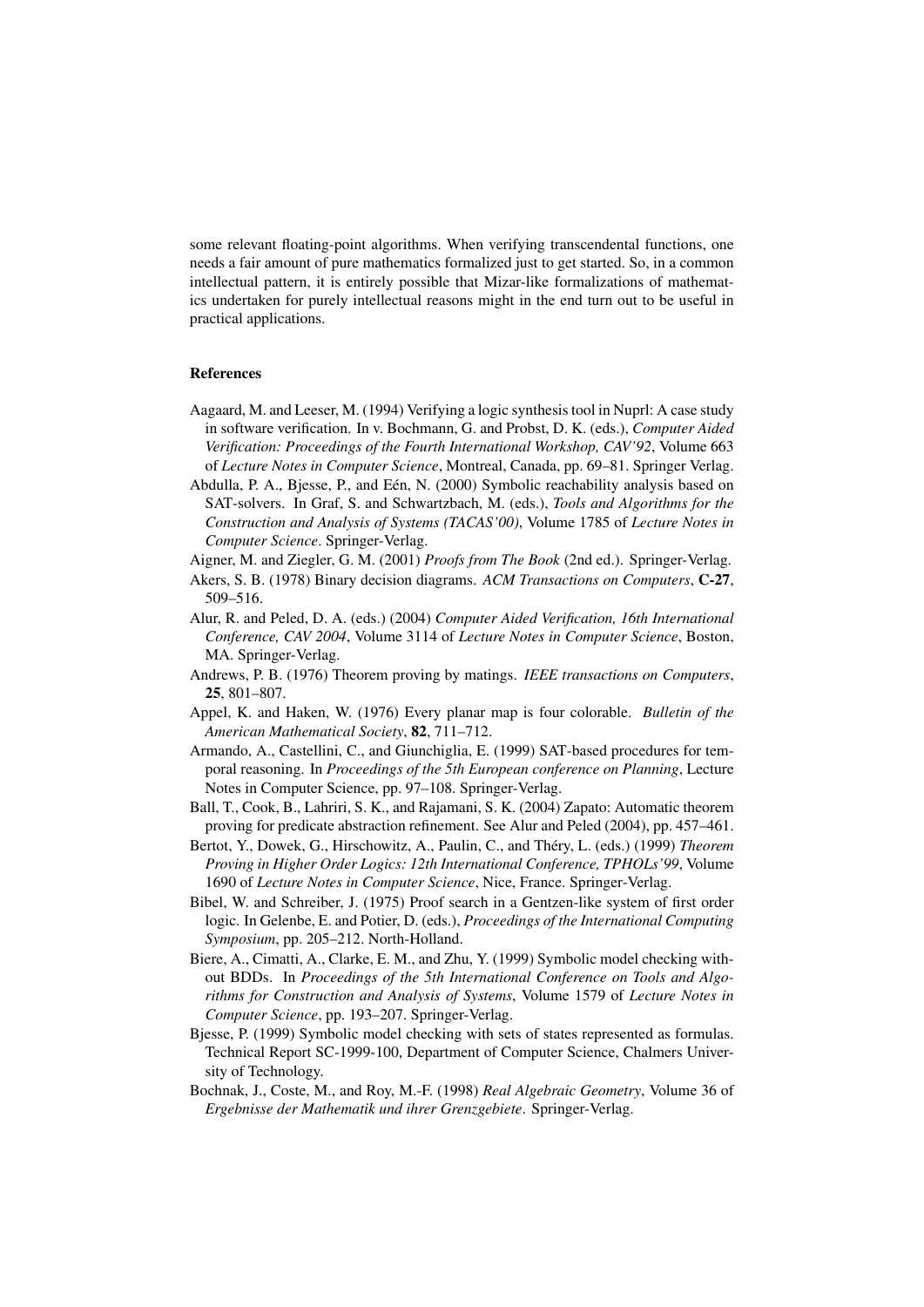- Bradley, A. R. and Manna, Z. (2007) *The Calculus of Computation: Decision Procedures with Applications to Verification*. Springer-Verlag.
- Bryant, R. E. (1985) Symbolic verification of MOS circuits. In Fuchs, H. (ed.), *Proceedings of the 1985 Chapel Hill Conference on VLSI*, pp. 419–438. Computer Science Press.
- Bryant, R. E. (1986) Graph-based algorithms for Boolean function manipulation. *IEEE Transactions on Computers*, C-35, 677–691.
- Bryant, R. E. (1991a) A method for hardware verification based on logic simulation. *Journal of the ACM*, 38, 299–328.
- Bryant, R. E. (1991b) On the complexity of VLSI implementations and graph representations of Boolean functions with application to integer multiplication. *IEEE Transactions on Computers*, C-40, 205–213.
- Buchberger, B. (1965) *Ein Algorithmus zum Auffinden der Basiselemente des Restklassenringes nach einem nulldimensionalen Polynomideal*. Ph. D. thesis, Mathematisches Institut der Universitat Innsbruck. English translation in Journal of Symbolic ¨ Computation vol. 41 (2006), pp. 475–511.
- Bumcrot, R. (1965) On lattice complements. *Proceedings of the Glasgow Mathematical Association*, 7, 22–23.
- Burch, J. R., Clarke, E. M., McMillan, K. L., Dill, D. L., and Hwang, L. J. (1992) Symbolic model checking: 10<sup>20</sup> states and beyond. *Information and Computation*, 98, 142–170.
- Carter, W. C., Joyner, W. H., and Brand, D. (1979) Symbolic simulation for correct machine design. In *Proceedings of the 16th ACM/IEEE Design Automation Conference*, pp. 280–286. IEEE Computer Society Press.
- Caviness, B. F. and Johnson, J. R. (eds.) (1998) *Quantifier Elimination and Cylindrical Algebraic Decomposition*, Texts and monographs in symbolic computation. Springer-Verlag.
- Chou, C.-T. and Peled, D. (1999) Formal verification of a partial-order reduction technique for model checking. *Journal of Automated Reasoning*, 23, 265–298.
- Church, A. (1936) An unsolvable problem of elementary number-theory. *American Journal of Mathematics*, 58, 345–363.
- Church, A. (1940) A formulation of the Simple Theory of Types. *Journal of Symbolic Logic*, 5, 56–68.
- Clarke, E. M. and Emerson, E. A. (1981) Design and synthesis of synchronization skeletons using branching-time temporal logic. In Kozen, D. (ed.), *Logics of Programs*, Volume 131 of *Lecture Notes in Computer Science*, Yorktown Heights, pp. 52–71. Springer-Verlag.
- Clarke, E. M., Grumberg, O., and Peled, D. (1999) *Model Checking*. MIT Press.
- Collins, G. E. (1976) Quantifier elimination for real closed fields by cylindrical algebraic decomposition. In Brakhage, H. (ed.), *Second GI Conference on Automata Theory and Formal Languages*, Volume 33 of *Lecture Notes in Computer Science*, Kaiserslautern, pp. 134–183. Springer-Verlag.
- Constable, R. (1986) *Implementing Mathematics with The Nuprl Proof Development System*. Prentice-Hall.
- Cook, S. A. (1971) The complexity of theorem-proving procedures. In *Proceedings of the 3rd ACM Symposium on the Theory of Computing*, pp. 151–158. ACM.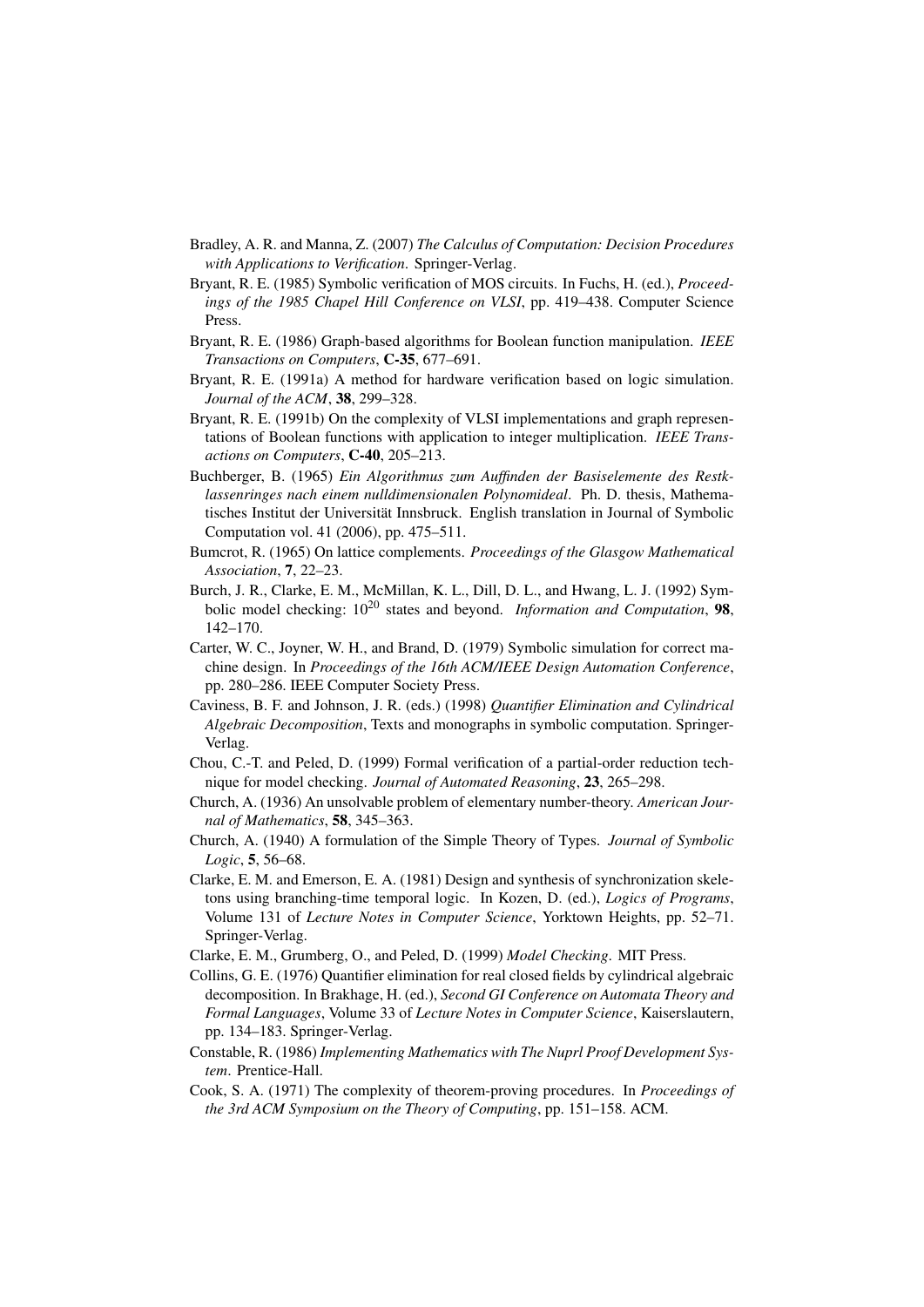- Cooper, D. C. (1972) Theorem proving in arithmetic without multiplication. In Melzer, B. and Michie, D. (eds.), *Machine Intelligence 7*, pp. 91–99. Elsevier.
- Cornea-Hasegan, M. (1998) Proving the IEEE correctness of iterative floating-point square root, divide and remainder algorithms. *Intel Technology Journal*, 1998-Q2, 1–11. Available on the Web as http://developer.intel.com/technology/itj/ q21998/articles/art\_3.htm.
- Coudert, O., Berthet, C., and Madre, J.-C. (1989) Verification of synchronous sequential machines based on symbolic execution. In Sifakis, J. (ed.), *Automatic Verification Methods for Finite State Systems*, Volume 407 of *Lecture Notes in Computer Science*, pp. 365–373. Springer-Verlag.
- Cox, D., Little, J., and O'Shea, D. (1992) *Ideals, Varieties, and Algorithms*. Springer-Verlag.
- Davis, M. (1983) The prehistory and early history of automated deduction. See Siekmann and Wrightson (1983), pp. 1–28.
- Davis, M., Logemann, G., and Loveland, D. (1962) A machine program for theorem proving. *Communications of the ACM*, 5, 394–397.
- Davis, M. and Putnam, H. (1960) A computing procedure for quantification theory. *Journal of the ACM*, 7, 201–215.
- de Bruijn, N. G. (1970) The mathematical language AUTOMATH, its usage and some of its extensions. In Laudet, M., Lacombe, D., Nolin, L., and Schützenberger, M. (eds.), *Symposium on Automatic Demonstration*, Volume 125 of *Lecture Notes in Mathematics*, pp. 29–61. Springer-Verlag.
- de Bruijn, N. G. (1980) A survey of the project AUTOMATH. In Seldin, J. P. and Hindley, J. R. (eds.), *To H. B. Curry: Essays in Combinatory Logic, Lambda Calculus, and Formalism*, pp. 589–606. Academic Press.
- DeMillo, R., Lipton, R., and Perlis, A. (1979) Social processes and proofs of theorems and programs. *Communications of the ACM*, 22, 271–280.
- Diaconescu, R. (1975) Axiom of choice and complementation. *Proceedings of the American Mathematical Society*, 51, 176–178.
- Dijkstra, E. W. (1976) *A Discipline of Programming*. Prentice-Hall.
- Downey, P. J., Sethi, R., and Tarjan, R. (1980) Variations on the common subexpression problem. *Journal of the ACM*, 27, 758–771.
- Eén, N. and Sörensson, N. (2003) An extensible SAT-solver. In Giunchiglia, E. and Tacchella, A. (eds.), *Theory and Applications of Satisfiability Testing: 6th International Conference SAT 2003*, Volume 2919 of *Lecture Notes in Computer Science*, pp. 502– 518. Springer-Verlag.
- Emerson, E. A. and Halpern, J. Y. (1986) "sometimes" and "not never" revisited: on branching time versus linear time temporal logic. *Journal of the ACM*, 33, 151–178.
- Enderton, H. B. (1972) *A Mathematical Introduction to Logic*. Academic Press.
- Erdös, P. (1930) Beweis eines Satzes von Tschebyshev. Acta Scientiarum Mathemati*carum (Szeged)*, 5, 194–198.
- Fetzer, J. H. (1988) Program verification: The very idea. *Communications of the ACM*, 31, 1048–1063.
- Gårding, L. (1997) Some Points of Analysis and Their History, Volume 11 of University *Lecture Series*. American Mathematical Society / Higher Education Press.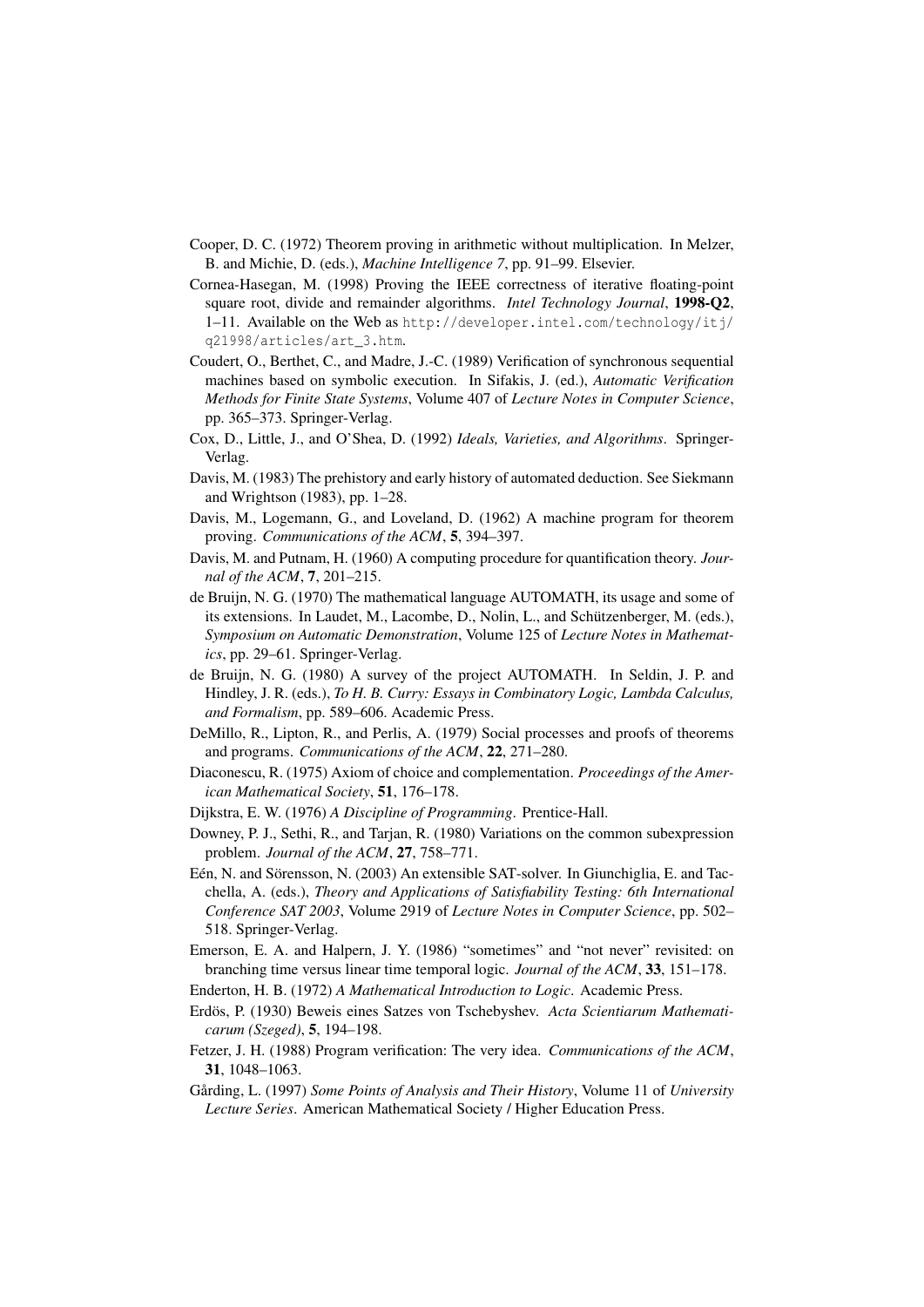- Gilmore, P. C. (1960) A proof method for quantification theory: Its justification and realization. *IBM Journal of Research and Development*, 4, 28–35.
- Gödel, K. (1930) Die Vollständigkeit der Axiome des logischen Funktionenkalküls. *Monatshefte fur Mathematik und Physik*, 37, 349–360. English translation 'The completeness of the axioms of the functional calculus of logic' in van Heijenoort (1967), pp. 582–591.
- Goldberg, E. and Novikov, Y. (2002) BerkMin: a fast and robust Sat-solver. In Kloos, C. D. and Franca, J. D. (eds.), *Design, Automation and Test in Europe Conference and Exhibition (DATE 2002)*, Paris, France, pp. 142–149. IEEE Computer Society Press.
- Goldschmidt, R. E. (1964) Applications of division by convergence. Master's thesis, Dept. of Electrical Engineering, MIT, Cambridge, Mass.
- Goodstein, R. L. (1957) *Recursive Number Theory*. Studies in Logic and the Foundations of Mathematics. North-Holland.
- Gordon, M. (1985) Why higher-order logic is a good formalism for specifying and verifying hardware. Technical Report 77, University of Cambridge Computer Laboratory, New Museums Site, Pembroke Street, Cambridge, CB2 3QG, UK.
- Gordon, M. J. C. (1982) Representing a logic in the LCF metalanguage. In Néel, D. (ed.), *Tools and notions for program construction: an advanced course*, pp. 163–185. Cambridge University Press.
- Gordon, M. J. C. and Melham, T. F. (1993) *Introduction to HOL: a theorem proving environment for higher order logic*. Cambridge University Press.
- Gordon, M. J. C., Milner, R., and Wadsworth, C. P. (1979) *Edinburgh LCF: A Mechanised Logic of Computation*, Volume 78 of *Lecture Notes in Computer Science*. Springer-Verlag.
- Groote, J. F. (2000) The propositional formula checker Heerhugo. *Journal of Automated Reasoning*, 24, 101–125.
- Hanna, F. K. and Daeche, N. (1986) Specification and verification using higher-order logic: A case study. In Milne, G. and Subrahmanyam, P. A. (eds.), *Formal Aspects of VLSI Design: Proceedings of the 1985 Edinburgh Workshop on VLSI*, pp. 179–213.
- Harrison, J. (1996a) HOL Light: A tutorial introduction. In Srivas, M. and Camilleri, A. (eds.), *Proceedings of the First International Conference on Formal Methods in Computer-Aided Design (FMCAD'96)*, Volume 1166 of *Lecture Notes in Computer Science*, pp. 265–269. Springer-Verlag.
- Harrison, J. (1996b) A Mizar mode for HOL. In Wright, J. v., Grundy, J., and Harrison, J. (eds.), *Theorem Proving in Higher Order Logics: 9th International Conference, TPHOLs'96*, Volume 1125 of *Lecture Notes in Computer Science*, Turku, Finland, pp. 203–220. Springer-Verlag.
- Harrison, J. (1996c) Proof style. In Giménez, E. and Paulin-Mohring, C. (eds.), *Types for Proofs and Programs: International Workshop TYPES'96*, Volume 1512 of *Lecture Notes in Computer Science*, Aussois, France, pp. 154–172. Springer-Verlag.
- Harrison, J. (1999) A machine-checked theory of floating point arithmetic. See Bertot, Dowek, Hirschowitz, Paulin, and Théry (1999), pp. 113-130.
- Harrison, J. (2000a) Formal verification of floating point trigonometric functions. In Hunt, W. A. and Johnson, S. D. (eds.), *Formal Methods in Computer-Aided Design: Third International Conference FMCAD 2000*, Volume 1954 of *Lecture Notes in Computer Science*, pp. 217–233. Springer-Verlag.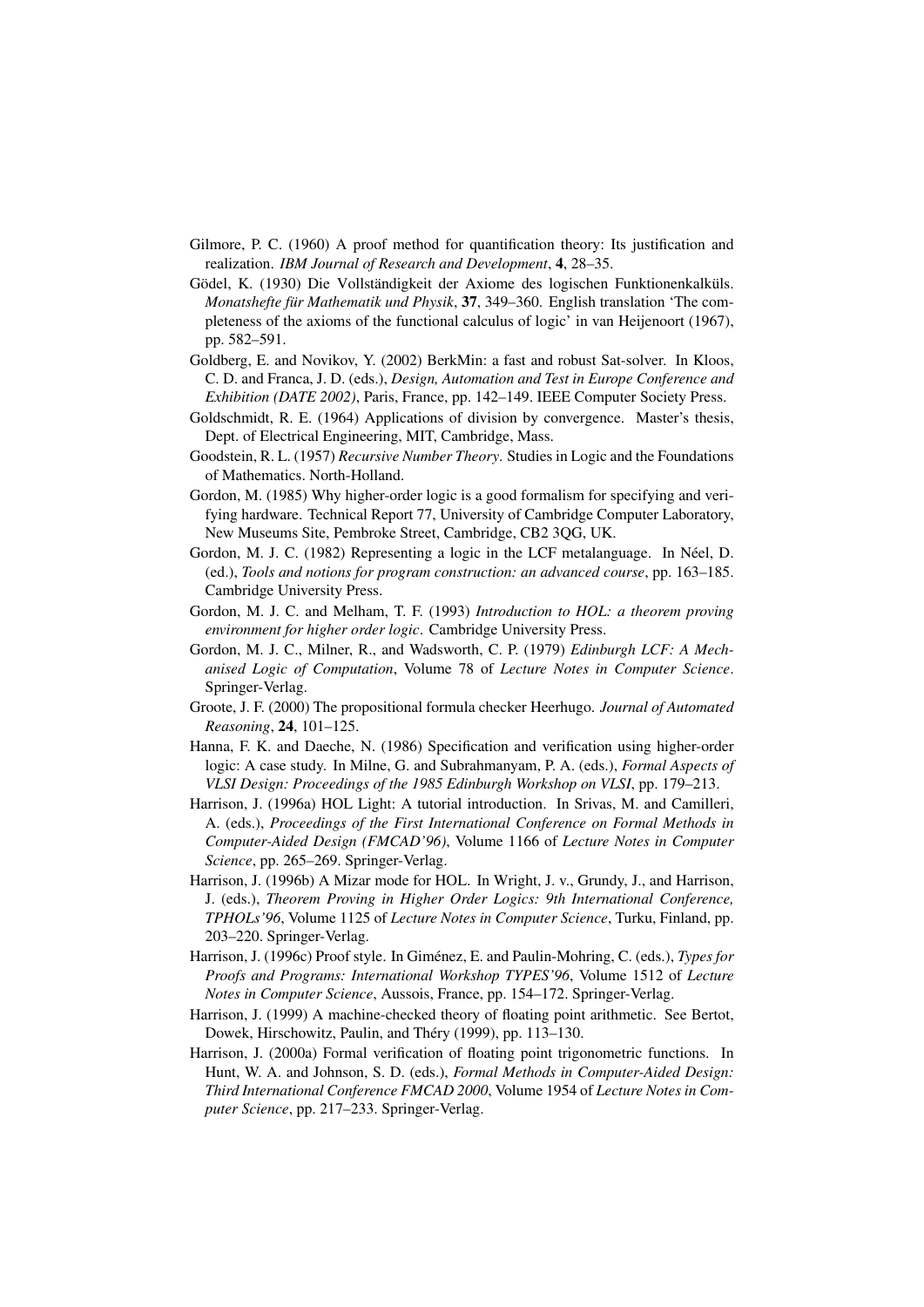- Harrison, J. (2000b) Formal verification of IA-64 division algorithms. In Aagaard, M. and Harrison, J. (eds.), *Theorem Proving in Higher Order Logics: 13th International Conference, TPHOLs 2000*, Volume 1869 of *Lecture Notes in Computer Science*, pp. 234–251. Springer-Verlag.
- Harrison, J. (2009) *Handbook of Practical Logic and Automated Reasoning*. Cambridge University Press.
- Harrison, J. and Théry, L. (1998) A sceptic's approach to combining HOL and Maple. *Journal of Automated Reasoning*, 21, 279–294.
- Harvey, W. and Stuckey, P. (1997) A unit two variable per inequality integer constraint solver for constraint logic programming. *Australian Computer Science Communications*, 19, 102–111.
- Hörmander, L. (1983) The Analysis of Linear Partial Differential Operators II, Volume 257 of *Grundlehren der mathematischen Wissenschaften*. Springer-Verlag.
- Huth, M. and Ryan, M. (1999) *Logic in Computer Science: Modelling and reasoning about systems*. Cambridge University Press.
- IEEE (1985) Standard for binary floating point arithmetic. ANSI/IEEE Standard 754- 1985, The Institute of Electrical and Electronic Engineers, Inc., 345 East 47th Street, New York, NY 10017, USA.
- Iwashita, H., Nakata, T., and Hirose, F. (1996) CTL model checking based on forward state traversal. In *Proceedings of tte IEEE/ACM conference on Computer Aided Design (ICCAD '96)*, pp. 82–87. Association for Computing Machinery.
- Joyce, J. J. and Seger, C. (1993) The HOL-Voss system: Model-checking inside a general-purpose theorem-prover. In Joyce, J. J. and Seger, C. (eds.), *Proceedings of the 1993 International Workshop on the HOL theorem proving system and its applications*, Volume 780 of *Lecture Notes in Computer Science*, UBC, Vancouver, Canada, pp. 185–198. Springer-Verlag.
- Kaufmann, M., Manolios, P., and Moore, J. S. (2000) *Computer-Aided Reasoning: An Approach*. Kluwer.
- Knaster, B. (1927) Un théorème sur les fonctions d'ensembles. Annales de la Société *Polonaise de Mathématique*, 6, 133–134. Volume published in 1928.
- Kowalski, R. (1975) A proof procedure using connection graphs. *Journal of the ACM*, 22, 572–595.
- Kozen, D. (1983) Results on the propositional *µ*-calculus. *Theoretical Computer Science*, 27, 333–354.
- Kreisel, G. and Krivine, J.-L. (1971) *Elements of mathematical logic: model theory* (Revised second ed.). Studies in Logic and the Foundations of Mathematics. North-Holland. First edition 1967. Translation of the French 'Eléments de logique mathématique, théorie des modeles' published by Dunod, Paris in 1964.
- Kroening, D. and Strichman, O. (2008) *Decision Procedures: An Algorithmic Point of View*. Springer-Verlag.
- Kropf, T. (1999) *Introduction to Formal Hardware Verification*. Springer-Verlag.
- Lahiri, S. K. and Bryant, R. E. (2004) Indexed predicate discovery for unbounded system verification. See Alur and Peled (2004), pp. 135–147.
- Landin, P. J. (1966) The next 700 programming languages. *Communications of the ACM*, 9, 157–166.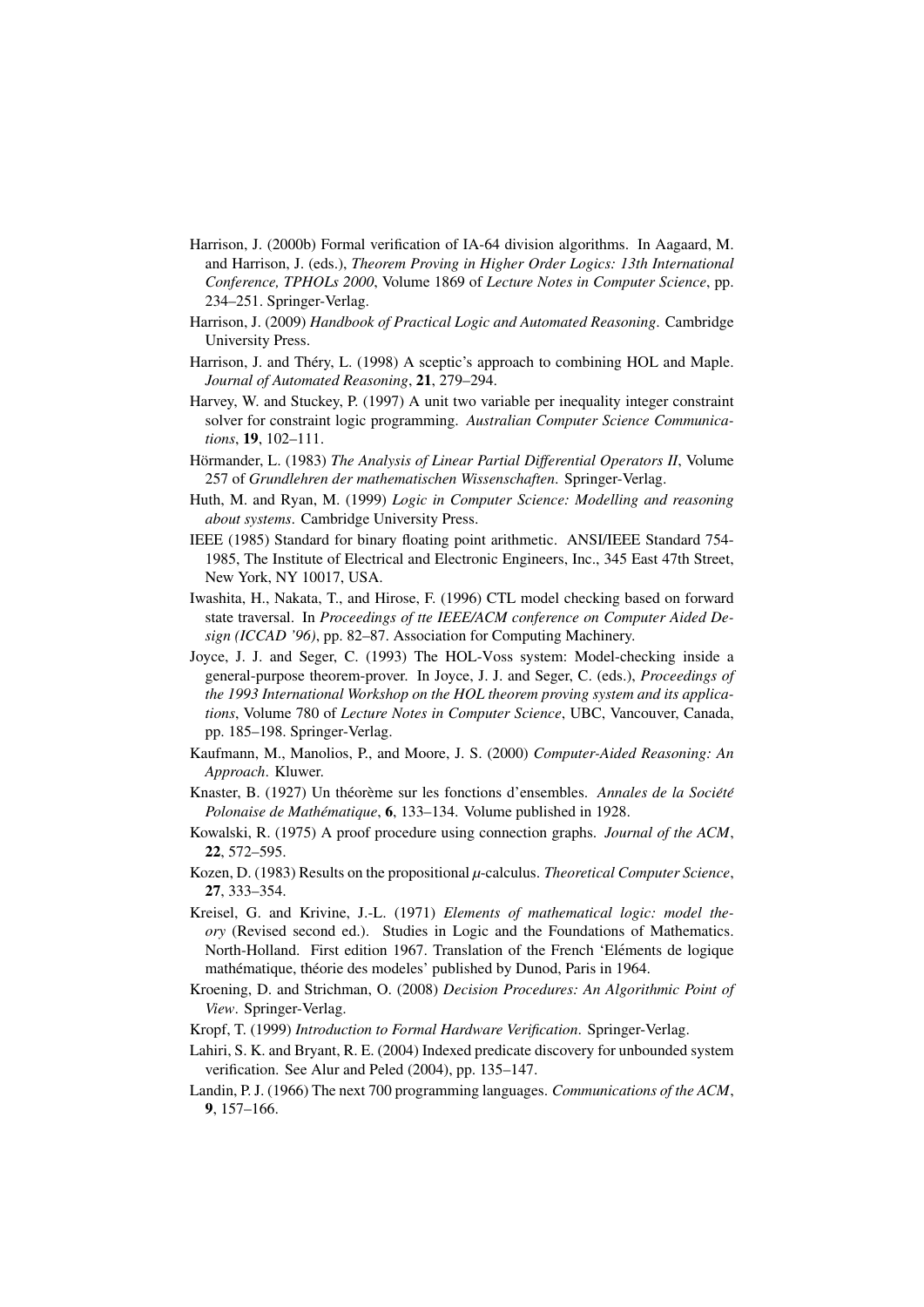- Lee, C. Y. (1959) Representation of switching circuits by binary-decision programs. *Bell System Technical Journal*, 38, 985–999.
- Lifschitz, V. (1986) *Mechanical Theorem Proving in the USSR: the Leningrad School*. Monograph Series on Soviet Union. Delphic Associates, 7700 Leesburg Pike, #250, Falls Church, VA 22043. See also 'What is the inverse method?' in the Journal of Automated Reasoning, vol. 5, pp. 1–23, 1989.
- Łojasiewicz, S. (1964) Triangulations of semi-analytic sets. *Annali della Scuola Normale Superiore di Pisa, ser. 3*, 18, 449–474.
- Loveland, D. W. (1968) Mechanical theorem-proving by model elimination. *Journal of the ACM*, 15, 236–251.
- Loveland, D. W. (1978) *Automated theorem proving: a logical basis*. North-Holland.
- MacKenzie, D. (2001) *Mechanizing Proof: Computing, Risk and Trust*. MIT Press.
- Markstein, P. (2000) *IA-64 and Elementary Functions: Speed and Precision*. Prentice-Hall.
- Markstein, P. W. (1990) Computation of elementary functions on the IBM RISC System/6000 processor. *IBM Journal of Research and Development*, 34, 111–119.
- Maslov, S. J. (1964) An inverse method of establishing deducibility in classical predicate calculus. *Doklady Akademii Nauk*, 159, 17–20.
- McMillan, K. L. (2003) Interpolation and SAT-based model checking. In Hunt, W. A. and Somenzi, F. (eds.), *Computer Aided Verification, 15th International Conference, CAV 2003*, Volume 2725 of *Lecture Notes in Computer Science*, Boulder, CO, pp. 1–13. Springer-Verlag.
- Melham, T. and Darbari, A. (2002) Symbolic trajectory evaluation in a nutshell. Unpublished, available from the authors.
- Mendelson, E. (1987) *Introduction to Mathematical Logic* (Third ed.). Mathematics series. Wadsworth and Brooks Cole.
- Monk, J. D. (1976) *Mathematical logic*, Volume 37 of *Graduate Texts in Mathematics*. Springer-Verlag.
- Moskewicz, M. W., Madigan, C. F., Zhao, Y., Zhang, L., and Malik, S. (2001) Chaff: Engineering an efficient SAT solver. In *Proceedings of the 38th Design Automation Conference (DAC 2001)*, pp. 530–535. ACM Press.
- Muller, J.-M. (2006) *Elementary functions: Algorithms and Implementation* (2nd ed.). Birkhäuser.
- Nelson, G. and Oppen, D. (1979) Simplification by cooperating decision procedures. *ACM Transactions on Programming Languages and Systems*, 1, 245–257.
- Nelson, G. and Oppen, D. (1980) Fast decision procedures based on congruence closure. *Journal of the ACM*, 27, 356–364.
- O'Leary, J., Zhao, X., Gerth, R., and Seger, C.-J. H. (1999) Formally verifying IEEE compliance of floating-point hardware. *Intel Technology Journal*, 1999-Q1, 1–14. Available on the Web as http://download.intel.com/technology/itj/q11999/ pdf/floating\_point.pdf.
- Owre, S., Rushby, J. M., and Shankar, N. (1992) PVS: A prototype verification system. In Kapur, D. (ed.), *11th International Conference on Automated Deduction*, Volume 607 of *Lecture Notes in Computer Science*, Saratoga, NY, pp. 748–752. Springer-Verlag.
- Paulson, L. C. (1994) *Isabelle: a generic theorem prover*, Volume 828 of *Lecture Notes in Computer Science*. Springer-Verlag. With contributions by Tobias Nipkow.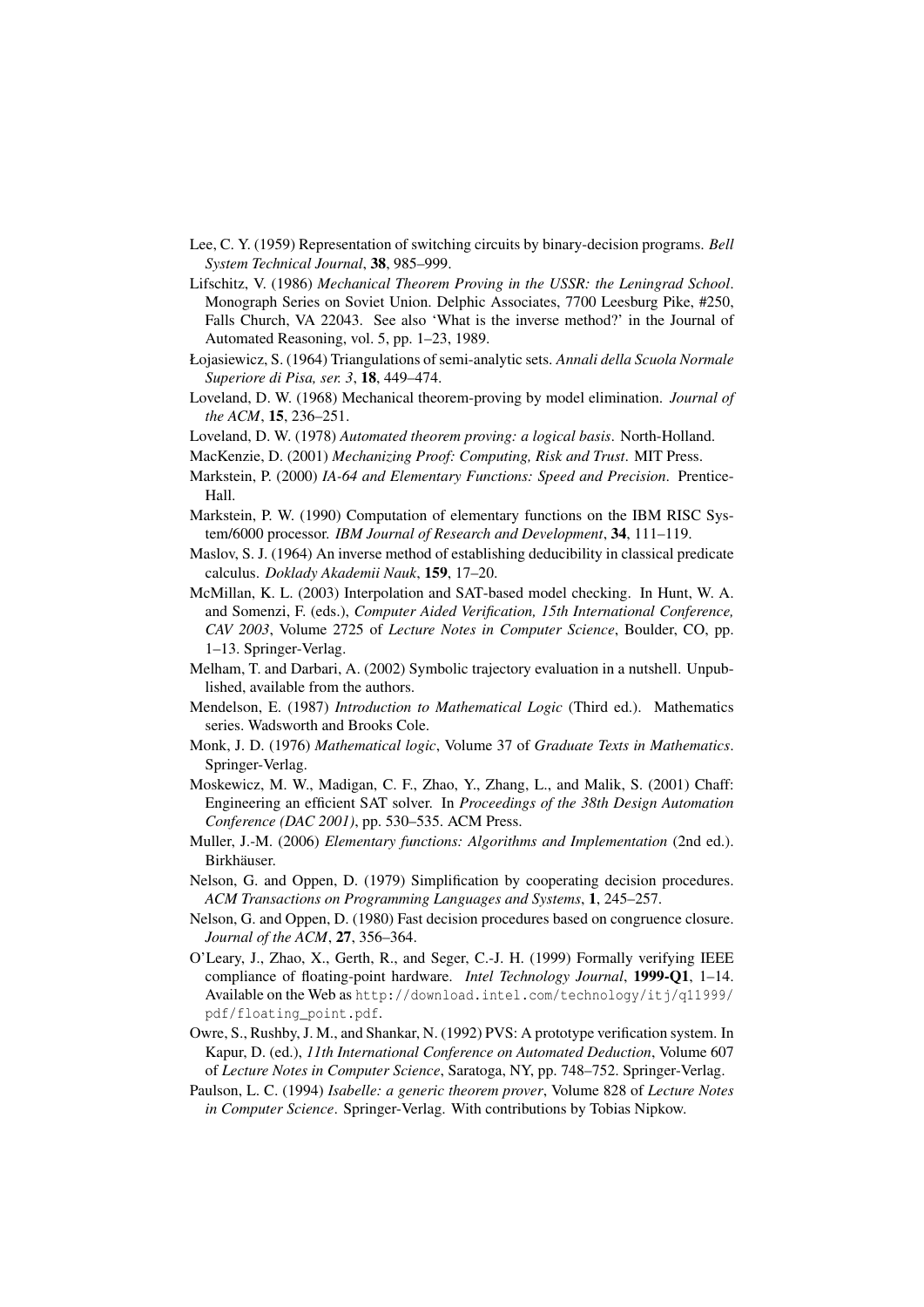- Peled, D. A. (2001) *Software Reliability Methods*. Springer-Verlag.
- Pixley, C. (1990) A computational theory and implementation of sequential hardware equivalence. In *Proceedings of the DIMACS workshop on Computer Aided Verification*, pp. 293–320. DIMACS (technical report 90-31).
- Pnueli, A. (1977) The temporal logic of programs. In *Proceedings of the 18th IEEE Symposium on Foundations of Computer Science*, pp. 46–67.
- Prawitz, D., Prawitz, H., and Voghera, N. (1960) A mechanical proof procedure and its realization in an electronic computer. *Journal of the ACM*, 7, 102–128.
- Presburger, M. (1930) Über die Vollständigkeit eines gewissen Systems der Arithmetik ganzer Zahlen, in welchem die Addition als einzige Operation hervortritt. In *Sprawozdanie z I Kongresu metematykow slowia ´ nskich, Warszawa 1929 ´* , pp. 92–101, 395. Warsaw. Annotated English version by Stansifer (1984).
- Queille, J. P. and Sifakis, J. (1982) Specification and verification of concurrent programs in CESAR. In *Proceedings of the 5th International Symposium on Programming*, Volume 137 of *Lecture Notes in Computer Science*, pp. 195–220. Springer-Verlag.
- Rabin, M. O. (1991) Decidable theories. In Barwise, J. and Keisler, H. (eds.), *Handbook of mathematical logic*, Volume 90 of *Studies in Logic and the Foundations of Mathematics*, pp. 595–629. North-Holland.
- Rajan, S., Shankar, N., and Srivas, M. K. (1995) An integration of model-checking with automated proof-checking. In Wolper, P. (ed.), *Computer-Aided Verification: CAV '95*, Volume 939 of *Lecture Notes in Computer Science*, Liege, Belgium, pp. 84–97. Springer-Verlag.
- Reuß, H. and Shankar, N. (2001) Deconstructing Shostak. In *Proceedings of the Sixteenth Annual IEEE Symposium on Logic in Computer Science*, pp. 19–28. IEEE Computer Society Press.
- Robinson, A. (1957) Proving a theorem (as done by man, logician, or machine). In *Summaries of Talks Presented at the Summer Institute for Symbolic Logic*. Second edition published by the Institute for Defense Analysis, 1960. Reprinted in Siekmann and Wrightson (1983), pp. 74–76.
- Robinson, J. A. (1965) A machine-oriented logic based on the resolution principle. *Journal of the ACM*, 12, 23–41.
- Russell, B. (1968) *The autobiography of Bertrand Russell*. Allen & Unwin.
- Russinoff, D. (1998) A mechanically checked proof of IEEE compliance of a registertransfer-level specification of the AMD-K7 floating-point multiplication, division, and square root instructions. *LMS Journal of Computation and Mathematics*, 1, 148– 200. Available on the Web at http://www.russinoff.com/papers/k7-div-sqrt. html.
- Sawada, J. and Gamboa, R. (2002) Mechanical verification of a square root algorithms using Taylor's theorem. In Aagaard, M. and O'Leary, J. (eds.), *Formal Methods in Computer-Aided Design: Fourth International Conference FMCAD 2002*, Volume 2517 of *Lecture Notes in Computer Science*, pp. 274–291. Springer-Verlag.
- Scarpellini, B. (1969) On the metamathematics of rings and integral domains. *Transactions of the American Mathematical Society*, 138, 71–96.
- Seger, C. and Joyce, J. J. (1991) A two-level formal verification methodology using HOL and COSMOS. Technical Report 91-10, Department of Computer Science, University of British Columbia, 2366 Main Mall, University of British Columbia, Vancouver, B.C, Canada V6T 1Z4.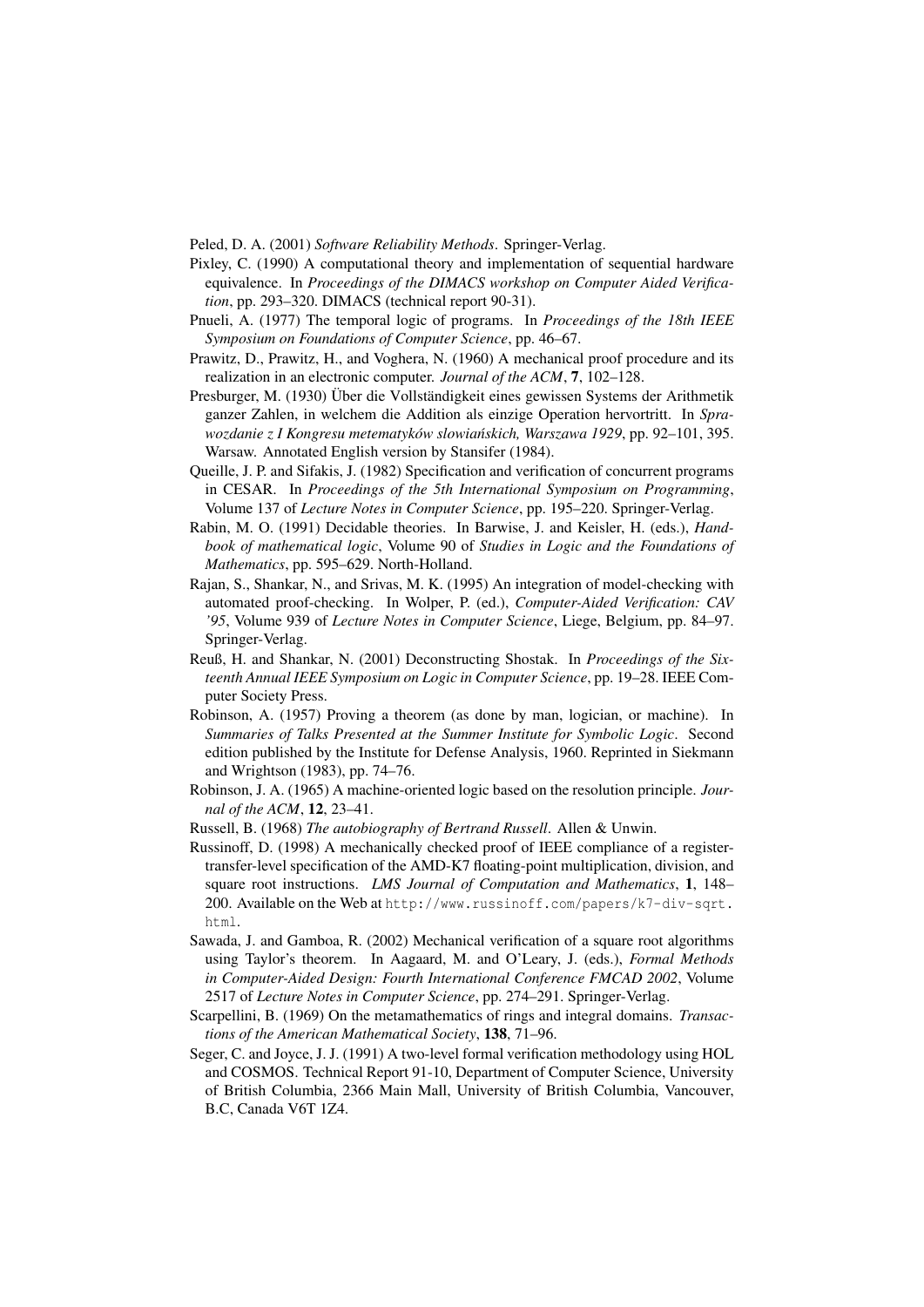- Seger, C.-J. H. and Bryant, R. E. (1995) Formal verification by symbolic evaluation of partially-ordered trajectories. *Formal Methods in System Design*, 6, 147–189.
- Sheeran, M. and Stålmarck, G. (2000) A tutorial on Stålmarck's proof procedure for propositional logic. *Formal Methods in System Design*, 16, 23–58.
- Shostak, R. (1978) An algorithm for reasoning about equality. *Communications of the ACM*, 21, 356–364.
- Shostak, R. (1984) Deciding combinations of theories. *Journal of the ACM*, 31, 1–12.
- Siekmann, J. and Wrightson, G. (eds.) (1983) *Automation of Reasoning Classical Papers on Computational Logic, Vol. I (1957-1966)*. Springer-Verlag.
- Simmons, H. (1970) The solution of a decision problem for several classes of rings. *Pacific Journal of Mathematics*, 34, 547–557.
- Skolem, T. (1922) Einige Bemerkungen zur axiomatischen Begrundung der Mengen- ¨ lehre. In *Matematikerkongress i Helsingfors den 4–7 Juli 1922, Den femte skandinaviska matematikerkongressen, Redogorelse ¨* . Akademiska Bokhandeln, Helsinki. English translation "Some remarks on axiomatized set theory" in van Heijenoort (1967), pp. 290–301.
- Smoryński, C. (1980) *Logical Number Theory I: An Introduction*. Springer-Verlag.
- Stålmarck, G. (1994) System for determining propositional logic theorems by applying values and rules to triplets that are generated from Boolean formula. United States Patent number 5,276,897; see also Swedish Patent 467 076.
- Stålmarck, G. and Säflund, M. (1990) Modeling and verifying systems and software in propositional logic. In Daniels, B. K. (ed.), *Safety of Computer Control Systems, 1990 (SAFECOMP '90)*, Gatwick, UK, pp. 31–36. Pergamon Press.
- Stansifer, R. (1984) Presburger's article on integer arithmetic: Remarks and translation. Technical Report CORNELLCS:TR84-639, Cornell University Computer Science Department.
- Syme, D. (1997) DECLARE: A prototype declarative proof system for higher order logic. Technical Report 416, University of Cambridge Computer Laboratory, New Museums Site, Pembroke Street, Cambridge, CB2 3QG, UK.
- Tarski, A. (1951) *A Decision Method for Elementary Algebra and Geometry*. University of California Press. Previous version published as a technical report by the RAND Corporation, 1948; prepared for publication by J. C. C. McKinsey. Reprinted in Caviness and Johnson (1998), pp. 24–84.
- Tarski, A. (1955) A lattice-theoretical fixpoint theorem and its applications. *Pacific Journal of Mathematics*, 5, 285–309.
- Tarski, A. (1965) A simplified formalization of predicate logic with identity. *Arkhiv für mathematische Logik und Grundlagenforschung*, 7, 61–79.
- Trybulec, A. (1978) The Mizar-QC/6000 logic information language. *ALLC Bulletin (Association for Literary and Linguistic Computing)*, 6, 136–140.
- Trybulec, A. and Blair, H. A. (1985) Computer aided reasoning. In Parikh, R. (ed.), *Logics of Programs*, Volume 193 of *Lecture Notes in Computer Science*, Brooklyn, pp. 406–412. Springer-Verlag.
- Turing, A. M. (1936) On computable numbers, with an application to the Entscheidungsproblem. *Proceedings of the London Mathematical Society (2)*, 42, 230–265.
- van Heijenoort, J. (ed.) (1967) *From Frege to Godel: A Source Book in Mathematical ¨ Logic 1879–1931*. Harvard University Press.